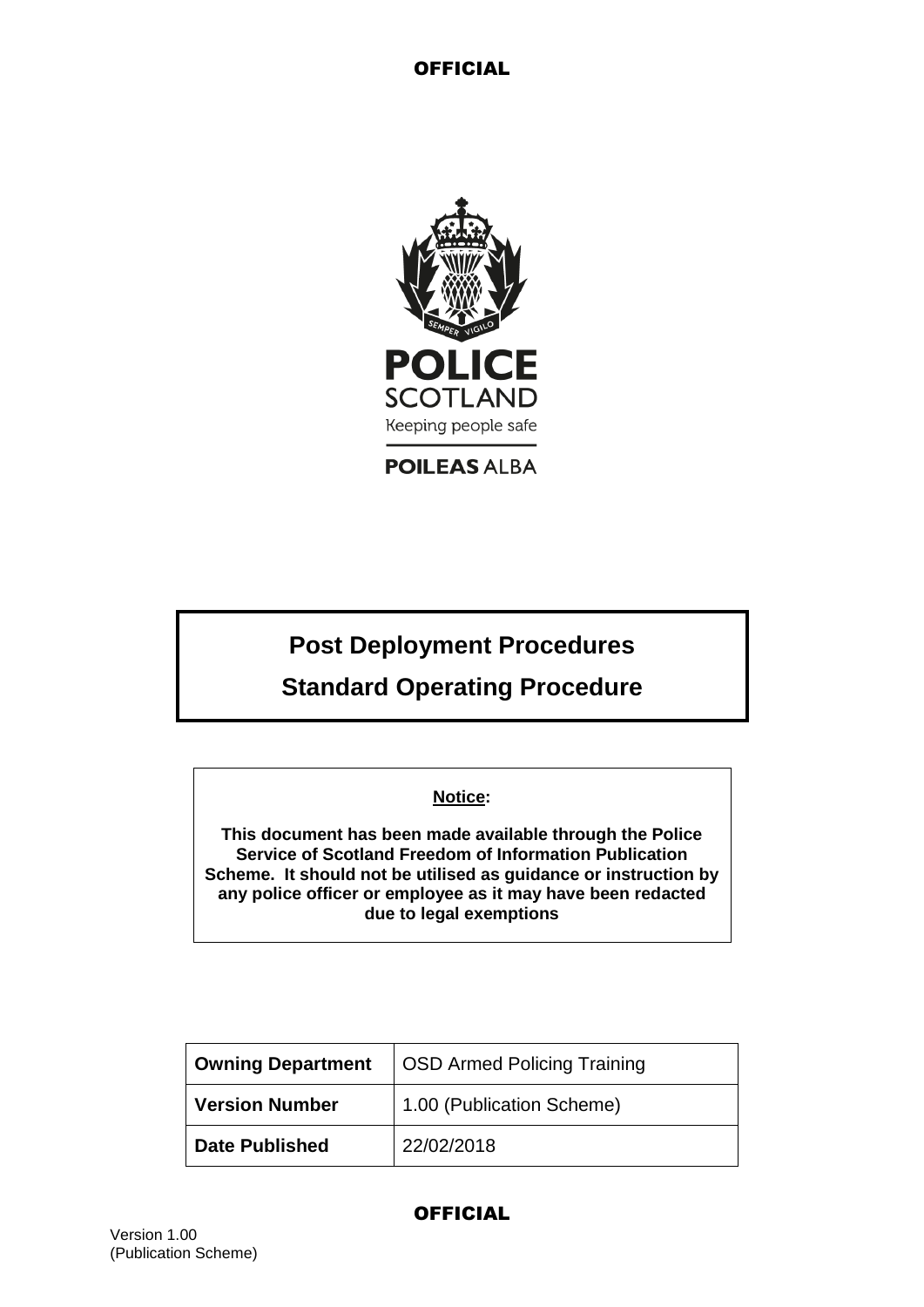# **Compliance Record**

| <b>Equality Impact Assessment: Date Completed / Reviewed:</b> | 21/02/2018 |
|---------------------------------------------------------------|------------|
| <b>Information Management Compliant:</b>                      | Yes        |
| <b>Health and Safety Compliant:</b>                           | Yes        |
| <b>Publication Scheme Compliant:</b>                          | <b>No</b>  |

# **Version Control Table**

| <b>Version</b> | <b>History of Amendments</b>                                                                                                                                                                                                                                                                                                                                                                                                                                                                                  | <b>Approval Date</b> |
|----------------|---------------------------------------------------------------------------------------------------------------------------------------------------------------------------------------------------------------------------------------------------------------------------------------------------------------------------------------------------------------------------------------------------------------------------------------------------------------------------------------------------------------|----------------------|
| 1.00           | Formerly known as 'Firearms - Post Deployment<br>Procedures Standards Operating Procedure'<br>Change of title and revision following publication of the<br>Police Scotland Policy on Death and Serious Injury<br><b>Following Police Contact.</b><br>Amendment to contents page, 4. Post Incident<br>Procedures, amendment to 4.1 Post Incident<br>Procedures, addition of 9.19, amendment to 12.4 to<br>reflect changes to the Authorised Professional Practice<br>Armed Policing (APP AP) (Post Deployment) | 21/02/2018           |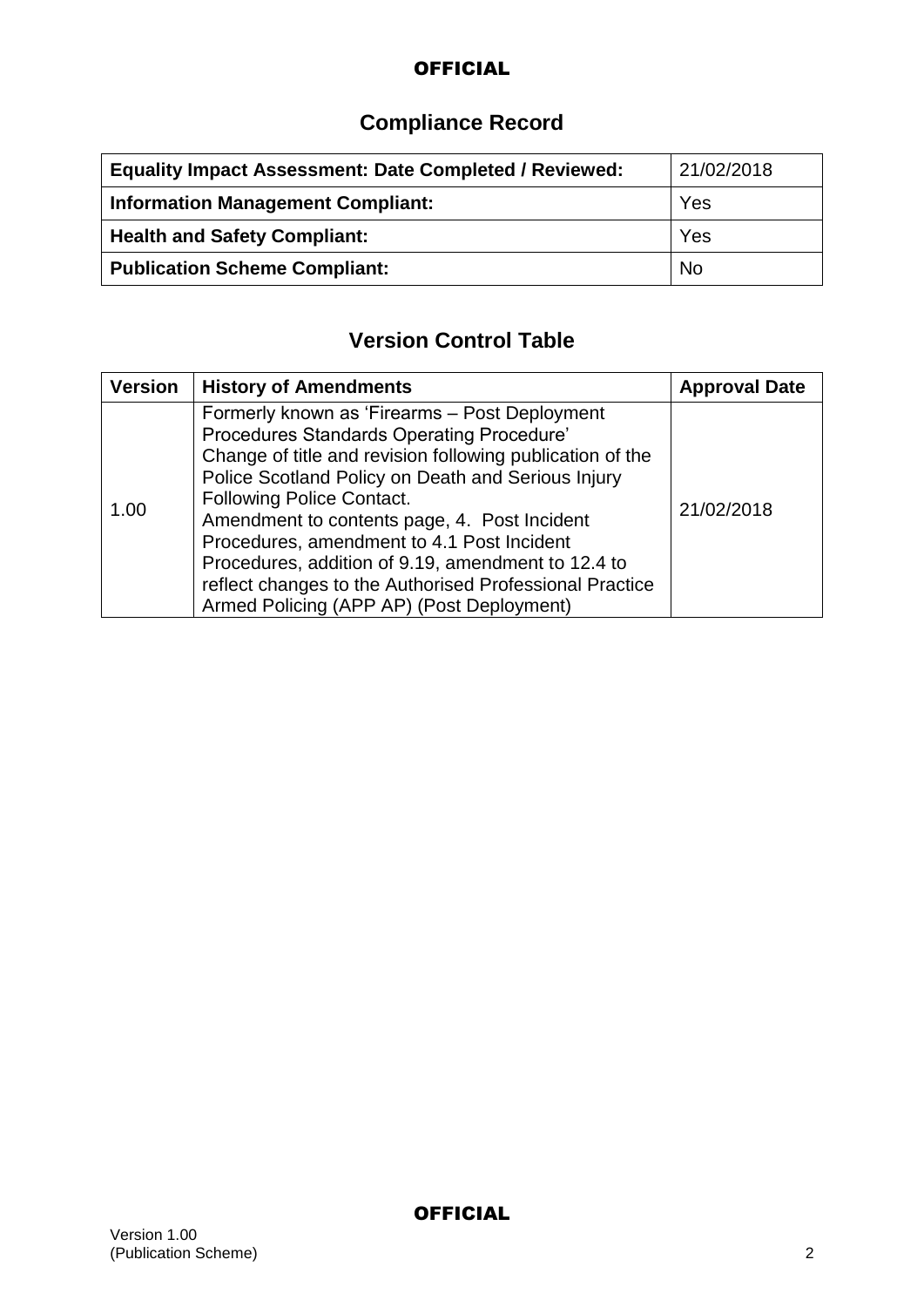## **Contents**

- 1. Purpose
- 2. Post-Deployment Procedures
- 3. Debriefing
- 4. Post Incident Procedures
- 5. Providing Accounts
- 6. Post Incident Command Considerations
- 7. Initial Actions of the Strategic Firearms Commander
- 8. Initial Actions of the Tactical Firearms Commander
- 9. Management at the Scene
- 10. The Post Incident Suite
- 11. Key Police Witnesses
- 12. Role of the Post Incident Manager
- 13. Conferring
- 14. Integrity
- 15. Appointed Officer
- 16. Separation
- 17. Responsibility for Decision Making
- 18. Effects of Trauma on Memory
- 19. An Early Requirement for Information
- 20. Anonymity of Officers
- 21. Anonymity and Special Measures for Key Police Witnesses
- 22. Weapons and Productions
- 23. Seizing Clothing
- 24. Samples
- 25. Swab Samples
- 26. Drug and Alcohol Testing and Forensic Elimination Samples (DNA)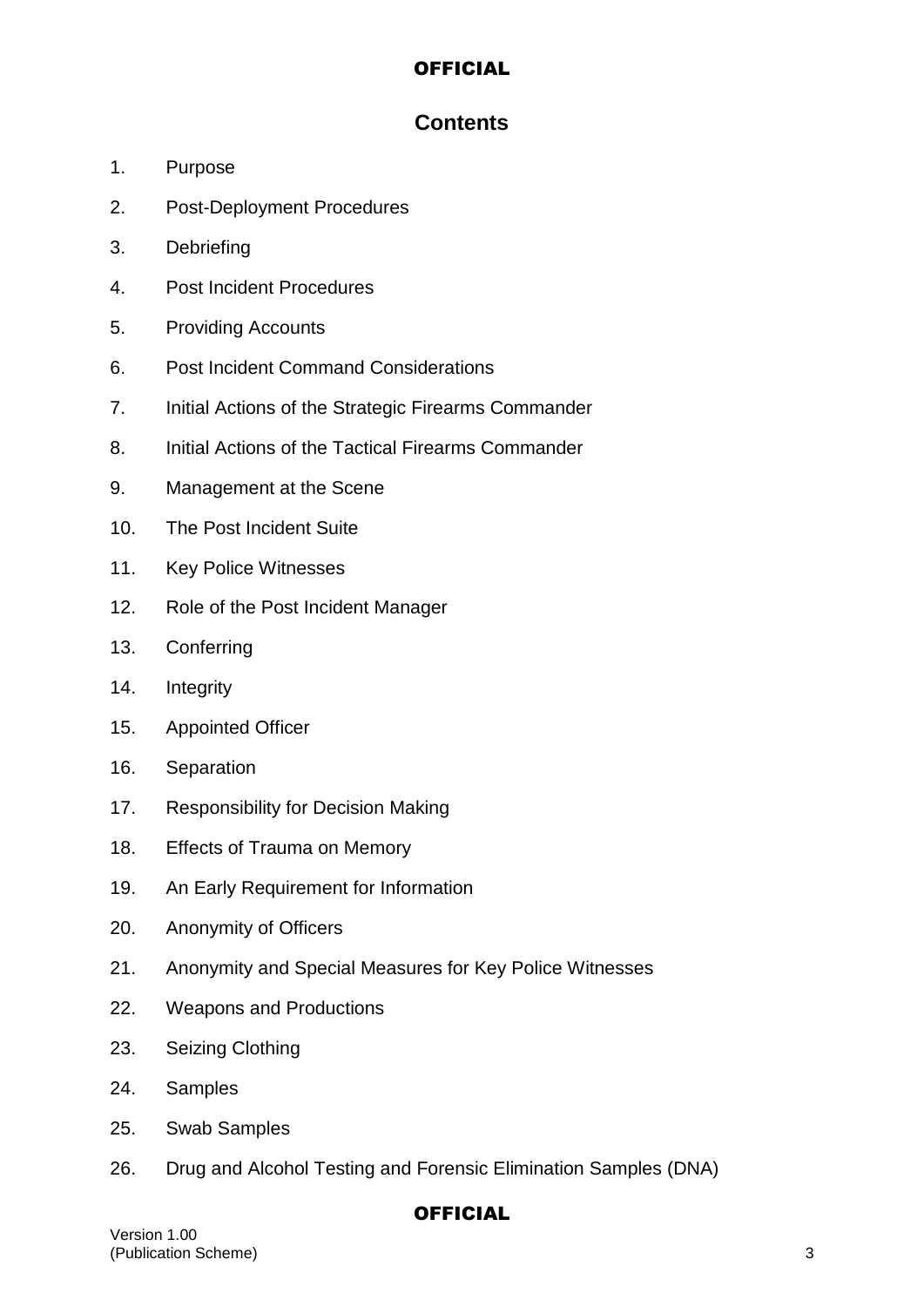- 27. Wellbeing Considerations
- 28. Wellbeing Support TriM
- 29. Employee Assistance Programme
- 30. Medical Examination
- 31. Legal Advice and Support
- 32. Article 2 ECHR and the Duty to Investigate
- 33. Purpose of an Article 2 Investigation
- 34. Effective Investigation
- 35. Independent Investigations
- 36. Communication and Duty of Care
- 37. Investigative Function
- 38. Stage 2 Post Incident Management Basic Facts
- 39. Stage 3 Provision of Personal Initial Accounts
- 40. Stage 4 Key Police Witness Statements
- 41. Security and Welfare of Officers
- 42. Officers' Families and Homes
- 43. Family Liaison
- 44. Additional Support
- 45. Special Leave or Suspension from Duty
- 46. Removal from Firearms Duties
- 47. Media Releases
- 48. Documentation and Disclosure
- 49. Roles and Responsibilities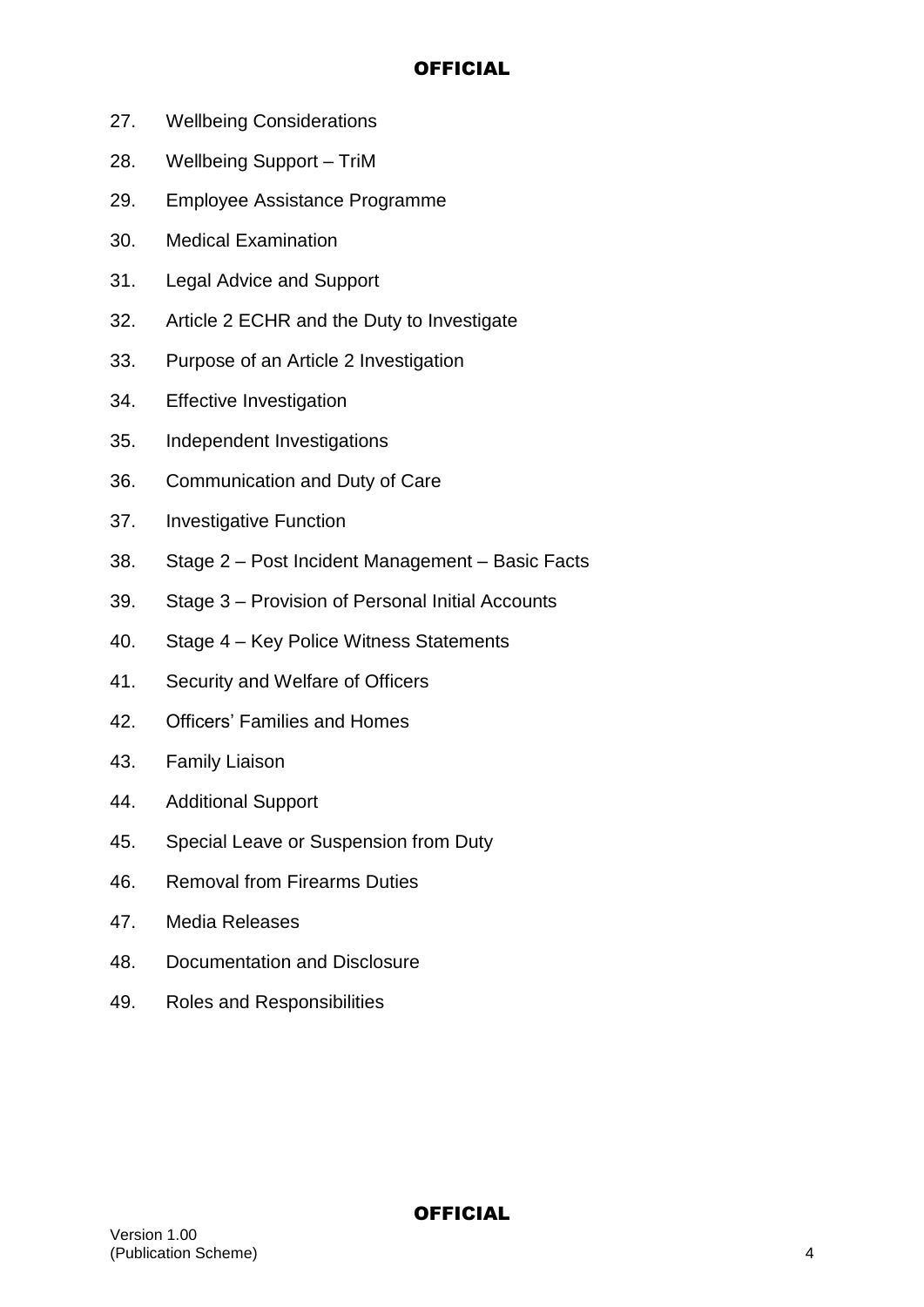# **Appendices**

| Appendix 'A' | List of Associated Legislation                |
|--------------|-----------------------------------------------|
| Appendix 'B' | <b>List of Associated Reference Documents</b> |
| Appendix 'C' | <b>List of Associated Forms</b>               |
| Appendix 'D' | <b>Glossary of Terms</b>                      |
| Appendix 'E' | <b>Post Incident Suite Locations</b>          |
| Appendix 'F' | <b>Providing Accounts – Four Stages</b>       |
| Appendix 'G' | Post Incident Management Team - Guidance      |
| Appendix 'H' | Post Incident Procedures - Task Cards         |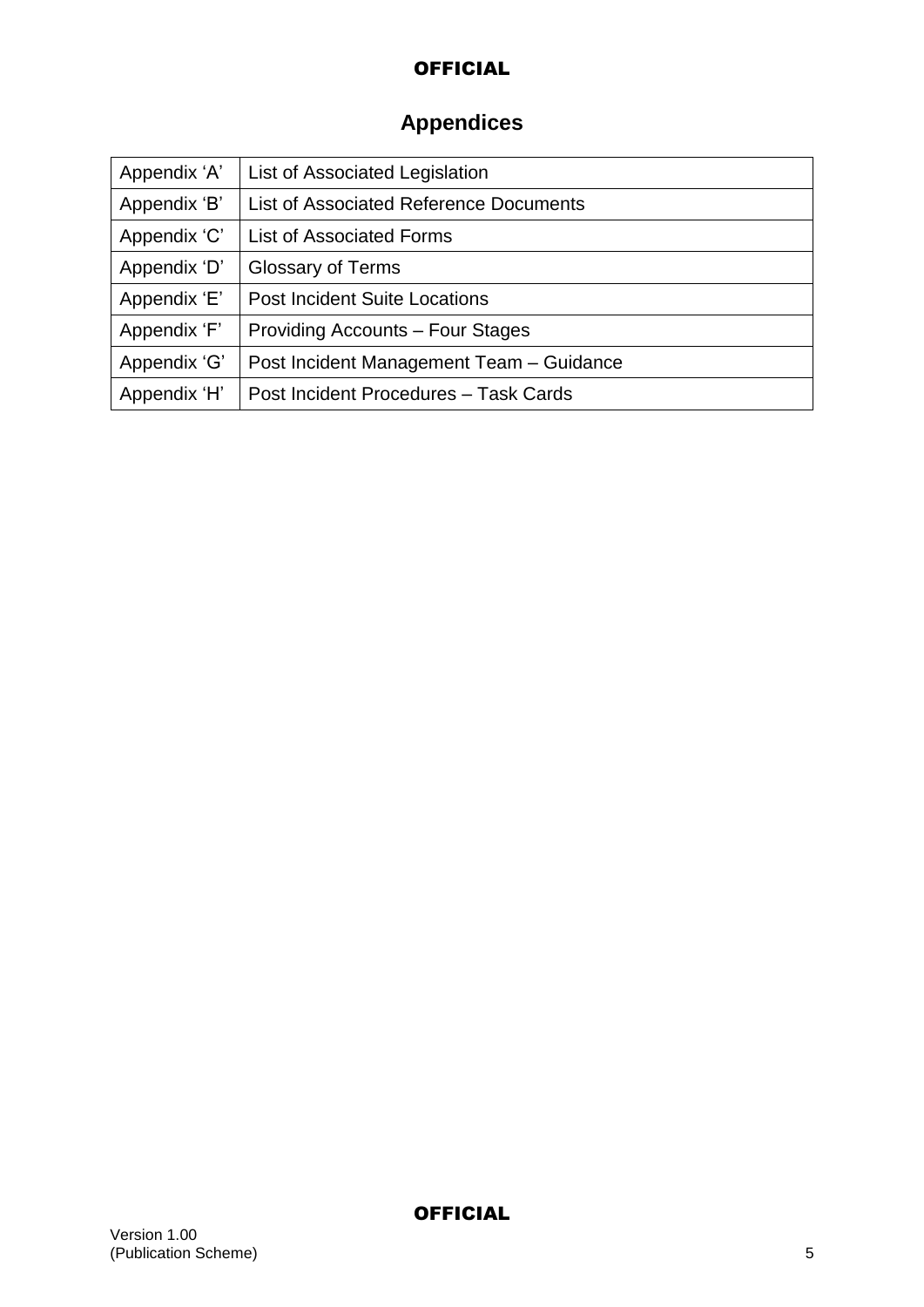## **1. Purpose**

- 1.1 This Standard Operating Procedure (SOP) supports the Police Service of Scotland's (hereafter referred to as Police Scotland) Armed Policing Policy, and the Police Scotland Death or Serious Injury Following Police Contact (DSI FPC) Policy;
- 1.2 This document has been written with the following aims:
	- To provide a clear guide for firearms post deployment, post-incident procedures and related investigations.
	- To act as guidance for those persons involved in such procedures and investigations following a firearms incident.
	- To balance the needs of the enquiry with the welfare needs of the officers, police staff and public.
- 1.3 Whilst this document is largely firearms focused, the principles of Firearms Post Deployment Procedures can be competently applied to incidents that are not firearms related, but require post incident procedures to be implemented. It is recognised that in applying this SOP to non-firearms related incidents much of the content will be not applicable. This SOP supports the Police Scotland DSI FPC Policy.
- 1.4 In creating the document, due regard has been given to the overriding principles of European Convention on Human Rights (ECHR) and in particular Articles 2 (Right to Life), 6 (Right to a Fair Hearing) and 8 (Respect for Private and Family Life). This document should be read in conjunction with the Association of Chief Police Officers (ACPO) Authorised Professional Practice (Armed Policing) (Authorised Professional Practice (APP) Armed Policing (AP). Where the guidance within this document is not contained within the APP the rationale and justification for this has been given within the document.
- 1.5 The main principle that has governed the creation of this document has been the desire to ensure that the policies, guidance and advice within are clear, transparent and legally sound. The aim has been to produce guidance balancing the welfare needs of the officers with the needs of an enquiry that withstands internal and external scrutiny and can be seen to help ensure that any Post Incident Investigation is carried out with integrity and transparency, thus ensuring the creation and maintenance of trust from police, police staff and the public alike.
- 1.6 The criteria for a Post Incident Investigation is covered in the ACPO Authorised Professional Practice (Armed Policing) (Authorised Professional Practice (APP) Armed Policing (AP) and is reproduced herein, however, Article 2 ECHR places a positive duty on the police to carry out a comprehensive investigation into all deaths, whatever the cause. The court only considers investigations effective if they are capable of leading to the identification and punishment (if appropriate) of anybody responsible for the events in question. Failure to carry out such an investigation (Tanrikulu v

### RESTRICTED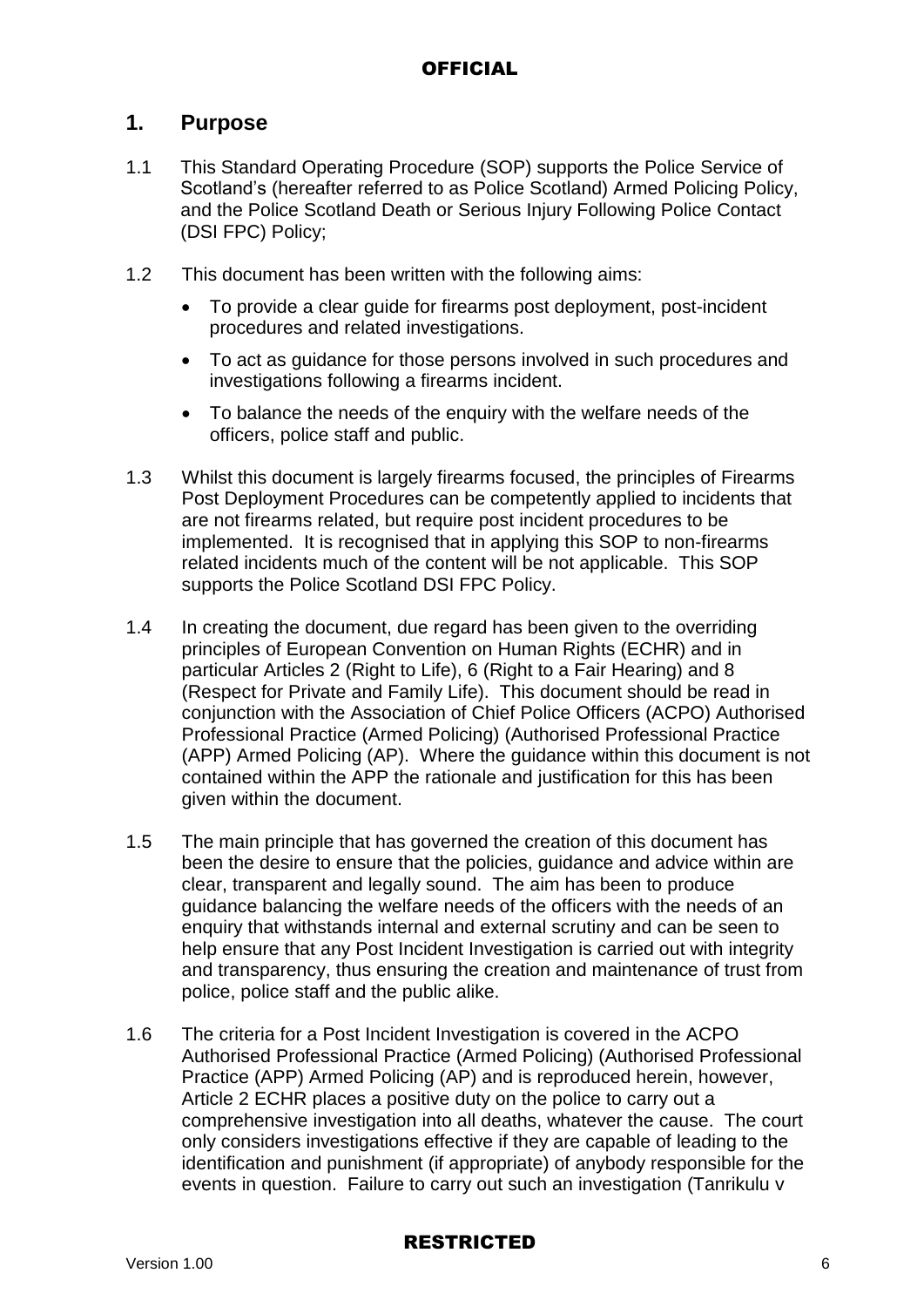Turkey no 26763/94) and a failure to ensure the independence of the investigation (Ramsahai v Netherlands no 52391/99) have both been found to be violations of Article 2 ECHR. From 01 April 2013 the Police Investigations and Review Commissioner (PIRC) will, under direction from the Crown Office Procurator Fiscal Service (COPFS), conduct investigations into:

- allegations of a criminal nature (as directed by the Crown Office and Procurator Fiscal Service (COPFS);
- death or serious injury in police custody (under direction of the COPFS);
- death or serious injury following police contact;
- police use of firearms and other weapons as specified in regulations;
- complaints made against senior officers (at the request of the Scottish Police Authority (SPA));
- relevant police matters where the Commissioner considers it would be in the public interest to do so.
- 1.7 Incidents involving the discharge of a firearm by a police officer are, by their very nature, highly emotive and stressful for all involved. There is a requirement that Police Scotland manages and minimises the impact of these incidents. The welfare of officers, staff and their families involved in any firearms incident is of equal importance to the requirements of the enquiry and it should be remembered that individuals may be affected irrespective of whether they are armed or not or whether shots have been fired. Welfare considerations should be of particular concern where shots are fired which result in death or injury.

## **2. Post-Deployment Procedures**

- 2.1 Post-Deployment procedures are designed to ensure that all armed deployments, irrespective of whether weapons have been discharged, are conducted in a manner which:
	- Ensures the integrity of the legal process in respect of police action, persons arrested or evidential material seized;
	- Enables follow-up action related to any ongoing crime;
	- Identifies any operational or safety-critical issues in respect of procedures, training, weapons or equipment used;
	- Ensures individual, team and organisational learning takes place and is addressed both locally and nationally as appropriate.
- 2.2 The appropriateness and sequence of the above issues will depend on the circumstances and whether the criteria for a post incident investigation have been met. If a post incident investigation is to be undertaken, the appropriateness of any of the above considerations should be discussed and agreed with the relevant investigative authority. Issues which become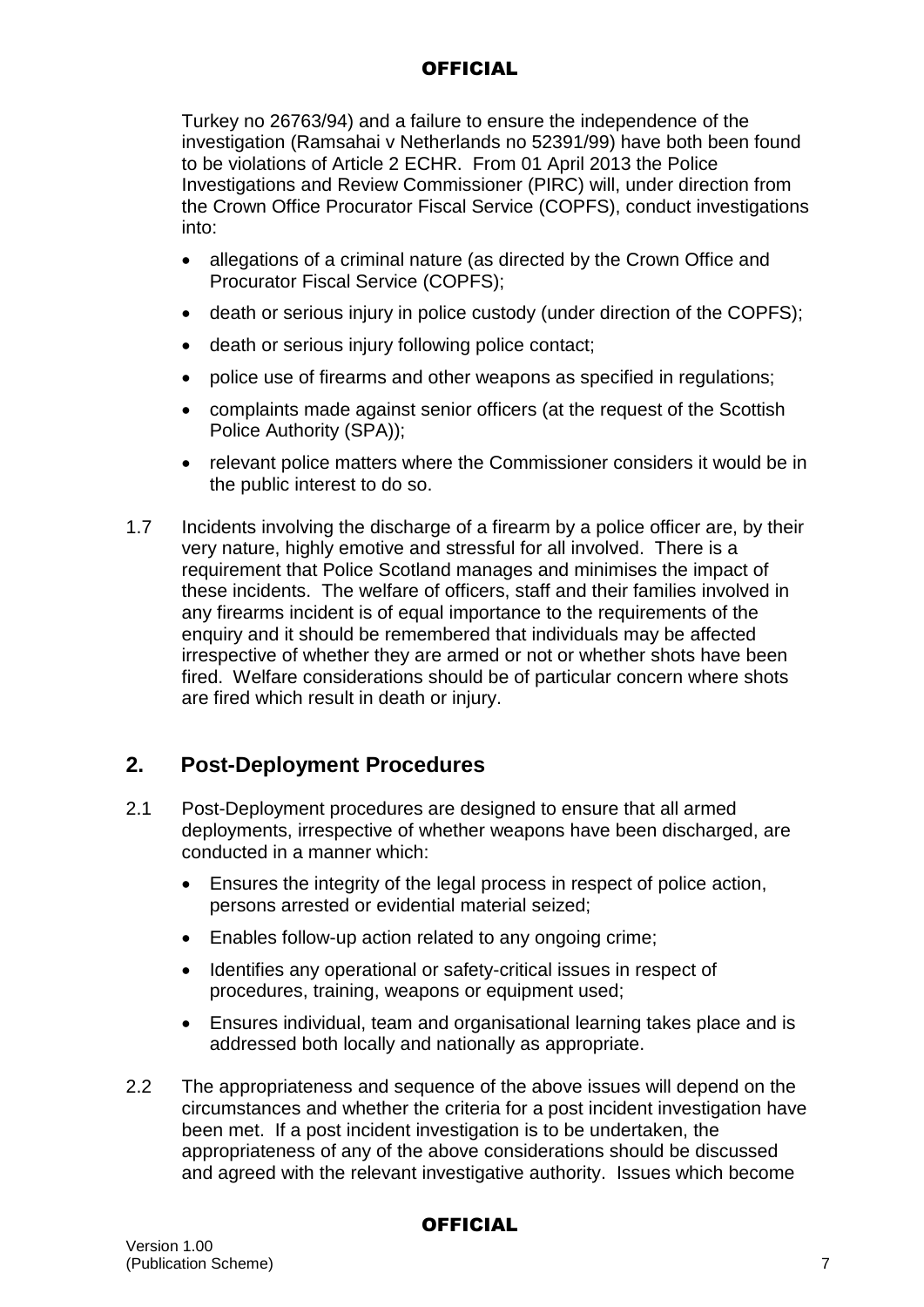relevant when an investigation is conducted are set out within Section 4 of this SOP.

## **3. Debriefing**

- 3.1 Once an armed deployment has been concluded, a full debrief should be considered to identify opportunities for operational and organisational learning. Prior to officers finishing duty, the senior supervisory officer should also consider if there are any outstanding issues which need to be addressed.
- 3.2 Large or protracted operations should include arrangements for a specific debriefing session so that good practice or areas for development related to command structure, tactics, or equipment used can be identified and lessons learned. All debriefs should be documented.

## **4. Post Incident Procedures**

- 4.1 The term post-incident describes the period following the discharge of a firearm(s) by the police, or where an investigation into police action is to be conducted. As with post-deployment procedures, these are also scalable. For example, the full procedure may not need to take place every time and will depend on the significance and consequences of the event.
- 4.2 Post incident investigations will commence in all situations where there has been a discharge of a weapon by the police (including those involving a conventional firearm or less lethal weapon), whether intentional or unintentional which has or may have:
	- resulted in death or serious injury these will be subject to mandatory referral to the Procurator Fiscal (PF) and the Police Investigations & Review Commissioner (PIRC),
	- revealed failings in command,
	- Caused danger to officers or the public.
- 4.3 The Police Scotland DSI FPC Policy outlines circumstances where Post Incident Investigations should be considered which do not fall into the category as described within the Authorised Professional Practice (APP) Armed Policing (AP) i.e. Non-firearms related incidents. The decision to invoke Post Incident Procedures for an incident involving DSI FPC shall rest with the On-Call Professional Standards Department (PSD) Senior Officer following consultation with and approval by the Deputy Chief Constable (DCC).
- 4.4 Cases which have revealed failings in command or have caused danger to officers or the public or where it is in the public interest should be referred to the PIRC as a voluntary referral. If the above criteria are not met, the force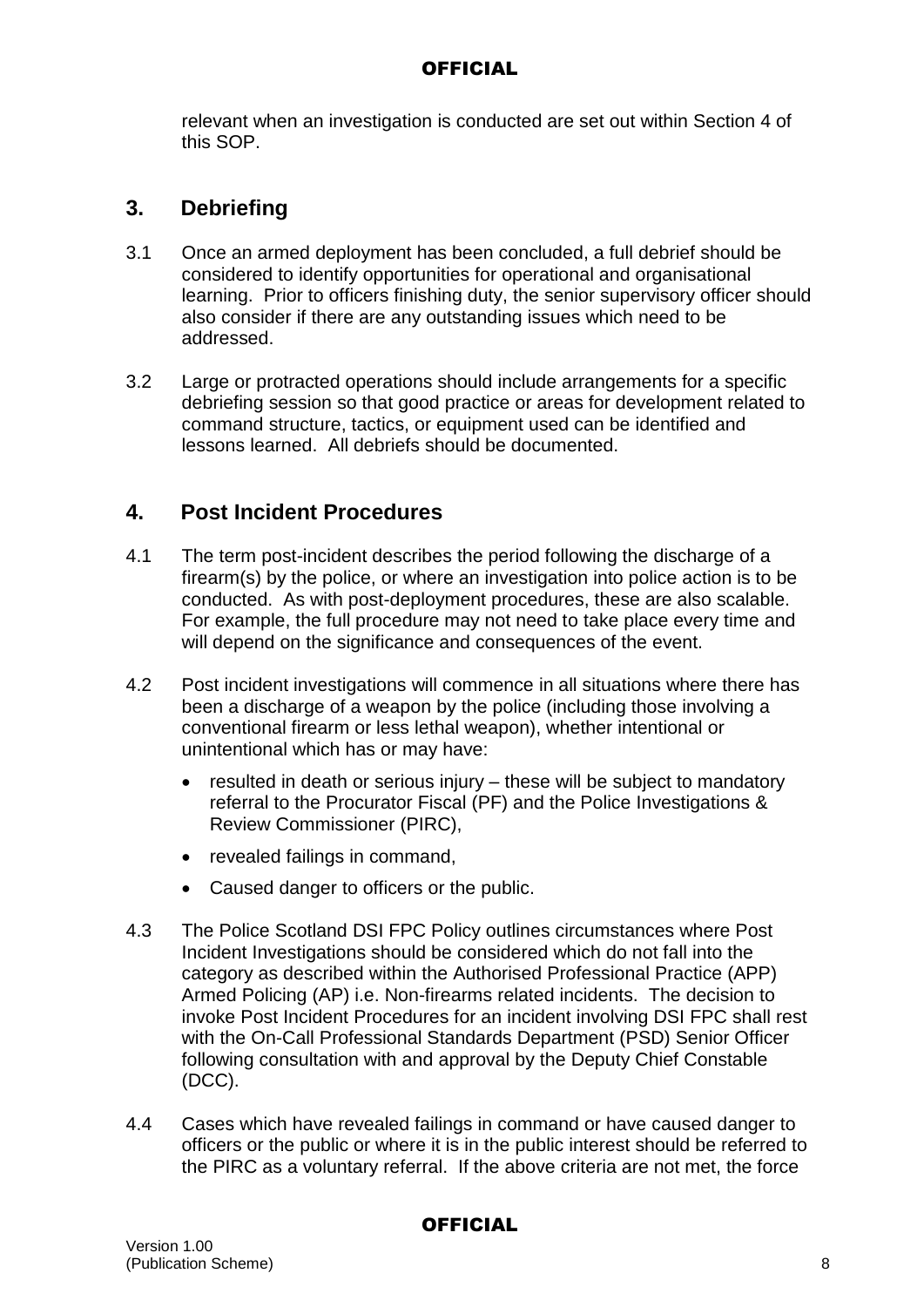should consider the proportionate application of these procedures, where appropriate.

- 4.5 Where firearms and less lethal weapons have been discharged by police officers, it is in the interests of the public, the police service and everyone involved in the incident, that subsequent procedures should be open and transparent and that the integrity of all action can be demonstrated.
- 4.6 Where weapons have been discharged or a person has been shot or seriously injured during an armed deployment, the Initial Tactical Firearms Commander (ITFC) or Tactical Firearms Commander (TFC) must be informed immediately through Service Overview or the relevant or Area Control Room. Arrangements should also be made to ensure that the Strategic Firearms Commander (SFC) and appropriate duty Assistant Chief Constable (ACC) or on-call ACC are informed as soon as possible. The SFC for the firearms operation or incident should request the provision of an additional Strategic officer. This officer should take on the role as designated Strategic Commander for the Post Incident Procedure (PIP) process. This officer is responsible for initiating:
	- the post incident investigation (including informing COPFS / PIRC)
	- post incident management.
- 4.7 The Strategic PIP Commander will notify the on-call PSD officer who will, if deemed necessary, notify COPFS and the on-call PIRC Senior Investigator (contact through duty officer service overview) who will have responsibility for any subsequent investigation under the direction of COPFS.
- 4.8 Both the On-Call PF and PIRC Senior Investigator will require a full briefing of the circumstances from the PIP Strategic Commander.
- 4.9 The Initial Investigating Officer (IIO) will take the necessary actions to preserve evidence and maintain the integrity of any investigation until such time as the PIRC Investigation Team are in a position to receive formal handover for their independent investigation. Under the terms of the Police and Fire Reform (Scotland) Act 2012 the PIRC Senior Investigator may direct the IIO to carry out specific actions on behalf of the PIRC.
- 4.10 In situations which do not require investigation by either COPFS or PIRC, the incident may be investigated by the PSD. The information provided in this SOP are relevant to any investigation, whether carried out by the PSD or by the relevant COPFS / PIRC. There are a number of roles specific to the PIP. These are:
	- Post Incident Manager (PIM),
	- Initial Investigating Officer (IIO),
	- Investigator from COPFS, PIRC or PSD.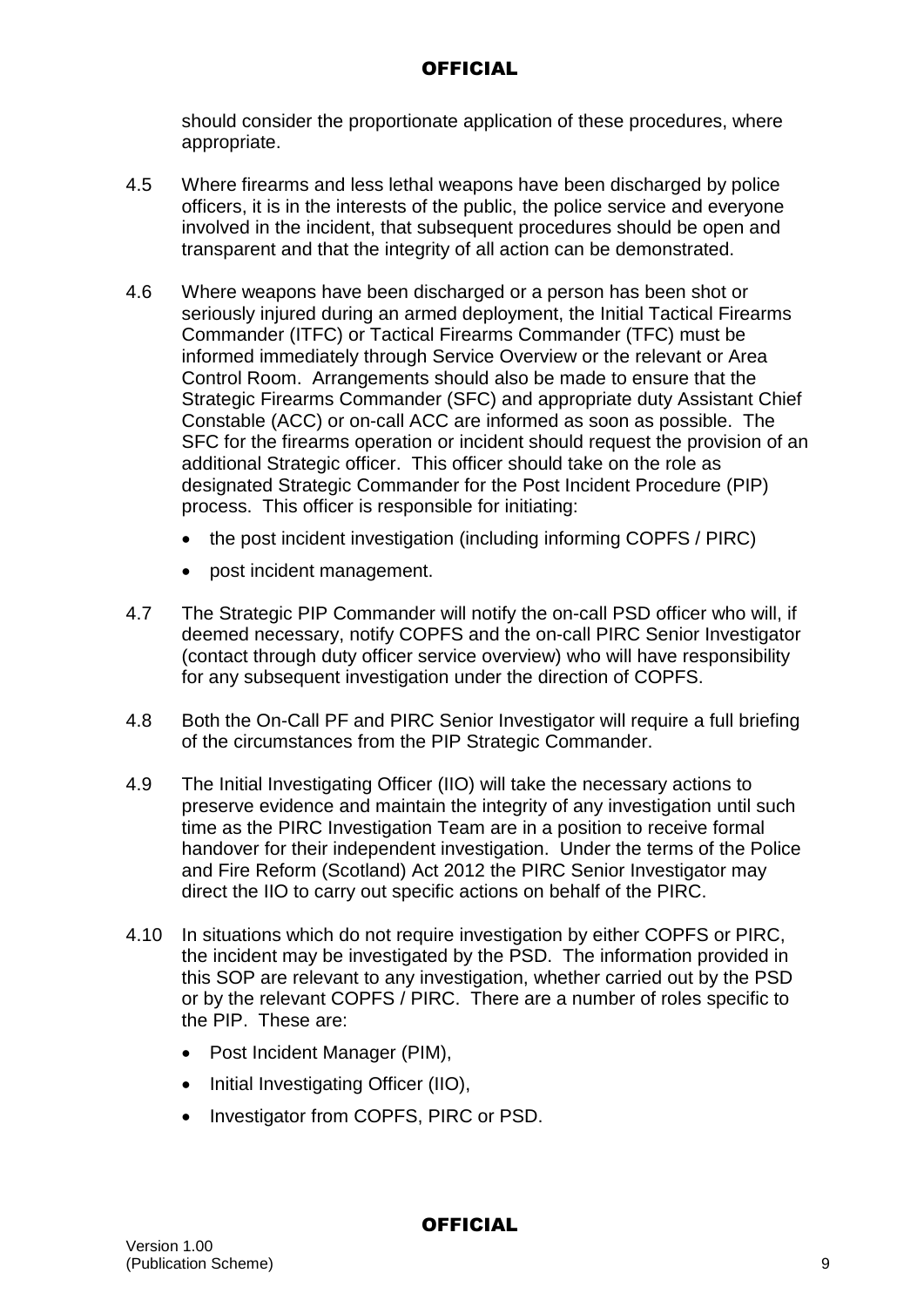- 4.11 The responsibilities of those involved in the PIP, including the strategic, tactical, and operational firearms commanders, are outlined in post incident responsibilities.
- 4.12 The recording of the discharge of a police firearm, which meets the criteria to consider post deployment procedures, should be entered onto scope. This will allow the circumstances to be considered by Health and safety representatives, and if necessary allow for the involvement of other interested agencies such as the Health and Safety Executive (HSE) under The Reporting of Injuries, Diseases and Dangerous Occurrences Regulations 2013 (RIDDOR). Further guidance is contained within the Armed Policing Operations and Armed Policing Training SOPs.

## **5. Providing Accounts**

- 5.1 Following the discharge of a firearm by the police, there will be a requirement for those involved to provide relevant information in a number of formats. This will vary depending on the recipient of the information and the purpose for which it is being provided. It can be reasonably expected that the information initially provided may become more detailed or potentially alter as the circumstances become clearer.
- 5.2 In order to clarify the purpose and status of the information provided, it may be helpful to consider the provision of information and accounts chronologically as a staged process. It is recognised that the particular circumstances of the incident may make it unnecessary or inappropriate to include one or more of the stages outlined. Where a Key Police Witness is unfit to make a 'personal initial account' then stage three will not be appropriate.

Where a Key Police Witness is suspected of a criminal or misconduct offence then stages three or four will not apply.

- Stage 1 Situation Report,
- $\bullet$  Stage 2 PIM basic facts,
- Stage 3 Personal Initial Accounts,
- Stage 4 Detailed Accounts, Statements and Interviews.

#### 5.3 **Stage 1 – Situation Report**

Following discharge of a weapon the ITFC / TFC must be informed immediately and provided with a situation report which will most likely be done verbally over airwave or telephone. The content of the situation report is likely to be brief but factual. This will normally be provided by the Operational Firearms Commander (OFC) and is designed to enable the TFC to manage the ongoing incident in terms of residual impact and to assist them to discharge their post - incident responsibilities.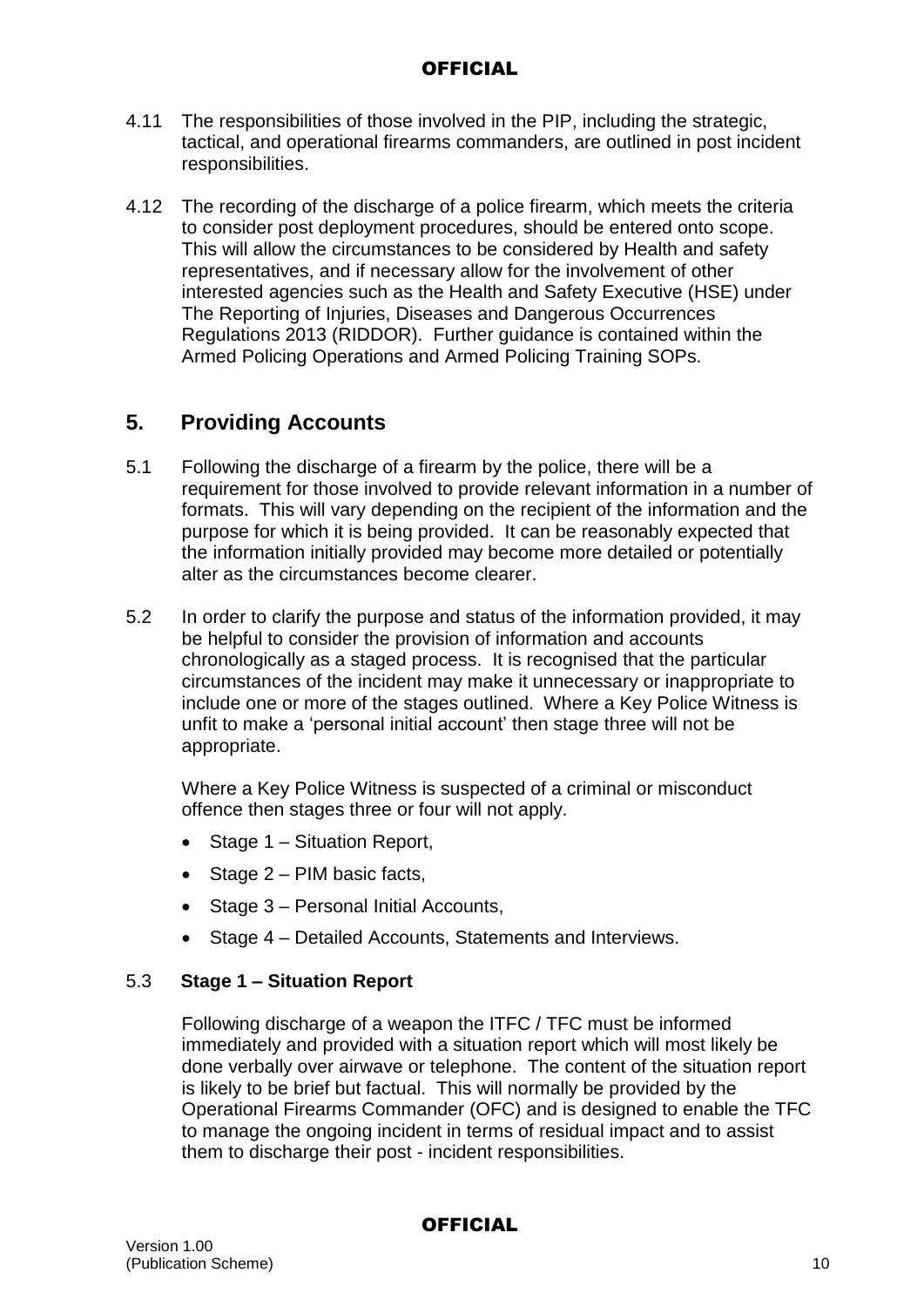5.4 Further details on 'Providing Accounts – Four Stages' can be found in Appendix 'F' which outlines the 4 stages in detail together in one short document.

## **6. Post Incident Command Considerations**

- 6.1 Consideration should be given to the appointment of an IIO. Where appropriate, this should be done in consultation with the COPFS / PIRC (if involved). The role of the IIO should include all initial investigative issues pending the handover to an appointed investigator from COPFS / PIRC or other department. The IIO will generally be the senior detective on duty for the division at that time, but could also be a senior 'on-call' detective who has been called out.
- 6.2 Following the discharge of a firearm, the TFC should initially establish what has taken place. This includes the extent of any casualties and taking action, as appropriate, to ensure:
	- resources are adequately deployed to deal with the situation, including medical aid, welfare and operational and technical support,
	- continuity of command of any ongoing crime-in-action,
	- integrity of process in relation to securing best evidence,
	- senior command and the Independent Investigative Authority (IIA) are notified of the event,
	- the community impact is considered and, where appropriate, action is taken to address these issues,
	- Where there will be a time delay in the arrival of an investigator, a command decision should be made as to how and by whom the scene should be managed and investigatory issues commenced. In practical terms this would most likely be managed by the OFC on the ground following direction from the ITFC / TFC.
- 6.3 Priorities pending the arrival of the COPFS / PIRC include:
	- management of the scene:
	- establishing what took place;
	- identifying of witnesses;
	- identifying of Key Police Witnesses:
	- identifying and securing productions;
	- managing the media.
- 6.4 The interim arrangements should enable a managed transition from the operational phase of the incident to the investigation phase. In this transitional phase there should be close liaison between the ITFC / TFC, the COPFS / PIRC and the officer appointed by the Force to manage the PIP.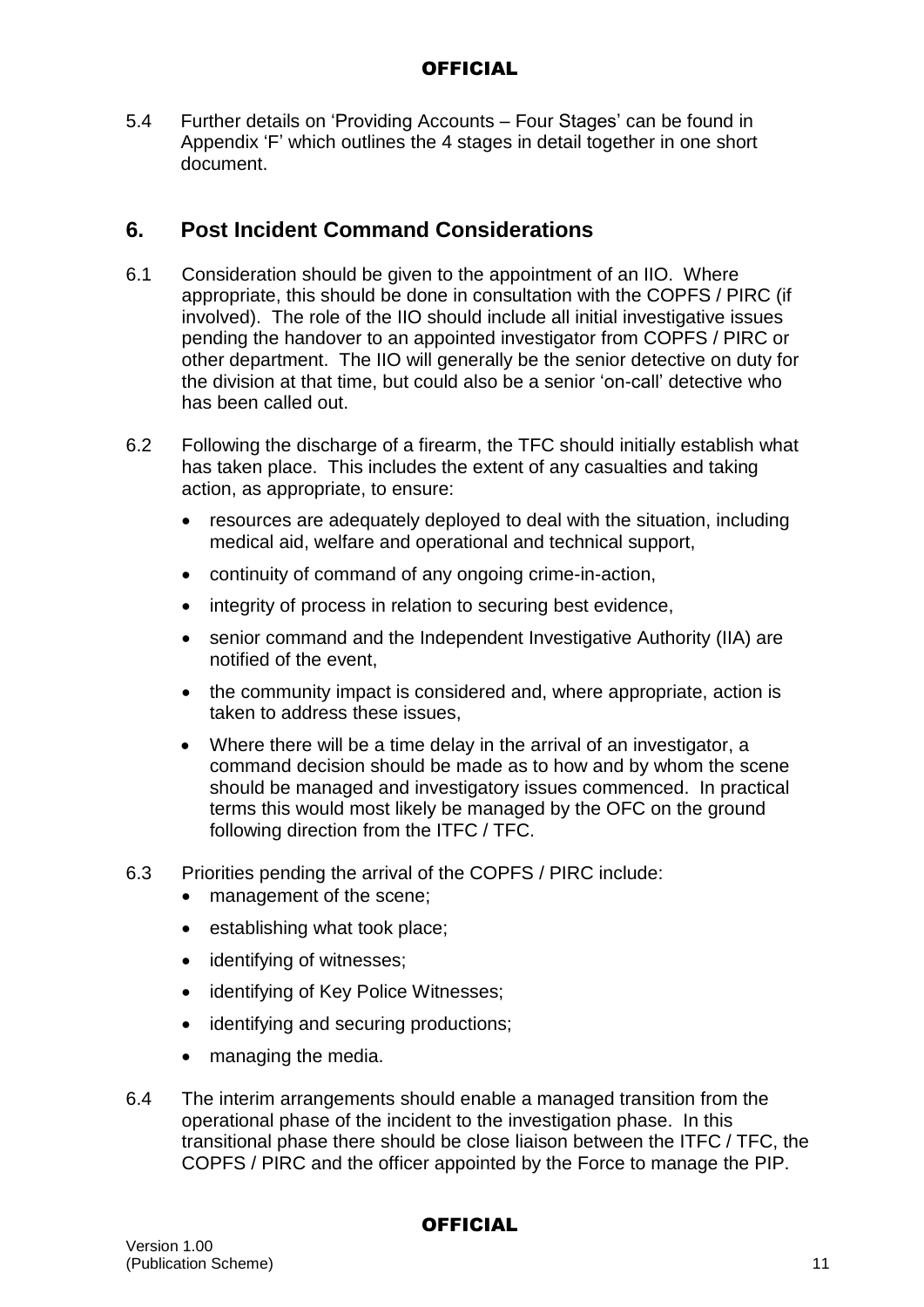## **7. Initial Actions of the Strategic Firearms Commander**

- 7.1 On being notified of an incident, the SFC should make an assessment regarding continuity of command, and take action to ensure command resilience. This may involve consideration of the command support that is required. The SFC should also consider the strategic issues that need to be addressed in respect of the:
	- Incident;
	- Community;
	- Police force(s) involved and any service-wide considerations.
- 7.2 Responsibilities in relation to the welfare of all staff involved are addressed under welfare considerations.

## **8. Initial Actions of the Tactical Firearms Commander**

- 8.1 The TFC's actions will include establishing:
	- $\bullet$  Is any person injured and, if so, are they receiving appropriate medical attention?
	- What action is being taken, or needs to be taken, to secure the scene?
	- What additional resources are required?
	- Is there an ongoing threat to life or operational imperative that requires continued action from armed officers at the location of the incident?
	- To what extent have the original operational objectives been met?
	- Are there any new or emerging threats or risks outstanding to any person?
	- What control measures are in place in respect of these?
	- Are there any critical operational safety issues identified that require immediate attention?
	- Are any subjects at large? What action is required to locate them?
	- Have relevant scenes been identified? What action is required to preserve scenes and evidence?
	- Has an appropriate PIP been implemented?
	- Have arrangements been made to hand over to the COPFS / PIRC?
	- Has the force PSD been notified?
	- Has the SFC been briefed?
- 8.2 The TFC responsibilities will be relevant until such time as they are relieved of their responsibilities, or the incident is brought to a conclusion.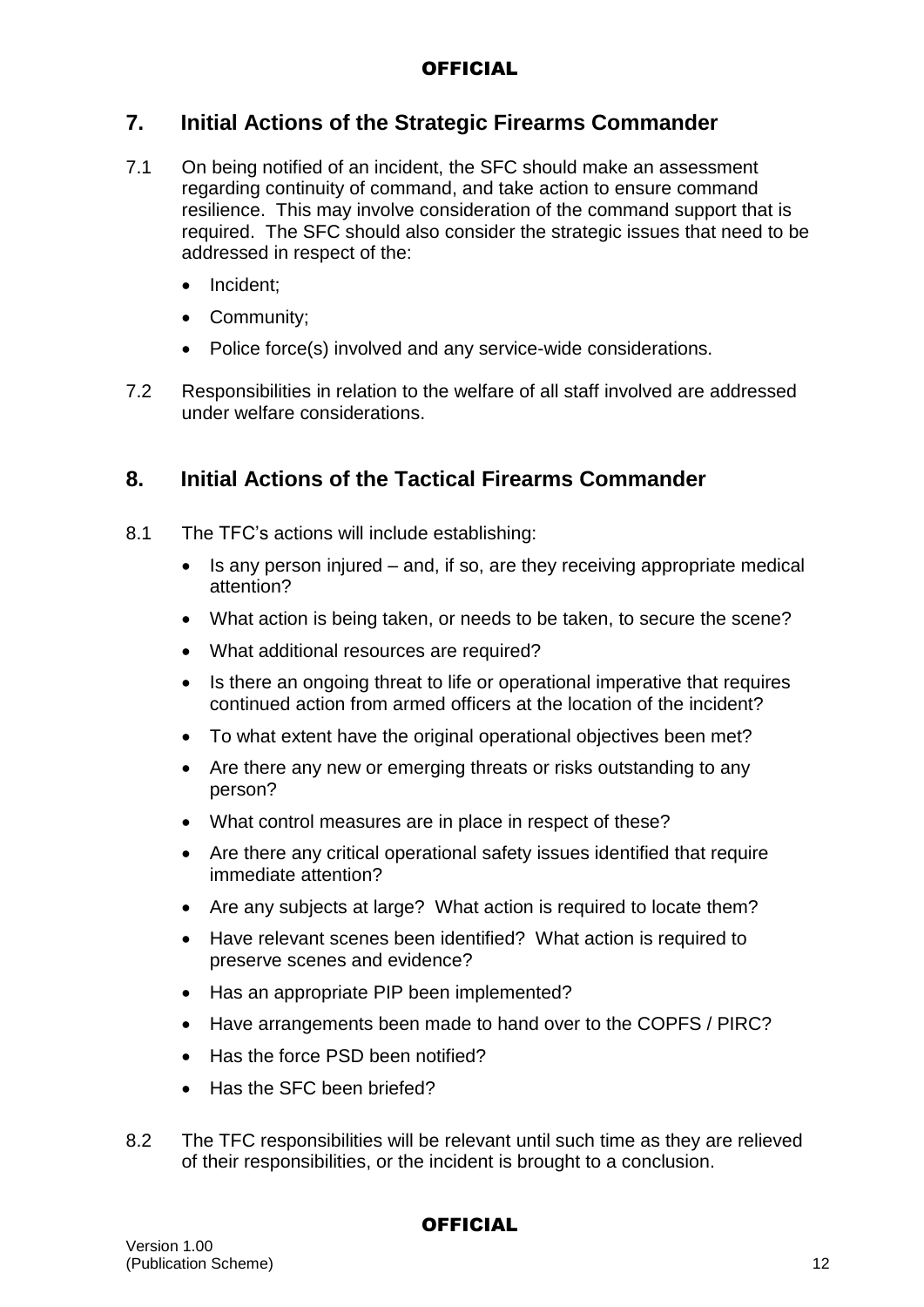## **9. Management at the Scene**

- 9.1 When weapons have been discharged, officers should take all necessary action to ensure that threats are neutralised and that the scene is safe. Officers should remain operationally active until stood down.
- 9.2 The fact that weapons have been discharged and details of any persons injured or killed should be reported to the ITFC / TFC as soon as practicable through Service Overview or the relevant Area Control Room. Situational and safety critical information should be relayed as soon as possible.
- 9.3 Provision of medical aid is a priority.
- 9.4 Where possible, and without compromise to the security of officers and persons in the vicinity, action should be taken to secure the scene.
- 9.5 Securing firearms and ammunition carried by officers is an important part of the evidence gathering process. Weapons which have been fired should, as far as practicable, be maintained in the condition they were in immediately after being fired, pending forensic examination. Where any police weapon has failed to fire, was discharged unintentionally, or is suspected of any malfunction, it should be isolated for forensic examination.
- 9.6 All firearms which have been discharged, operationally drawn, or pointed during the operation should be identified, as this will be relevant information in the post incident investigation. The IIO, in conjunction with the COPFS / PIRC, will determine which of these weapons need to be treated as productions.
- 9.7 Where a subject has been shot and a weapon is still in their possession, it should be removed from them and secured. Any other weapons found at a scene should remain where they are located, unless this compromises public safety or the security of the production. Wherever possible, weapons recovered at the scene should not be interfered with or made safe, unless there is an operational or safety imperative.
- 9.8 An officer who is injured, traumatised or in a state of shock should have their weapon removed by the OFC, or other suitably qualified officer. This should preferably be someone who has not been directly involved in the discharge of firearms.
- 9.9 The officer should ensure the weapon's security. A duel emphasis on safety and evidential integrity should be applied at all times.
- 9.10 Officers who have been involved in an incident where shots have been discharged, or where death or serious injury has occurred should not be isolated from one another as a matter of routine (see section 16 'Separation'). There may, however, be considerations regarding the prevention of forensic cross-contamination, or other issues, giving rise to 'just cause' to justify doing so.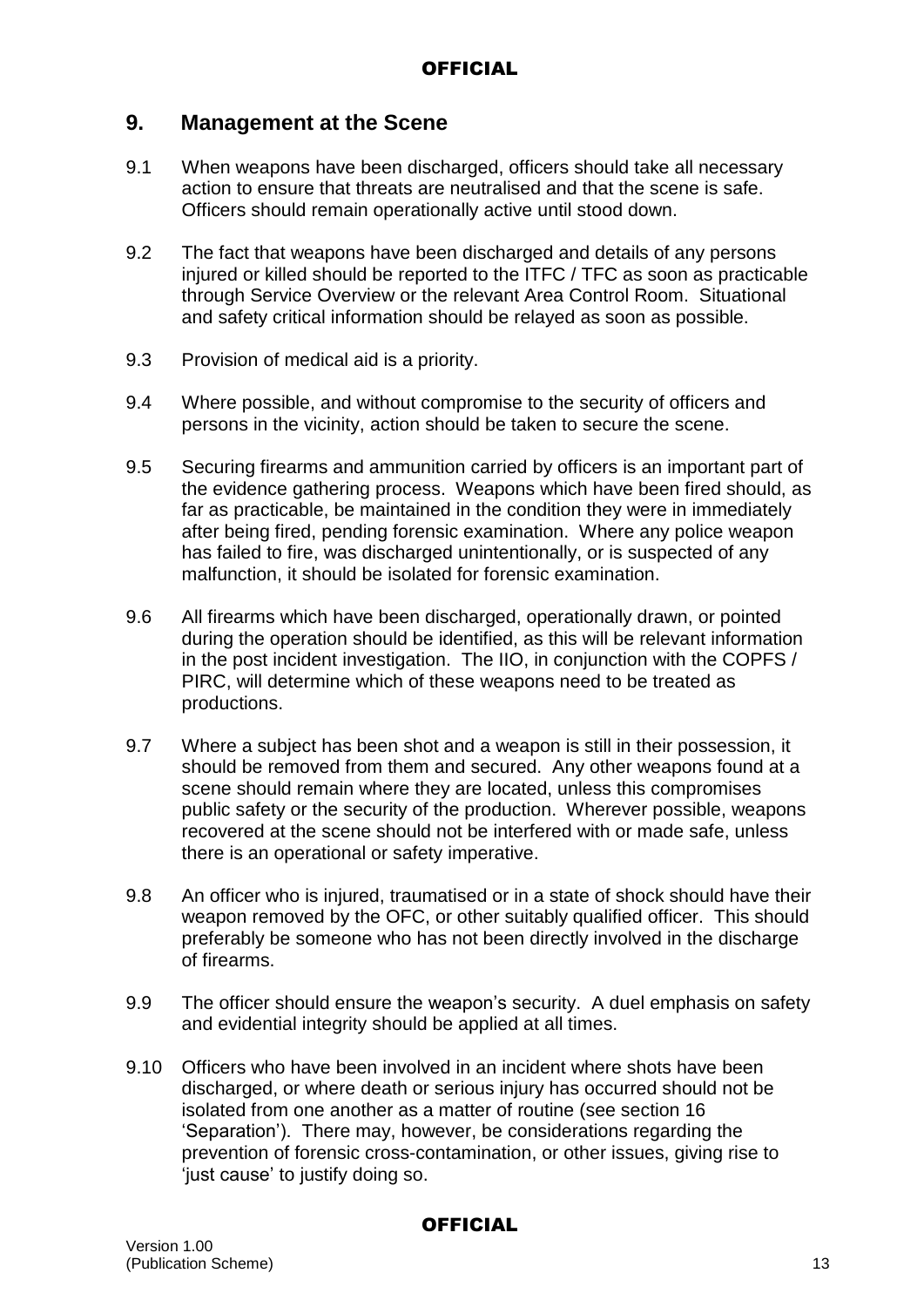- 9.11 The appointment of a Scene Manager should be a priority. The Scene Manager will be responsible for securing evidence, deploying forensic experts and ensuring forensic recovery in accordance with the forensic strategy.
- 9.12 The position of recovered weapons should be noted and relayed to the person who is taking charge at the scene. Where, for operational or security reasons, it has been necessary to take any action in respect of a recovered weapon, details of the precise procedures followed should be recorded.
- 9.13 As far as possible, the positions of officers at the scene of an incident where firearms have been discharged should be recorded. The deployment of Authorised Firearms Officers (AFOs) will, however, often demand the rapid movement of officers. This may involve key actions being taken and weapons being discharged by officers from more than one position during an event which is developing in very fast time. In addition, officers may become involved in detaining a subject, action to search and secure any weapons found and / or in the provision of medical assistance. In these circumstances precise and accurate recall of where officers were at each stage of the tactical deployment is often not possible.
- 9.14 Where there is an operational imperative to remove a person, vehicle or equipment from the scene at an early stage, the reason for this should be recorded along with their initial location, for the purpose of any future investigation.
- 9.15 Unless there is a safety critical reason, the police vehicles in which the Key Police Witnesses attended the scene are not to be removed without the express authority of the TFC, IIO or IIA.
- 9.16 As soon as is practicable after the scene has been secured, AFOs involved in the incident should proceed to the designated Post Incident Suite (see Appendix 'E' for Post Incident Suite locations) or, where this is not immediately practicable, a suitable police office or other suitable location, where Post Incident Procedures will take place. This will assist in securing the integrity of the scene, defuse any tensions at the scene and enable post incident issues, including those of evidence and welfare, to be attended to.
- 9.17 Where officers have discharged weapons, they are permitted, and may be required, to relay situational and safety critical information to those involved in the ongoing management of the incident or operation.
- 9.18 On their arrival at the Post Incident Suite, arrangements will be made for the initial welfare and investigative issues to be addressed in a structured and sensitive manner.
- 9.19 Where officers have discharged weapons, they are permitted and may be required to relay situational and safety critical information to those involved in the ongoing management of the incident or operation (see providing accounts)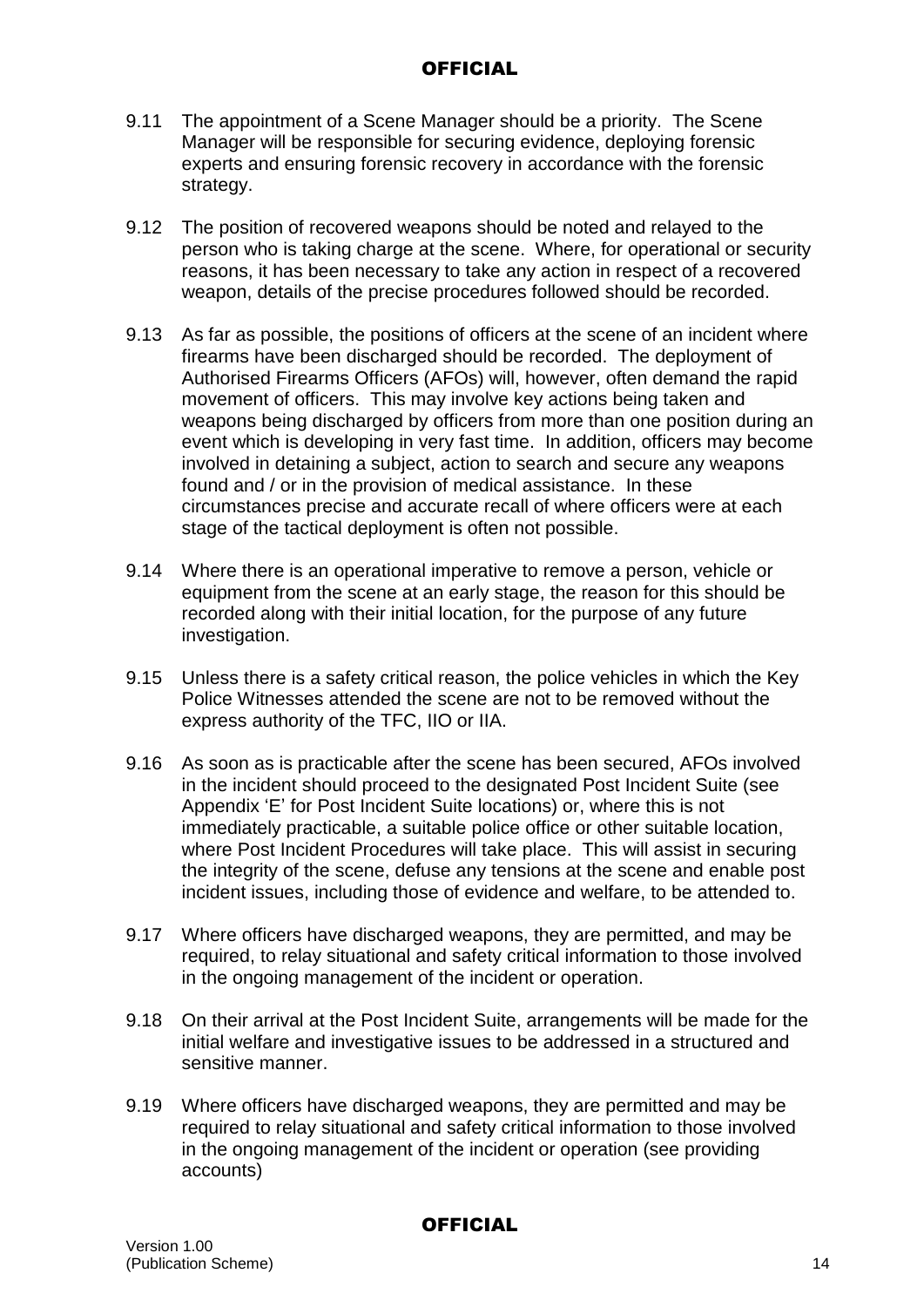## **10. The Post Incident Suite**

- 10.1 The Service has several nominated Post Incident Suites (listed in Appendix 'E'). Stored securely at each location are suitable items of post incident equipment as shown in the PIM Log. Also within these storage places are laminated signs and a plan layout identifying the offices / rooms required during the PIP. It will be the responsibility of the Post Incident Management Team (PIMT) to prepare the suite for the arrival of the Key Police Witnesses. (Further information on PIMT guidance can be found in Appendix 'G').
- 10.2 Where a further Post Incident Suite is required, consideration should be given to equipping it in a similar manner to the nominated locations.
- 10.3 Early consideration should be given to providing a separate Faith Room and access to religious material within Post Incident Suites for AFOs who may wish to pray following an incident, e.g. Bible, Koran and prayer mat.

## **11. Key Police Witnesses**

- 11.1 In relation to firearms incidents, Key Police Witnesses are police officers who can give direct evidence of the circumstances leading to the discharge of the firearm or less lethal weapon. It is a flexible definition which must be interpreted according to the particular circumstances.
- 11.2 Key police witnesses may include:
	- officers who discharged weapons,
	- those who immediately witness the discharge of weapons,
	- those who authorise or command the deployment of firearms officers,
	- those who provide tactical advice.
- 11.3 As the investigation unfolds, others involved in the police operation may become key police witnesses.
- 11.4 During a post incident investigation, the COPFS / PIRC will at an early stage, wish to identify the Key Police Witnesses directly related to the decision to use force.
- 11.5 In relation to non-firearms incidents a Key Police Witness can be any officer or member of police staff who is most involved in, or affected by the incident.
- 11.6 In many cases the Key Police Witness may be those
	- **•** Who were at the scene and in contact with the person(s) who are deceased or seriously injured; or;
	- **•** Whose actions or omissions may have been a cause or a contributory factor to the outcome, or;
	- **•** Performing a command and control role in respect of that incident / operation.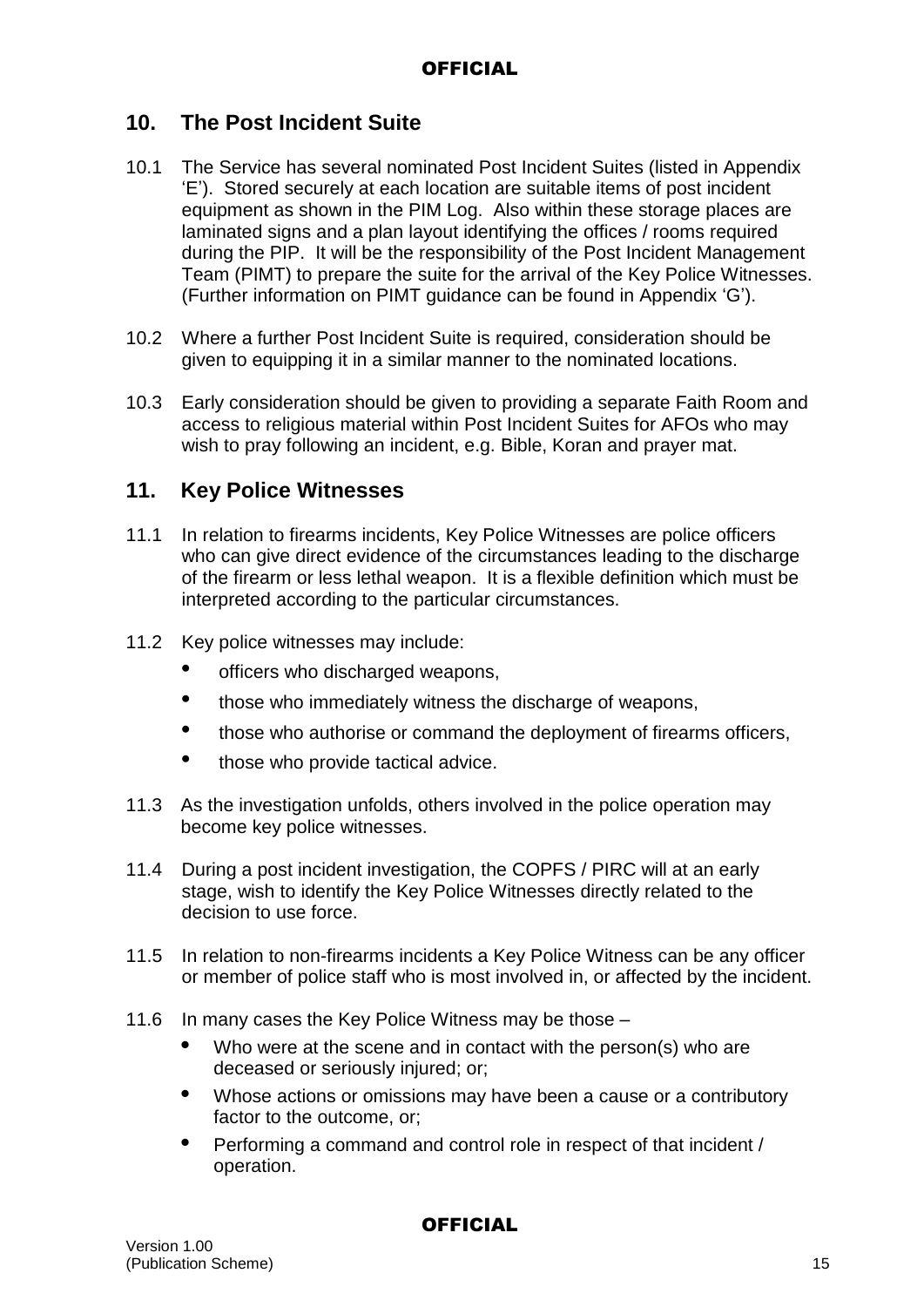- 11.7 As the investigation unfolds, others involved in the operation, whose actions or decisions were involved in informing or making critical decisions, may be regarded as Key Police Witnesses. In the initial stages all actions taken by, and in respect of Key Police Witnesses in relation to securing evidence, discussion undertaken and notes made must be documented.
- 11.8 Prior to officers providing accounts of what happened, the following issues should be addressed:
	- Weapons and productions to be secured,
	- Welfare, including medical and legal advice considerations.

## **12. Role of the Post Incident Manager**

- 12.1 An early decision should be made on which officers will be considered Key Police Witnesses, by the PIM in conjunction with the PIP Strategic Commander, the TFC, and the IIO. The outcome of this decision will depend on the circumstances of the incident.
- 12.2 A PIM will usually be nominated by the Force to which the Key Police Witnesses belong. This is particularly relevant in Scotland as there are shared boundaries with several different Police Forces. Appropriate support should be available from the force in whose area the incident occurs.
- 12.3 PIMs will often appoint other PIMs and specialist officers / support staff to assist them as part of the overall PIM Team. These individuals can be given responsibility for various tasks, such as being nominated the 'Appointed Officer' (detailed in section 15) or firearms instructional staff, to assist with the recovery / unloading of firearms and ammunition. There will, however, only be one lead PIM who is the officer appointed by the PIP Strategic Commander.
- 12.4 The PIM's responsibilities will normally commence following the return of the Key Police Witnesses to the Post Incident Suite. In some situations, e.g. where the officers are delayed at the scene, it may be appropriate for the PIM to go to the scene. The PIM's role is to:
	- facilitate the investigation
	- ensure integrity of post-incident procedures
	- explain post-incident procedures to key police witnesses
	- keep key police witnesses informed of developments
	- ensure that the key police witnesses' needs are addressed in a manner which does not compromise the investigative process.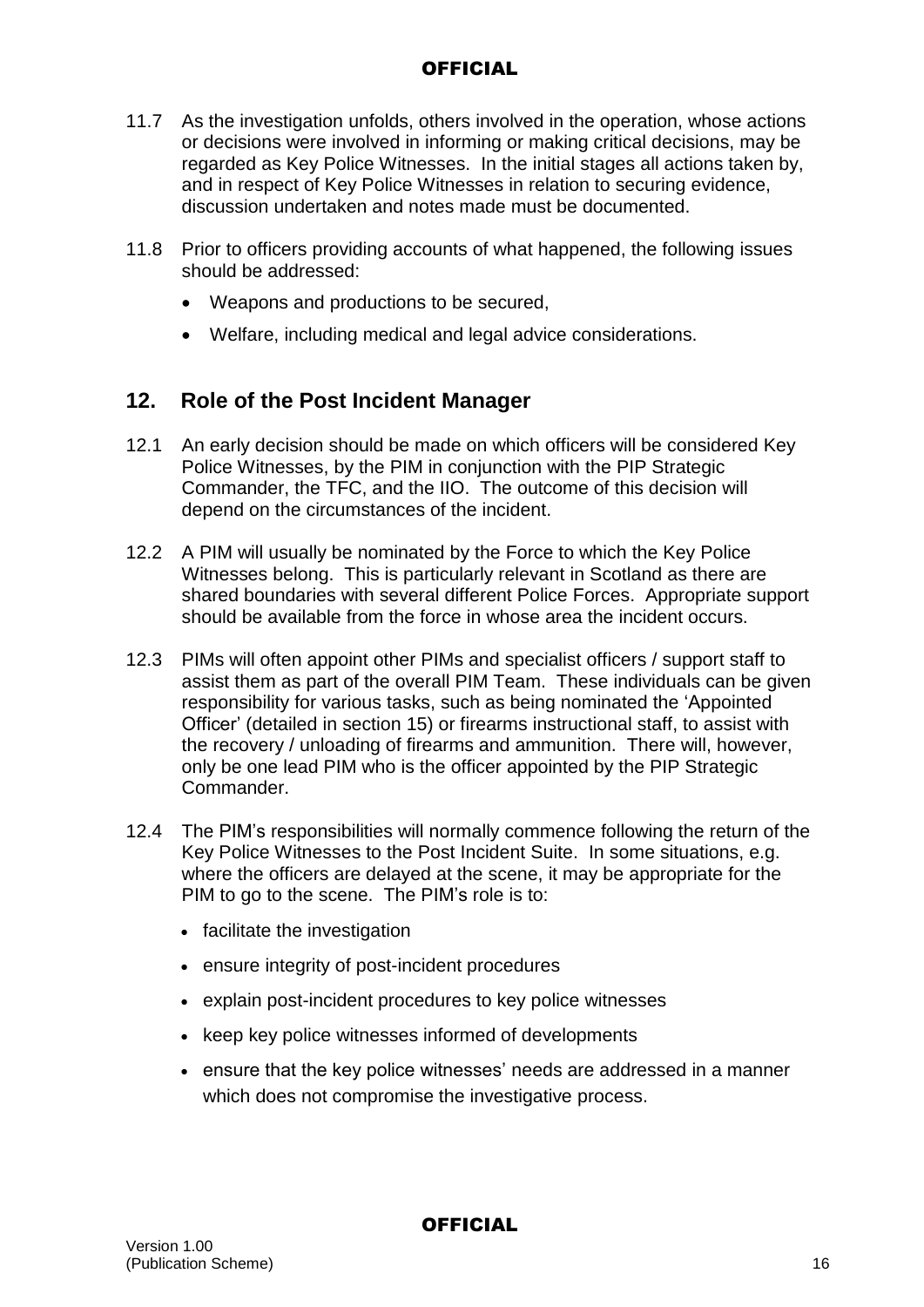- 12.5 The Key Police Witnesses should be informed of developments and provided with explanations of procedure, as well as obtaining the practical assistance they need.
- 12.6 The PIRC may wish to obtain detailed statements from witnesses. These statements may be taken by the PIRC or be provided by the witness themselves. The manner in which the statements are obtained or provided will be decided by individual witnesses subject to the level advice they receive. Where officers decide to provide their own statements, these should be (except in exceptional circumstances) submitted to the PIRC **within seven days** of the incident.

## **13. Conferring**

- 13.1 As a matter of general practice, officers should not confer with others before making their accounts (whether initial or subsequent accounts). There may, however, be a need for officers to speak to one another following the discharge of a police firearm, in order to resolve an ongoing operational or safety matter.
- 13.2 An important function of the PIP is to record what each individual's honestly held belief was at the time force was used. An officer's honestly held belief should therefore not be discussed prior to them giving their formal accounts.
- 13.3 If a need to confer does arise, then, in order to ensure transparency and maintain public confidence, where some discussion has taken place, officers must document the fact that this has taken place, highlighting:
	- time, date and place where conferring took place,
	- the issues discussed.
	- with whom and
	- the reasons for such discussion.

## **14. Integrity**

14.1 Where an officer has concerns that the integrity of the process is not being maintained, they must immediately draw this to the attention of the person in charge of the Post Incident Procedures and ensure that this is documented.

## **15. Appointed Officer**

15.1 A strategic officer is ultimately responsible for the initiation and management of the PIP. This will include the appointment of an officer to supervise the preparation of officers' evidence and ensure compliance with the guidance on conferring prior to their accounts being recorded.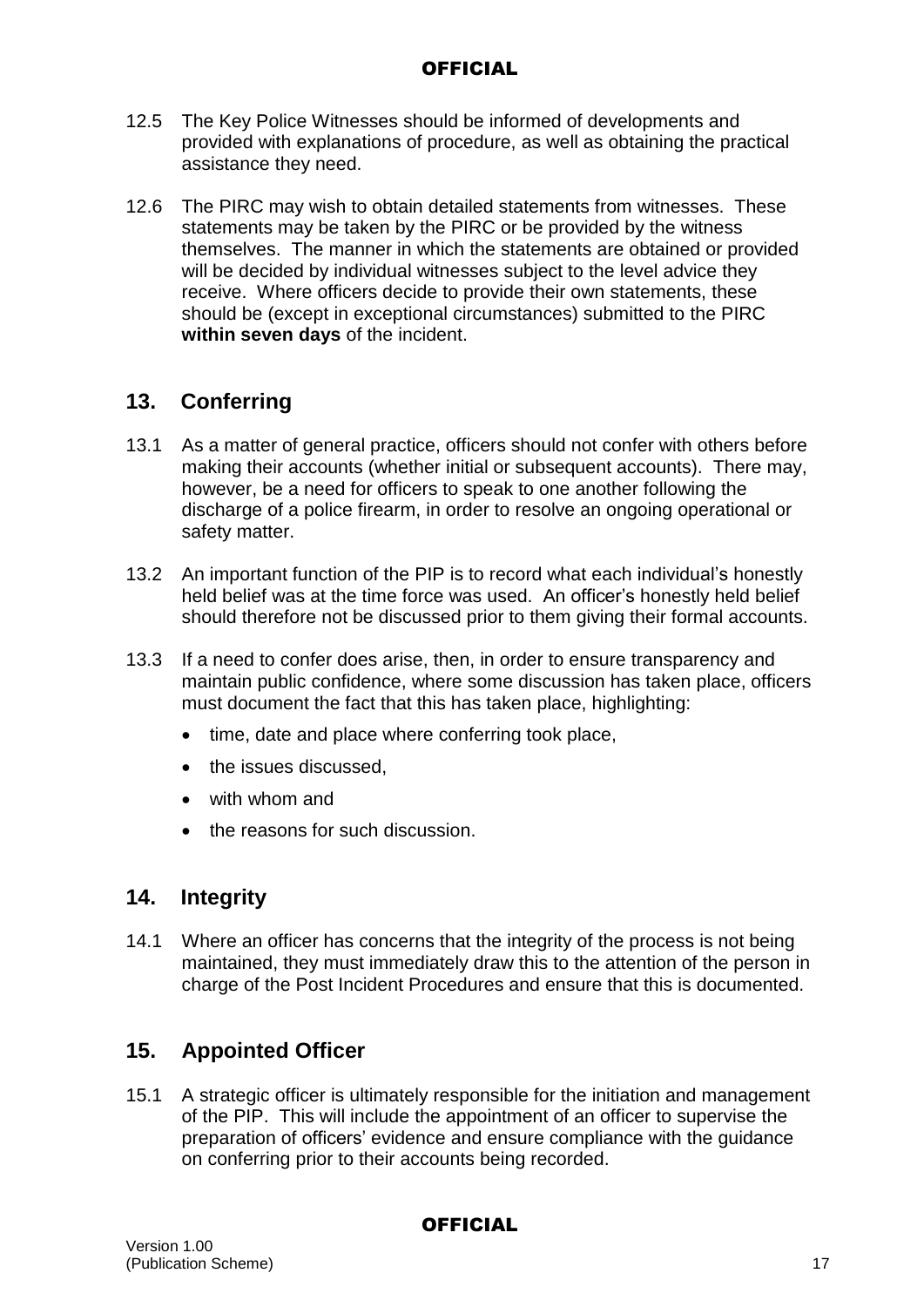- 15.2 The 'Appointed Officer' should, where practicable, be of substantive Inspector rank and be an accredited PIM. They must be appointed in addition to the PIM and not have held an operational or investigatory role in the originating incident. Their responsibility for ensuring the compliance with guidance begins when the Key Police Witnesses arrive at the post incident suite. It includes supervising those Key Police Witnesses while personal initial accounts and detailed accounts are made (unless such accounts are provided during an interview or are recorded).
- 15.3 The Appointed Officer will operate under the direction of the PIM and may, where appropriate, support the PIM in discharging their responsibilities related to the provision of accounts. The appointed officer must fully record their observations and actions. The following support may be appropriate:
	- establishing Key Police Witnesses' legal status;
	- ensuring access to legal representation / staff association where necessary or requested;
	- explaining the conferring guidance contained in APP on armed policing to Key Police Witnesses;
	- ensuring that any conferring that takes place is compliant with APP and documented by those conferring;
	- preventing any inappropriate conferring (e.g. related to an individual's honestly held belief at the time force was used);
	- ensuring that any reference material used by the officers is secured and handed to investigators against a receipt / production number;
	- documenting the process by which accounts are provided (including interruptions, breaks and abstractions);
	- ensuring that all accounts are time stamped by those making them as soon as practicable after completion.
- 15.4 Where access to the Post Incident Suite is requested by the IIA or IIO, such access should be provided. This access should be managed so as not to adversely impact on the PIP or the welfare of Key Police Witnesses, and will not relate to medical examinations or consultation with legal or staff association representatives.

### **16. Separation**

16.1 Officers should not be separated as a matter of routine. Officers should only be separated when there is 'just cause', and it is safe and practical to do so.

#### 16.2 **Is Separation Safe?**

Officers should never be separated unless it is operationally safe to do so.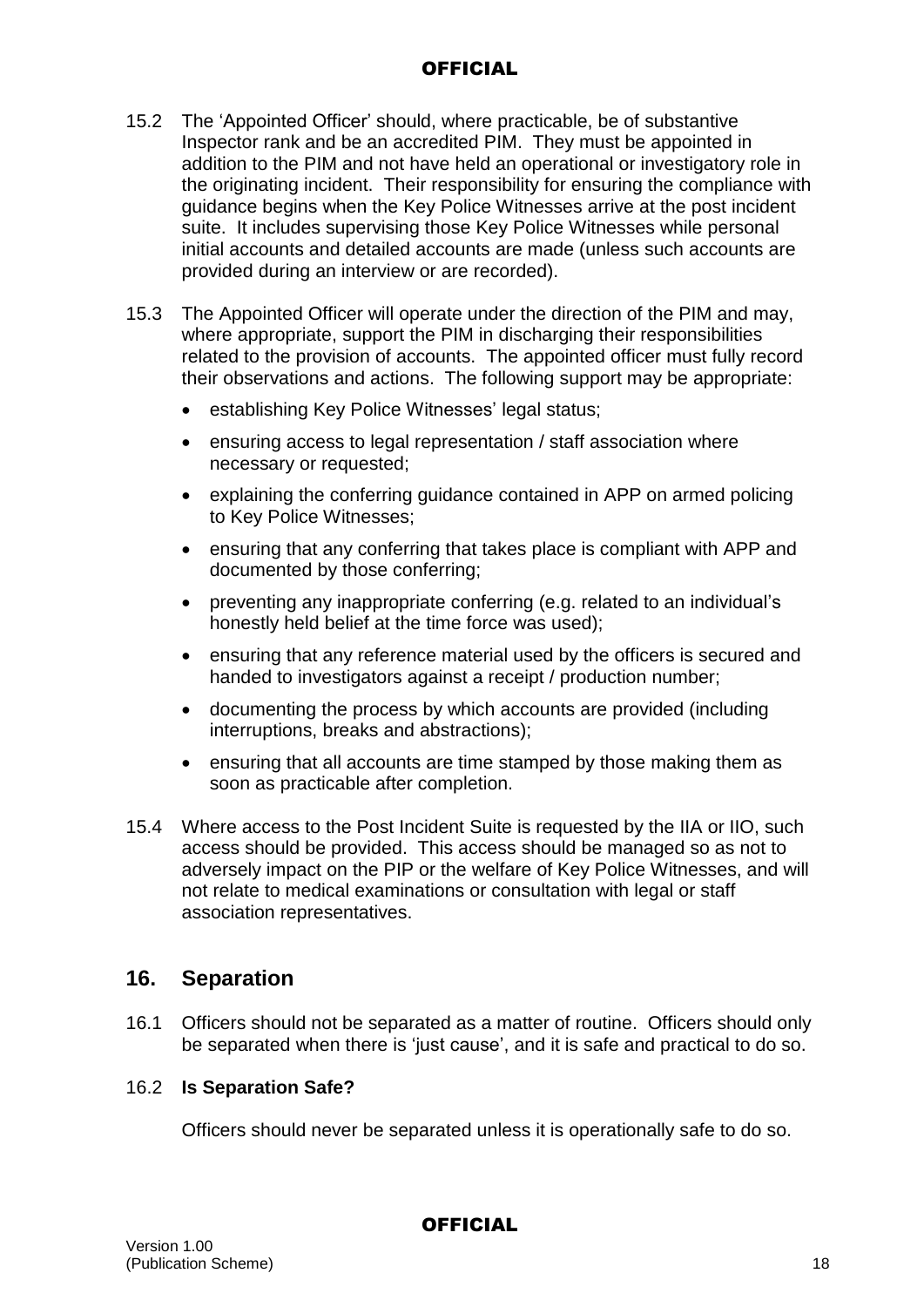### 16.3 **Is Separation Necessary?**

The TFC may consider that separation is necessary to prevent conferring where there are reasonable grounds to suspect that either:

- a criminal offence has been committed by a Key Police Witness;
- a disciplinary offence has been committed by a Key Police Witness;
- or this guidance is not being complied with and officers may confer inappropriately.

Where there are no such reasonable grounds and where there are sufficient control measures in place to prevent inappropriate conferring, (such as the presence of an appointed officer or representative of the IIO or IIA), separation is unlikely to be necessary.

#### 16.4 **Is Separation Practical?**

Once it is operationally safe to separate officers, and if the TFC decides that it is necessary to separate officers, they must consider whether it is practical to do so based on:

- the location of the incident:
- the number of officers who might potentially need to be separated;
- the resources available to achieve separation.

#### 16.5 **The Decision Making Hierarchy**

Safety must be the foremost consideration, where separation is safe, necessity should then be considered. Where separation is both safe and necessary it may occur only where it is practical in the operational circumstances. If separation of officers is practical but not necessary it is not required. Separation should never occur when it is not safe under the circumstances. A decision whether to separate Key Police Witnesses can be superseded by the PIM or responsible Chief Officer, as appropriate.

16.6 The rationale for any decision to separate or not to separate Key Police Witnesses should be recorded, together with the measures put in place to prevent conferring.

## **17. Responsibility for Decision Making**

17.1 A decision whether to separate Key Police Witnesses should be made by the TFC in the first instance, whose decision can be superseded by the PIM or responsible chief officer, as appropriate.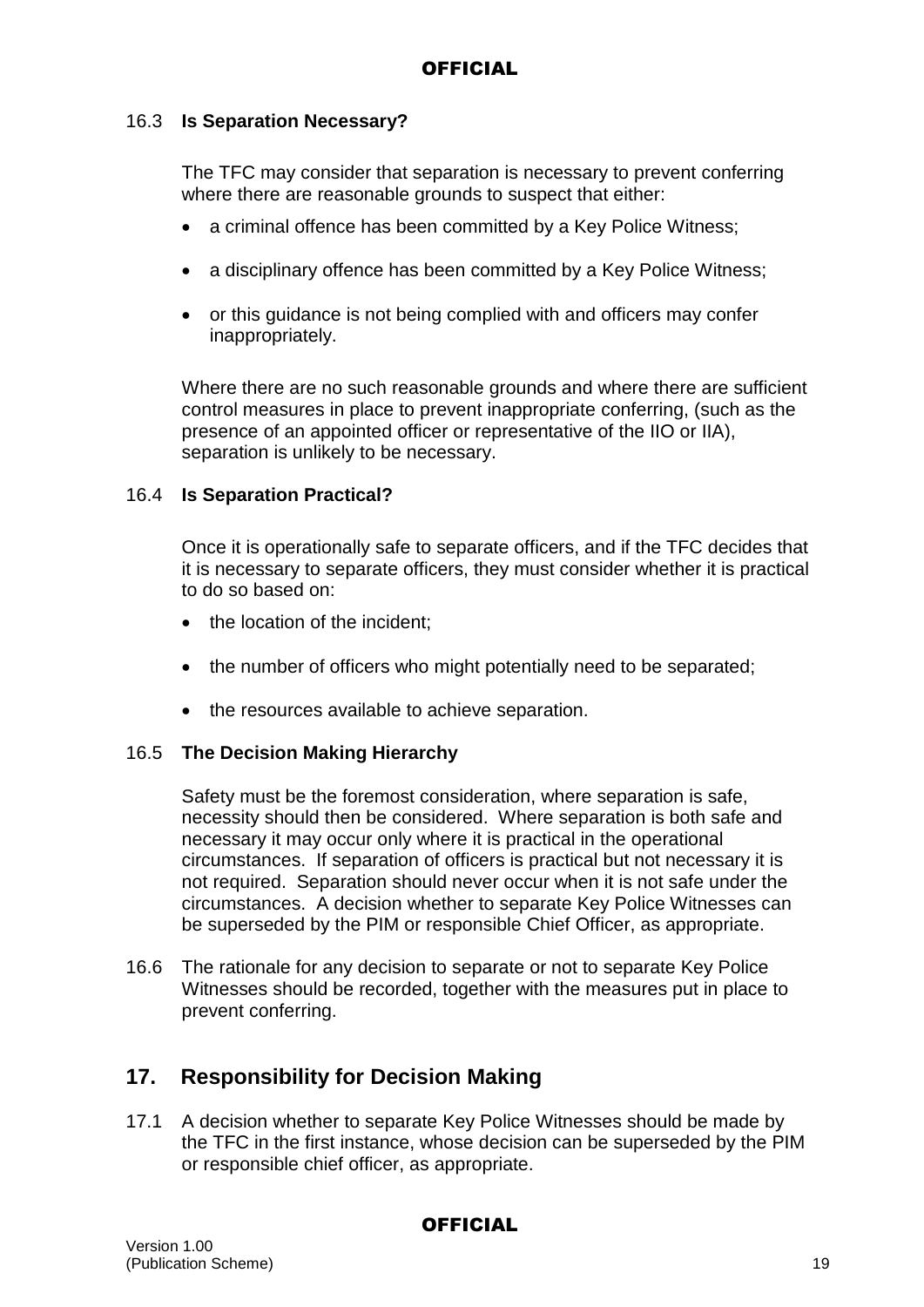- 17.2 As soon as lethal or less lethal force is used, the TFC should consider and decide whether Key Police Witnesses should be separated to prevent them from conferring. Officers should not be separated as a matter of routine. Officers should only be separated when there is 'just cause', and it is safe and practical to do so.
- 17.3 A decision whether to separate Key Police Witnesses can be superseded the PIM or responsible Chief Officer, as appropriate.

## **18. Effects of Trauma on Memory**

18.1 A person involved in a traumatic or life-threatening encounter will often experience a range of physiological and psychological responses which may determine their perception of time, distance, auditory and visual stimuli and the chronology of key events. This may affect their ability immediately after the incident to recall what may be important detail. Where, over time, officers recall further information, this should be recorded in a further account.

## **19. An Early Requirement for Information**

- 19.1 There may be circumstances where it is necessary for officers to provide more detailed information at an earlier stage. This could be to address issues associated with a person who is now in custody or in relation to an ongoing criminal investigation e.g. where a person was not arrested at the scene.
- 19.2 It is the responsibility of each individual police officer involved in the incident to ensure that any information that may be relevant to the investigation is revealed, recorded and retained. This information should include an officer's own observations relating the incident and any accounts received from witnesses. Once officers involved have been able to make their initial accounts, arrangements will be made by the PIM to ensure that these accounts are secured and made available to the investigative authority.

## **20. Anonymity of Officers**

- 20.1 The PIM should ensure that action is taken to maintain the anonymity of Key Police Witnesses until such a time as this is deemed to be unnecessary. Where necessary, the PIM should consider approaching the PIP Strategic officer or delegated senior officer regarding the need to protect the anonymity of Key Police Witnesses.
- 20.2 As with any witness or suspect, concerns for the safety of some Key Police Witnesses and their families means their anonymity should be addressed at an early stage. It should be made clear to officers involved that the issue of anonymity may be the subject of judicial proceedings or challenges and may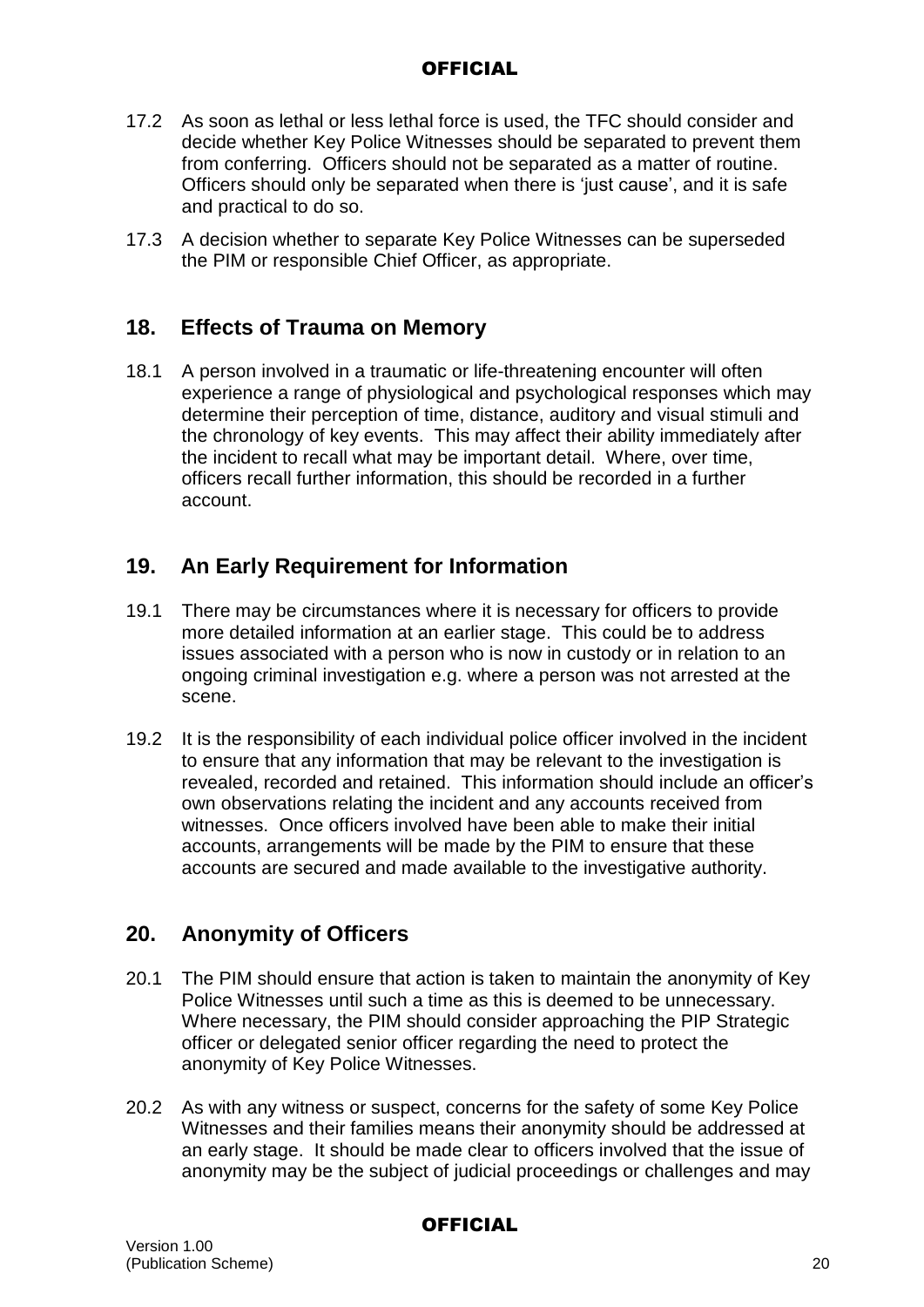have to be reversed at a later stage. Suggested measures to preserving the anonymity of Key Police Witnesses include:

- restricting access to systems and documents containing details of Key Police Witnesses;
- using anonymous references (e.g. Officer 'A') at an early stage (with a list of such references compiled for inclusion in documents);
- omitting officer details and identity from communications and circulations, including media releases;
- advising all officers of their responsibility to maintain confidentiality;
- advising the COPFS / PIRC and other agencies that anonymous references have been used;
- maintaining a list of the names of officers involved in the incident, (which should be protectively marked as appropriate).

## **21. Anonymity and Special Measures for Key Police Witnesses**

- 21.1 To protect Key Police Witnesses and their families, immediate consideration needs to be given to ensuring the anonymity of officers involved in operations where police have discharged a firearm.
- 21.2 Consideration should be given to establishing measures to protect the anonymity of Key Police Witnesses. These measures may include:
	- At the commencement of the PIP each officer may be allocated a pseudonym as per Post Incident Manager (PIM) Log. All Key Police Witnesses should thereafter be referred to in all correspondence and statement by their designated pseudonym;
	- Automatic restriction of the incident on STORM command and control system (achieved via the relevant Duty Officer / Control Room Inspector / Sergeant within Service Overview / Area Control Room);
	- PIM will assess if there is a necessity to removing Key Police Witness details from any other forms / systems;
	- Limiting access to the Post Incident Suite and surrounding area this may entail officers to provide security depending on the scene;
	- Liaison with the IIO / SIO / PF / PIRC in order to develop an appropriate strategy for maintaining anonymity;
	- A reminder to officers including Key Police Witnesses of their own duty not to discuss the incident with others, which includes the use of social media etc.
- 21.3 Examples of the types of measures that may be requested in relation to anonymity in the public domain are – use of screens in court to prevent Key Police Witnesses being identified when they give evidence, allowing Key Police Witnesses to enter and exit court buildings avoiding public / main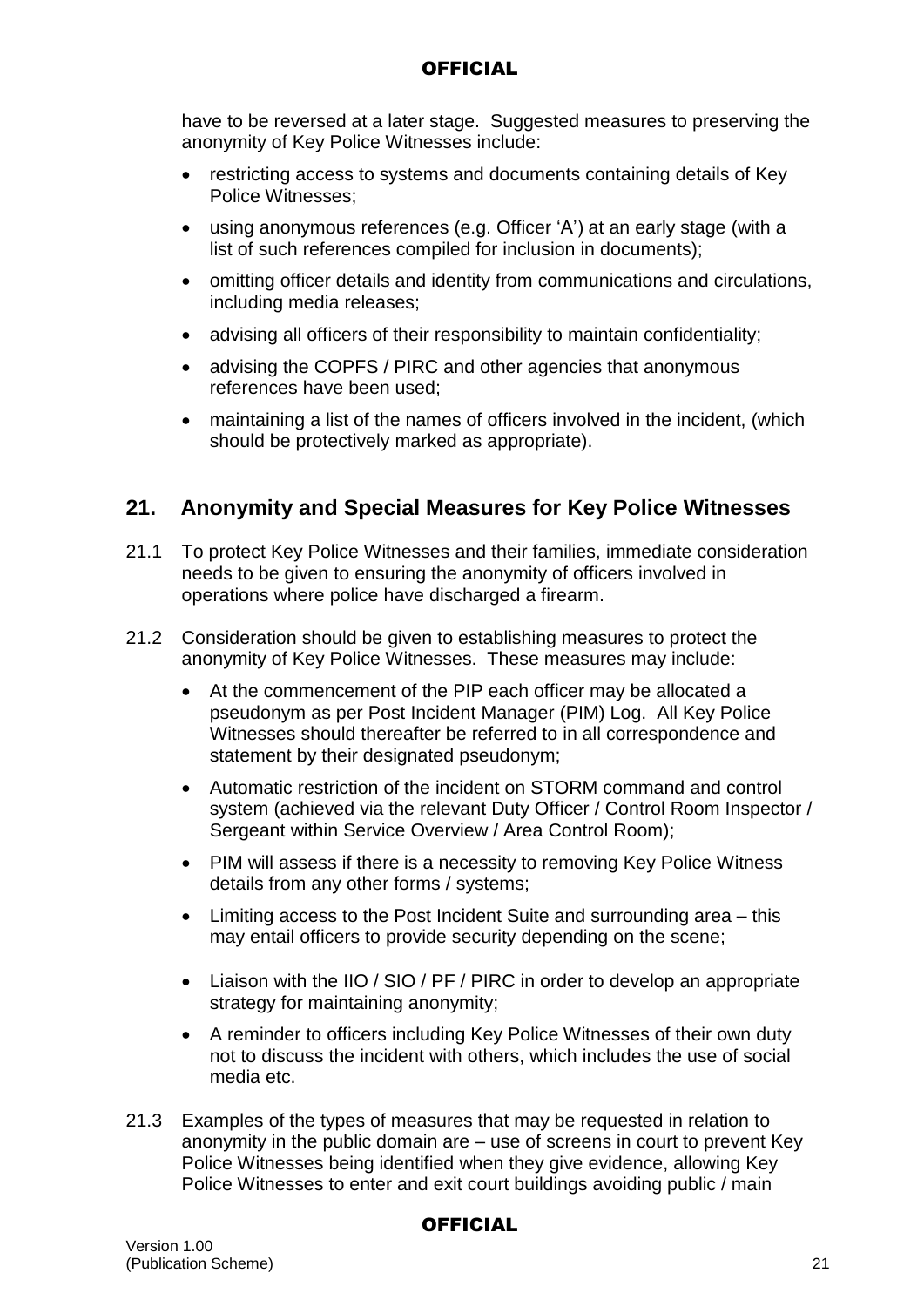entrances etc. Early liaison with the COPFS should be encouraged to ensure that an anonymity strategy has been considered.

- 21.4 It must, however, be made clear to officers and staff involved that anonymity cannot be guaranteed once the case is to be heard within a public forum. In such cases the preservation of anonymity is no longer within the control of the Police Service. However, in appropriate circumstances Police Scotland will seek to make early contact with the COPFS to seek to maintain the anonymity of Key Police Witnesses.
- 21.5 Maintaining the anonymity of female officers or those from a Black Minority Ethnic (BME) background may be especially difficult, however, early liaison at all levels may assist in achieving this.
- 21.6 Although each application would have to be assessed on an individual basis, recent precedent indicates that the granting of such measures for Key Police Witnesses can be proportionate.
- 21.7 The general issues, which would help support such an application, could involve the following:
	- Fears for the safety of Key Police Witnesses and their families either due to specific intelligence or generally due to the background intelligence (for example involvement of known Organised Crime Groups (OCGs);
	- Anxiety for Key Police Witnesses and their families regarding local and national media attention;
	- Anxiety for Key Police Witnesses and their families caused by concerns over potential reprisal attacks;
	- Potential undermining of future covert operations by the identification of Key Police Witnesses e.g. members of the Specialist Firearms Unit (SFU) or Mobile Armed Support to Surveillance (MASTS) team;
	- Advice within the ACPO Authorised Professional Practice (Armed Policing) (Authorised Professional Practice (APP) Armed Policing (AP) in relation to anonymity;
	- Article 8 of ECHR– Right to Respect for Private and Family Life.

## **22. Weapons and Productions**

- 22.1 On return to the location where Post Incident Procedures are taking place, weapons which have been discharged should be identified, as should all other weapons deployed in the immediate vicinity of the shooting.
- 22.2 When weapons are unloaded and exhibited, consideration should be given to photographing or videoing the process. Where this is not practicable, a detailed documented account of the weapon's state and the procedure used for unloading should be completed. The handling and securing of weapons involved in the incident must be undertaken in a manner which maintains the forensic integrity of these productions.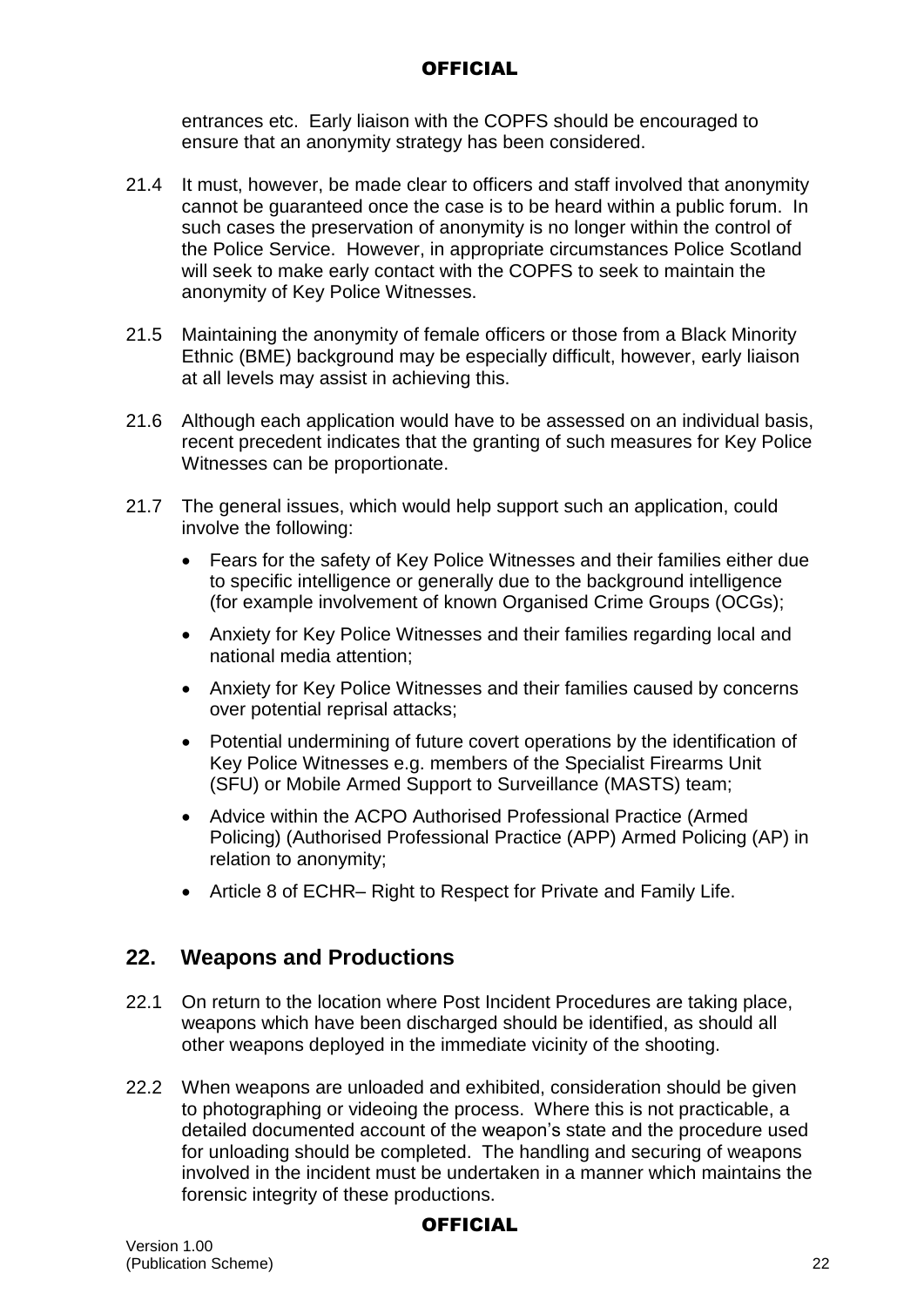- 22.3 All firearms, ammunition, less lethal weapons and specialist munitions should be accounted for in a manner which ensures that safety, recording, and accountability are properly addressed. IIOs will, in liaison with the COPFS / PIRC consider which weapons are required to be secured as productions, and whether clothing should be secured or officers examined for forensic traces. It is good practice for this decision to be outlined to the officers in person.
- 22.4 To avoid any dangers of cross-contamination, officers' weapons should be secured by a different person from the one securing the subject's weapon. Since AFOs will, invariably, have moved to another location, it is important that they do not have to await the conclusion of the scene examination before their firearms are taken for examination. All officers involved in an incident will be required to assist with the forensic preservation of their weapons and equipment.
- 22.5 AFOs train with firearms while wearing operational clothing and regularly visit locations at which weapons and munitions are used and stored. Therefore the evidential value of their clothing for examination is likely to be limited.
- 22.6 The PIM or officer coordinating collection of weapon productions will ensure that the weapons are unloaded and handed over, in a controlled manner and by an appropriately trained officer, to the appointed productions officer at the post incident management suite or other appropriate location.
- 22.7 Where a weapon is examined and found not to have been fired or is no longer required as evidence, arrangements should be made, in liaison with the COPFS / PIRC for it to be returned to the relevant department as soon as practicable.

## **23. Seizing Clothing**

- 23.1 Where there is no dispute as to who fired shots, there may be no requirement for other measures to identify officers. Measures such as securing clothing or taking swab samples to forensically identify those officers contaminated by firearms discharge residue will normally only be adopted in exceptional circumstances.
- 23.2 When an investigating officer considers it necessary to obtain additional forensic evidence from officers, the PIM will record the rationale and discuss it with the IIO. If the IIO requires additional forensic evidence, the PIM will explain the rationale to the officers concerned and make a record in their policy log. If clothing is to be taken, suitable, alternative clothing must be provided, including if necessary, replacing religious clothing if it has been removed and seized.

## **24. Samples**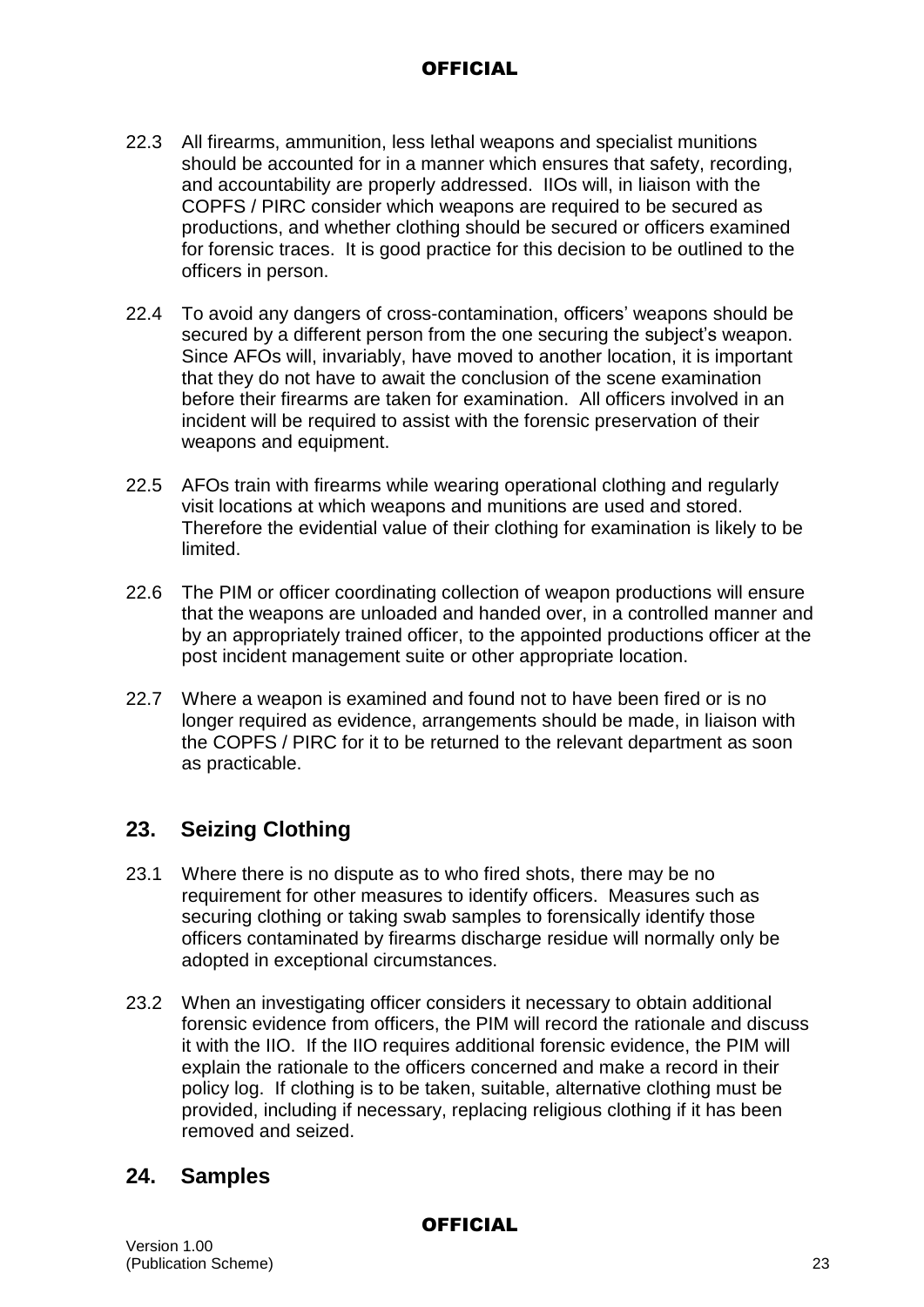- 24.1 AFOs often train in their operational clothing and come into contact with other AFOs who are in the same position. Therefore, the evidential value of swab samples is likely to be limited.
- 24.2 All AFOs make a positive declaration as to their fitness to carry out AFO duties at their commencement of these duties and this encompasses the presence of drink or drugs.
- 24.3 However, it is the decision of the SIO / IIO or PIRC Senior Investigator alone as to whether samples should be requested or required from officers. Where he / she considers that swab samples are necessary, then the rationale and justification for this should be made clear to the PIM and in turn to the officers. This rationale should be recorded by the PIM and the SIO / IIO & PIRC Senior Investigator in their respective policy books. Key Police Witnesses who are subject to such requests should be given the opportunity to take legal advice as part of their decision making process.

## **25. Swab Samples**

- 25.1 If officers are requested rather than required to provide swab samples, they need only comply if they consent with this course of action. Officers may wish to consider that agreement to such requests can demonstrate transparency and willingness to assist the investigation, however, no adverse inference can be drawn from a refusal and appropriate legal advice should be sought prior to any provision.
- 25.2 The taking of swab samples to identify those officers contaminated by firearms discharge residue should only be adopted in exceptional circumstances. If officers are suspects, swab samples can only be required in accordance with the Criminal Procedure (Scotland) Act 1995.

## **26. Drug and Alcohol Testing and Forensic Elimination Samples (DNA)**

- 26.1 The rationale for considering taking a sample from Key Police Witnesses has traditionally been to enable investigators to confirm or negate the presence of alcohol and / or drugs that may have impaired an AFO.
- 26.2 The rationale for considering taking DNA samples from Key Police Witnesses could be in order to obtain elimination samples. This would be part of a wider examination of an incident scene where Key Police Witnesses DNA may be present alongside suspects and other witnesses.
- 26.3 Forensic samples should be considered on a case-by-case basis. An incident may reveal that fibre transfer or footwear marks etc. are crucial to the investigation and will help to provide a truthful and accurate account of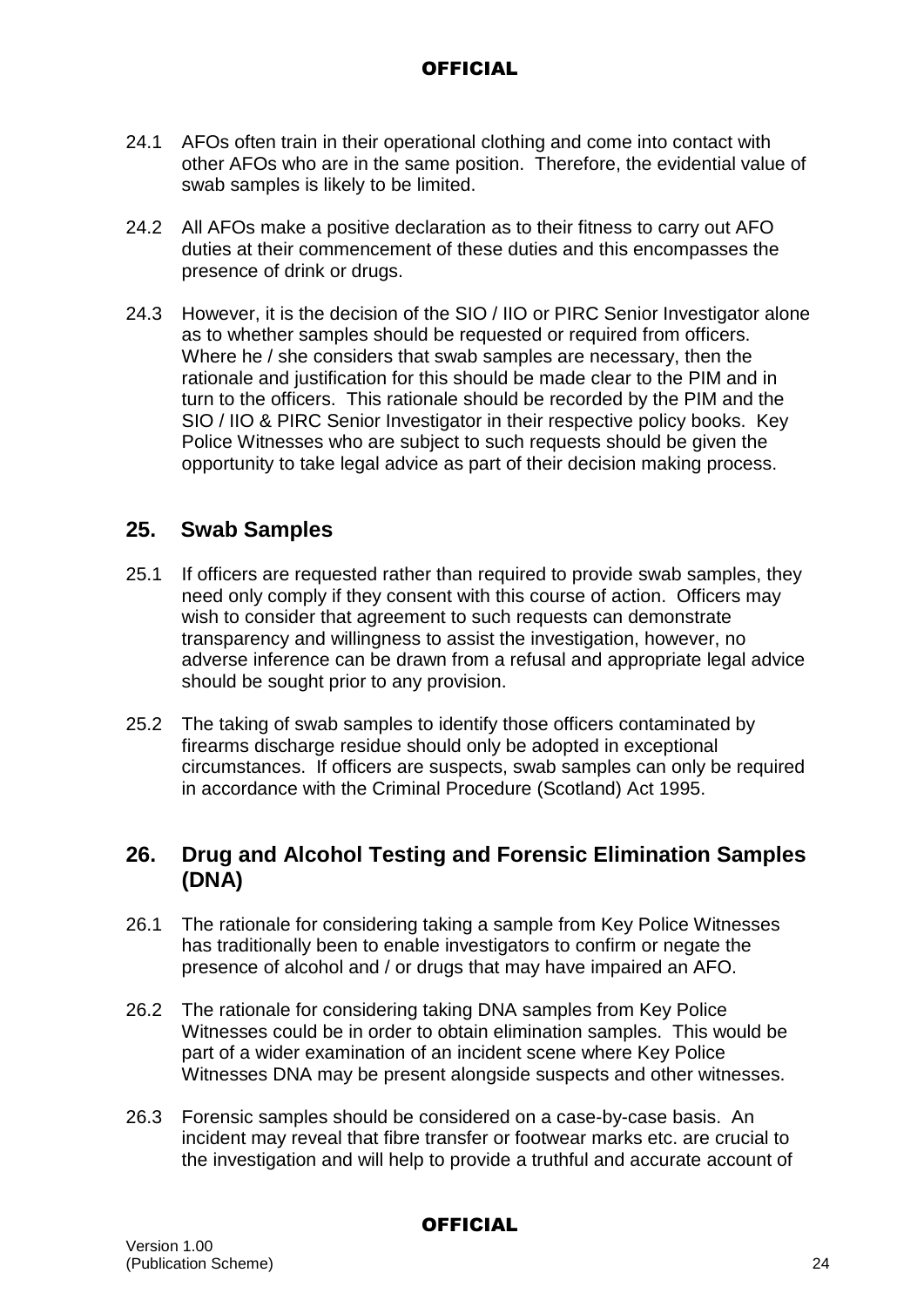what happened. All requests should be relevant, borne out of a sound rationale, documented and subject to legal advice where appropriate.

- 26.4 No adverse inference should be drawn if an officer declines to give a sample when requested to do so.
- 26.5 Officers should therefore not be routinely asked to provide blood or DNA samples. Where an SIO / IIO / PIRC considers it necessary to make a request from officers for a blood or DNA sample, then the rationale and justification for this should be made clear to the PIM and in turn to the officers. This rationale should be recorded by the PIM and the SIO / IIO / PIRC Investigator in their respective policy books. Key Police Witnesses who are subject to such requests may request legal advice as part of their decision making process.
- 26.6 The power to require such samples comes from the Criminal Procedure (Scotland) Act 1995 (Blood & DNA).
- 26.7 Nothing in this section should preclude an officer being given the opportunity to voluntarily provide a blood sample or DNA sample where the officer initiates the request.
- 26.8 Any officer who is taking part in the PIP will not be subject to random substance misuse testing as per the Substance Misuse SOP.

## **27. Wellbeing Considerations**

- 27.1 The support and wellbeing needs of officers should be addressed throughout the PIP. Considerations will include, but should not be limited to:
	- immediate need for first aid and other medical assistance;
	- securing weapons and equipment;
	- the provision of refreshments;
	- making phone calls to immediate family members or partners regarding officers' wellbeing and possible retention on duty;
	- showering and appropriate change of clothes (provided there are no forensic matters to be addressed).
- 27.2 Appendix 'G' provides guidance to the PIM team on the immediate welfare considerations in relation to Psychological First Aid.

## **28. Wellbeing Support – TRiM**

28.1 An incident involving the use of firearms by police officers which results in death or injury may affect those involved differently. It is not possible to say who may be affected and to what extent. However, those affected may include those at the scene and those who were directing resources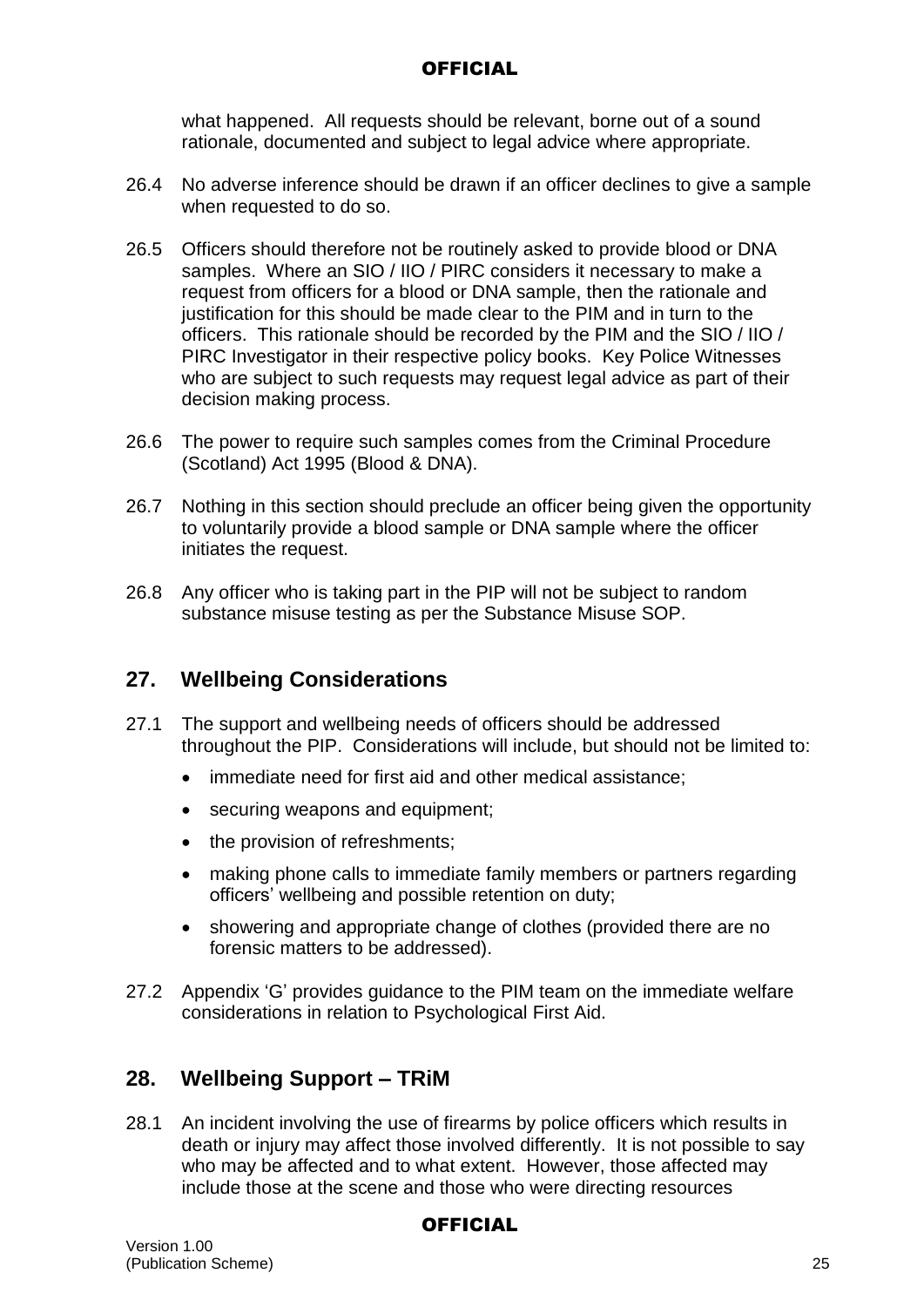(including control room staff and those making critical decisions). Officers who have not discharged weapons or suffered injury may also be traumatised.

- 28.2 All officers involved in an incident where firearms have been discharged by police officers, whether or not they are Key Police Witnesses, should be offered support at the earliest opportunity. Police Scotland will implement the Trauma Risk Management (TRiM) process when requested by a manager or individual. This peer group risk assessment process can be used when post incident support is required for individuals following direct involvement in operational incidents such as the discharge of firearms. It is an internal process, not intended for victims or witnesses of crimes.
- 28.3 This strategy aims to identify those most at risk of psychological harm and providing them with early intervention / support. An individual's involvement in the TRiM process is voluntary. If the PIMs decide that TRiM is required they should contact a TRiM Co-ordinator and / or the National Wellbeing Coordinator at an early stage for TRiM support / advice and to make to relevant referral into the team. Full details of TRiM and the associated documentation can be found in the Trauma Risk Management (Police Officers and Authority / Police Staff) SOP published on the force intranet.
- 28.4 The timing of the introduction of the TRiM team will be determined by the PIM / IIO / IIA, in line with ongoing processes, however, if TRiM is required, any briefings, one on one meeting, or group discussions would normally be carried out between 3 days and 14 days post incident after stage 4 has been completed.

## **29. Employee Assistance Programme**

- 29.1 If an officer, following a TRiM process, requires additional and potentially longer term support, a referral to the Employee Assistance Programme (EAP) can be made. The officer can self-refer or they can be referred by a member of the TRiM team. From 01 April 2015 AXA PPP will be the sole provider of the Employee Assistance Programme (EAP) to Police Scotland. Trained AXA staff with significant experience in working with personnel form the emergency services, can assist with emotional support and guidance for officers post incident.
- 29.2 Officers who are experiencing any additional issues such as financial advice, legal issues, consumer rights advice as well as with other life management issues, for example, relationship, family care or housing issues can obtain support and advice from the EAP. The service is available 24 hours a day 7 days a week 365 days a year.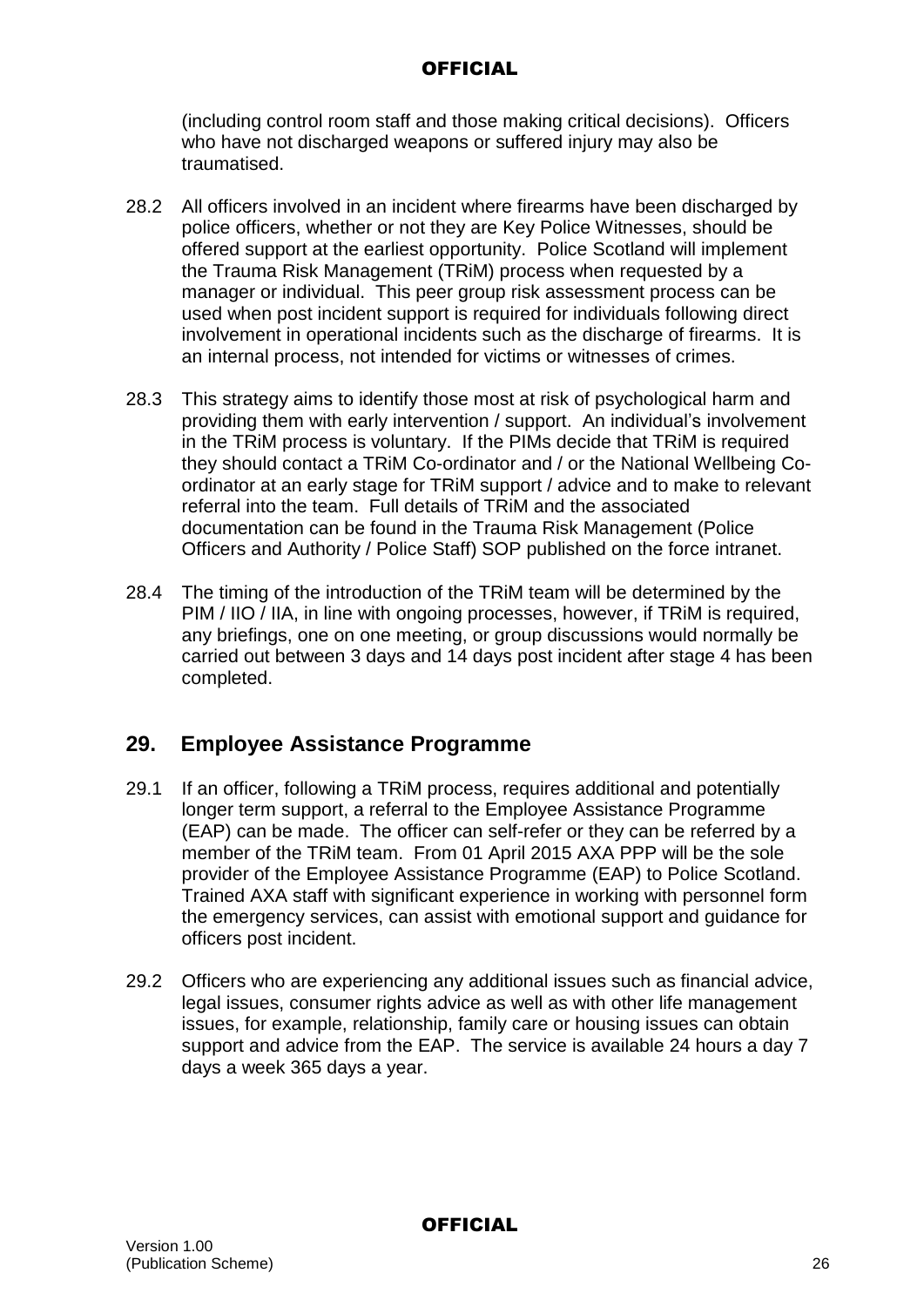## **30. Medical Examination**

- 30.1 Officers who were in the immediate vicinity of the discharge of firearms or other munitions should be examined by a police casualty surgeon / registered medical practitioner as a matter of course, subject to their consent, as they may have suffered an injury of which they are not aware. All officers should check for such injuries to themselves and their colleagues.
- 30.2 Where a police casualty surgeon / registered medical practitioner is called to examine an officer, they should be briefed about the background of the incident and the reasons for the examination. They should also be briefed regarding anonymity if this has been implemented. Any other information which may be relevant to the examination should also be provided to the medical practitioner. When briefing the police casualty surgeon / medical practitioner, it should be borne in mind that personal information on the Key Police Witness should only be provided with the consent of the officer. The only exception to this may be where the Key Police Witness is incapable of giving consent.
- 30.3 The most appropriate supervising officer to brief the police casualty surgeon / registered medical practitioner may be the PIM or a member of their team. The content of any outline of the incident given to the registered medical practitioner must be documented.

## **31. Legal Advice and Support**

31.1 PIMs should ensure that Key Police Witnesses are given the opportunity to consult representatives of the Scottish Police Federation (SPF) or their relevant staff association as soon as possible. It may be useful for the PIM to address this need with Key Police Witnesses soon after their arrival at the post incident suite. Every effort should be made to ensure that early professional legal advice is made available in appropriate cases. This is particularly important where officers have used force as they may be subject to an investigation which can include potential criminal offences.

## **32. Article 2 ECHR and the Duty to Investigate**

- 32.1 European Convention on Human Rights (ECHR) Article 2 imposes a positive duty on the State to conduct an effective official investigation when individuals have been killed as a result of the use of force by agents of the State, (i.e. the police). The European Court of Human Rights (ECHR) has held that the investigation must:
	- be on the State's own initiative (e.g. not civil proceedings);
	- be independent, both institutionally and in practice;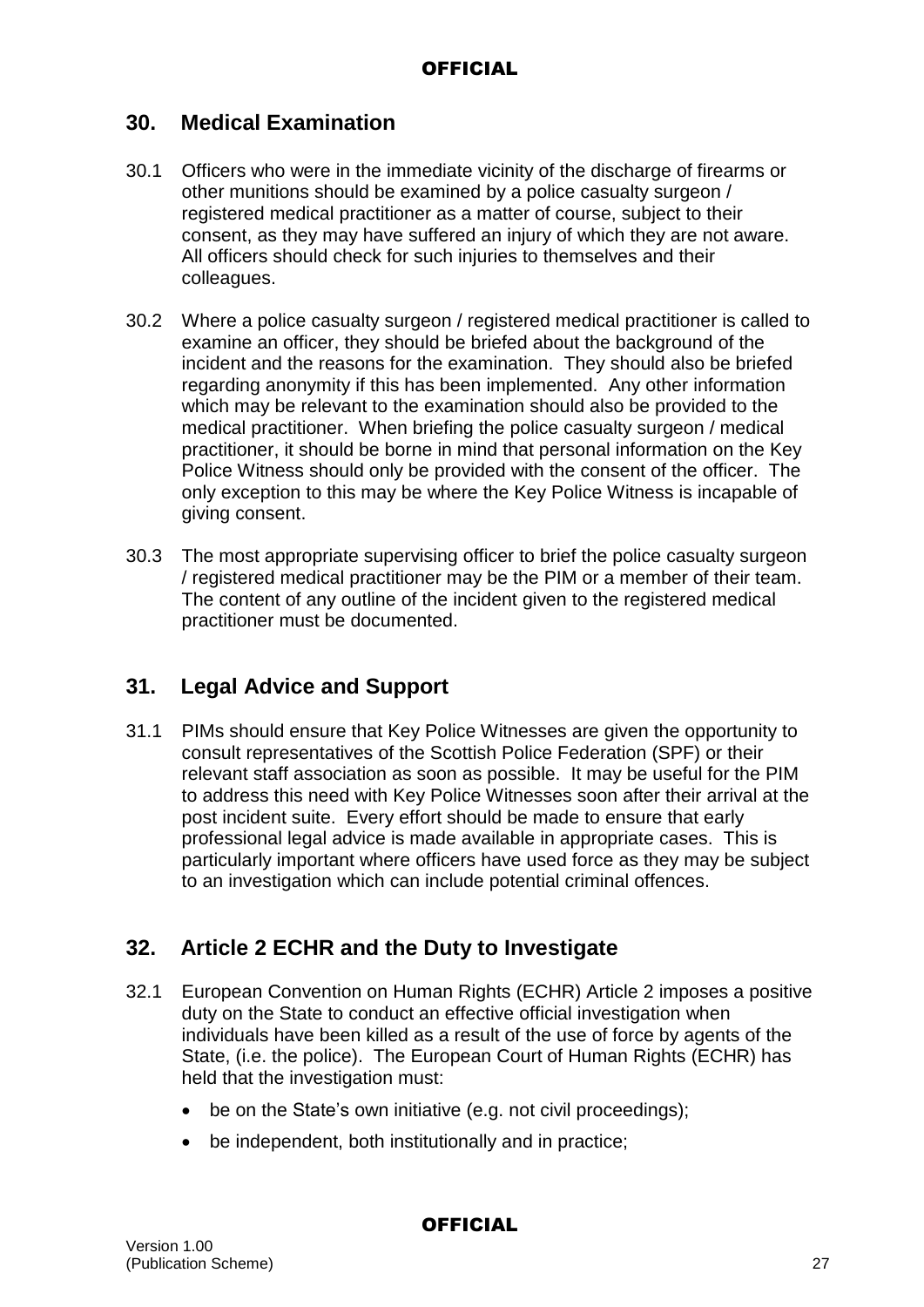- be capable of leading to a determination of whether the force used was justified in the circumstances and to the identification and punishment of those responsible;
- be prompt;
- allow for sufficient public scrutiny to ensure accountability;
- allow the next of kin to participate, see Jordan v UK(2003) 37 EHRR 2.
- 32.2 These principles were approved by the House of Lords in the case of ex parte Amin (the Zahid Mubarekcase) [2003] UKHL 51, [2004] HRLR 3.

## **33. Purpose of an Article 2 Investigation**

- 33.1 The requirements under European Convention on Human Rights (ECHR) Article 2 are relevant and can extend to any situation in which death or serious injury occurs during an incident or operation in which police are involved. The essential purpose of an Article 2 investigation is:
	- to secure the effective implementation of domestic laws which protect the right to life and.
	- in those cases involving agents of the State, to ensure their accountability for deaths occurring under their responsibility.
- 33.2 The investigation must be capable of leading to a determination of whether the force used was or was not justified in the circumstances, and to the identification and punishment of those responsible in appropriate cases.

## **34. Effective Investigation**

- 34.1 Reasonable steps must be taken to secure all relevant evidence, including witness testimony and forensic evidence. Any deficiency in the investigation which undermines its capability of establishing the circumstances of the case or the person responsible is liable to fall short of the required measure of effectiveness.
- 34.2 The aim of an investigation into a police-related shooting is, therefore, twofold:
	- to ensure that the applicable law is properly followed and implemented, i.e., so that, where appropriate, effective criminal proceedings are brought;
	- to ensure police accountability, whether or not criminal proceedings are brought.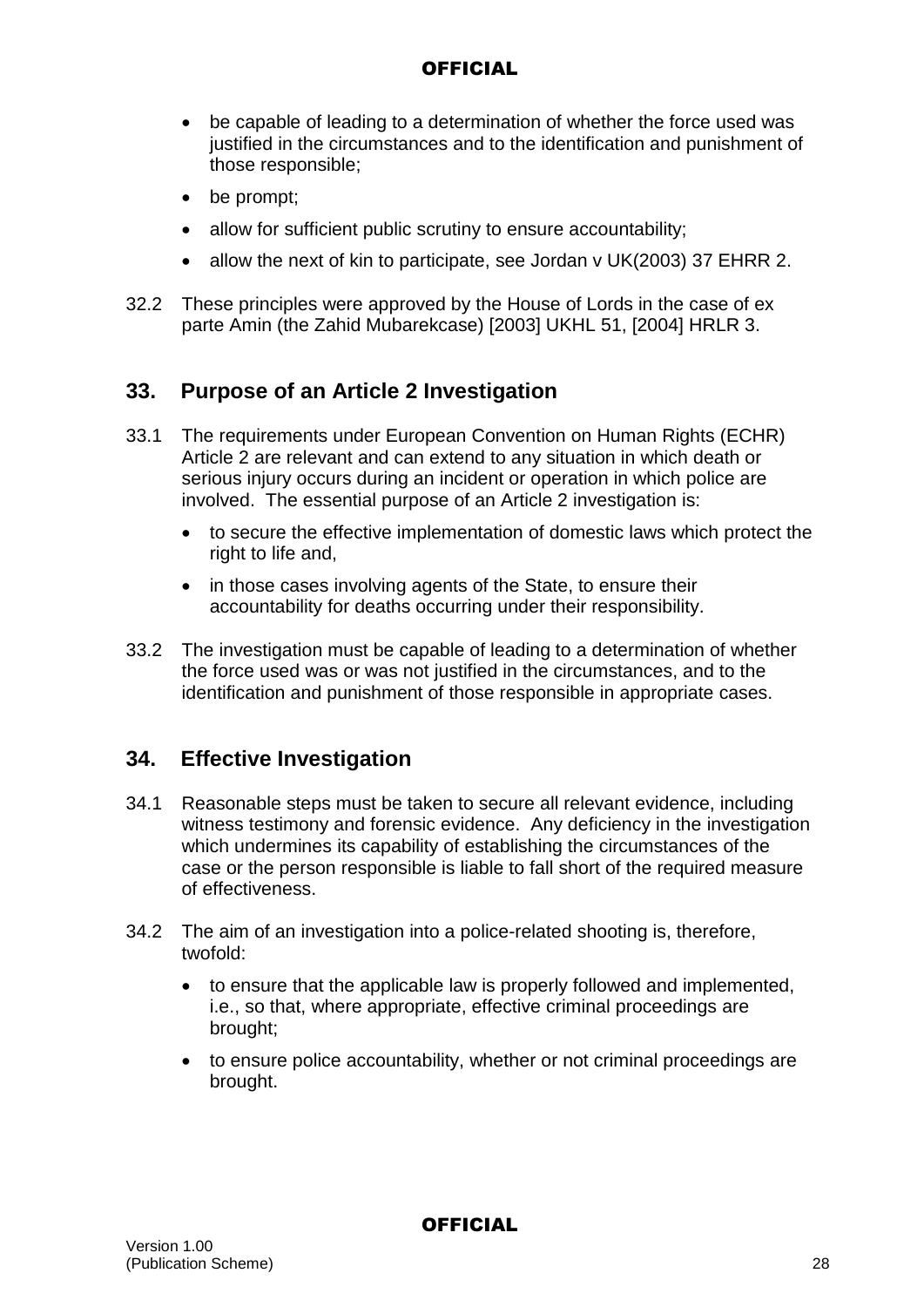## **35. Independent Investigations**

- 35.1 The scope of the investigation is likely to be wide ranging. It will not only include the circumstances of any injury to, or death of, any person who may have been shot, but also the circumstances leading up to the discharge of firearms, and all the issues surrounding this such as the management and planning of the deployment.
- 35.2 By their very nature, incidents involving the discharge of a firearm by a police officer attract public interest and can be highly emotive and stressful for all involved. As a consequence, both the investigative function and the chief officer's duty of care to officers and police staff involved must be afforded a high priority.

## **36. Communication and Duty of Care**

- 36.1 The duty of care to officers and police staff will extend to welfare, physical, psychological and medical support. In addition, police staff associations / police federation have arrangements for providing advice and support to officers, including legal advice.
- 36.2 In facilitating the provision of these services, investigating officers, PIMs and staff association / federation representatives have distinct roles. It is, however, essential that all officers, PIMs and those involved in any debriefing process are able to demonstrate integrity of purpose in all communications between each other and in record making and debrief procedures.

## **37. Investigative Function**

- 37.1 In the initial stages following the discharge of firearms, the police service should take all appropriate steps to reduce any possible risks of the investigation required under European Convention on Human Rights (ECHR) Article 2, being undermined by any deficiencies, such as failing to secure the evidence, (including witness testimony and forensic evidence). The procedures adopted should be designed to demonstrate integrity of purpose in all actions and discussions between the officers involved and, must be able to withstand scrutiny.
- 37.2 Nothing in this section should be interpreted as constraining effective action by the police service or the officers involved in adopting an operationally necessary procedure to secure best evidence, arrest or bring to justice those who may be involved in ongoing criminal activity or a follow-up investigative process.
- 37.3 The responsibility for securing evidence and taking appropriate action in an Article 2 investigation remains with Police Scotland until such time as PIRC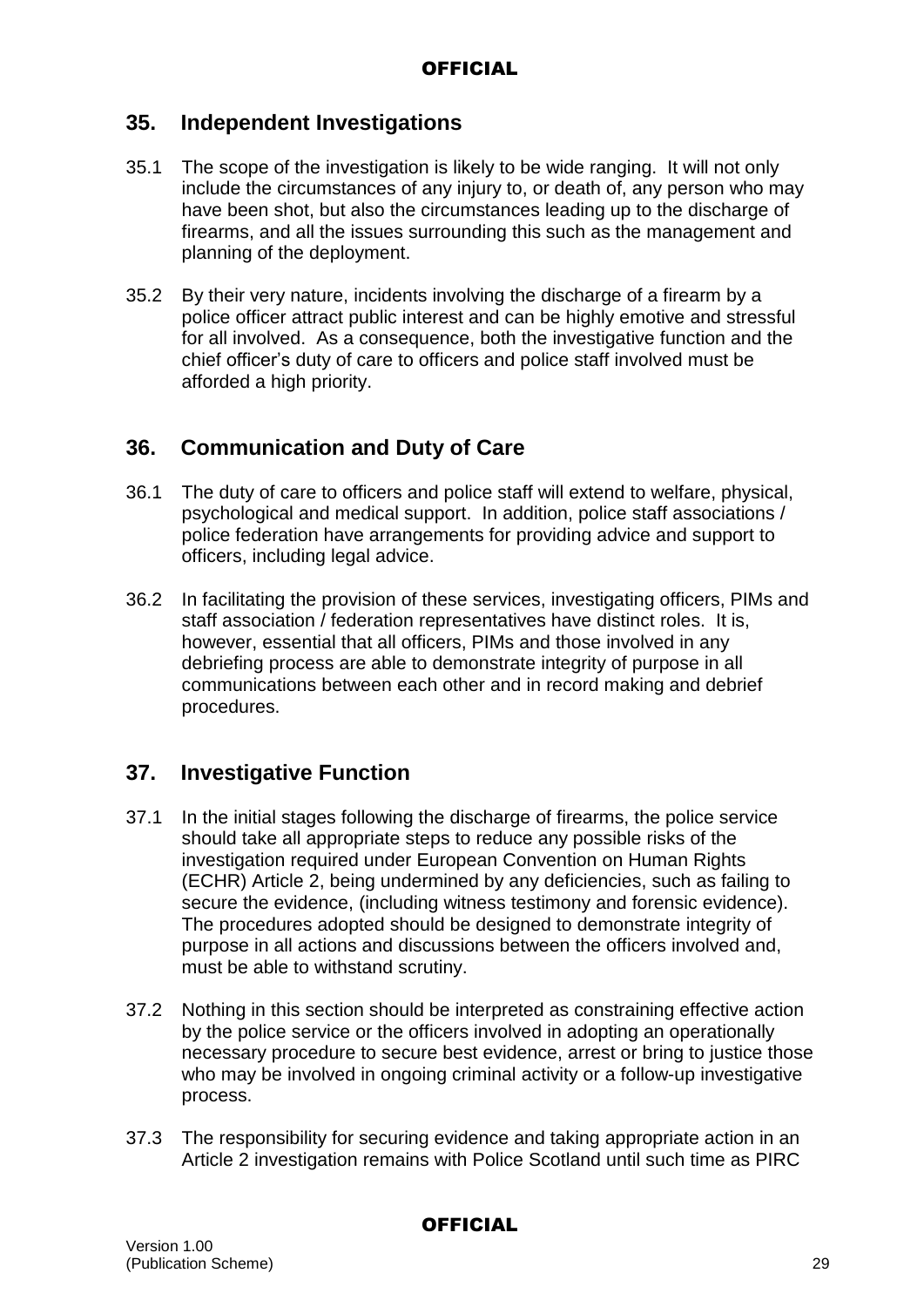has taken over the investigation. The responsibility of Police Scotland is to facilitate the investigation, through for example:

- the identification and preservation of scenes and productions;
- the identification of immediately available witnesses;
- securing physical evidence;
- the availability of experienced family or witness liaison officers.
- 37.4 Early notification to PIRC will enable appropriate procedures to be adopted and initial actions required by the police to be agreed at an early stage.

## **38. Stage 2 – Post Incident Management - Basic Facts**

- 38.1 Post Incident Management is responsible for establishing the basic facts of what happened. Where possible, this information should come from a source other than a Key Police Witness (see initial PIM responsibilities). This is most likely to take place at the nominated post incident location, where the basic facts will be provided by an individual who is willing to supply them. The basic facts will be provided (subject to legal advice where appropriate) in either verbal or written format. A staff association representative may also be present. It may be appropriate for the PIM to advise all of those present of the need to maintain anonymity. The basic facts obtained by the PIM should, where possible, be sufficient to:
	- confirm which officers were at the scene
	- describe in brief the role(s) of those at the scene
	- confirm who discharged their weapons.
- 38.2 The basic facts recorded or received by the PIM should be confirmed with the person providing them to certify accuracy, and should be timed, dated and signed by the PIM. The original record should be handed to the independent investigatory authority at the earliest opportunity. A copy should be retained by the PIM and the person providing the basic facts.

### **38.3 Basic Facts from the Key Police Witness**

- 38.3.1 Where the only person able to provide the basic facts has been, or may be, identified as a Key Police Witness, the PIM should:
	- offer them the opportunity to take legal advice before obtaining the information;
	- be aware of the need to take only basic information;
	- record, date and time all information provided.
- 38.3.2 It may be the case that this is the first account that the Key Police Witness has given; this will mean that the account will be disclosable in court and any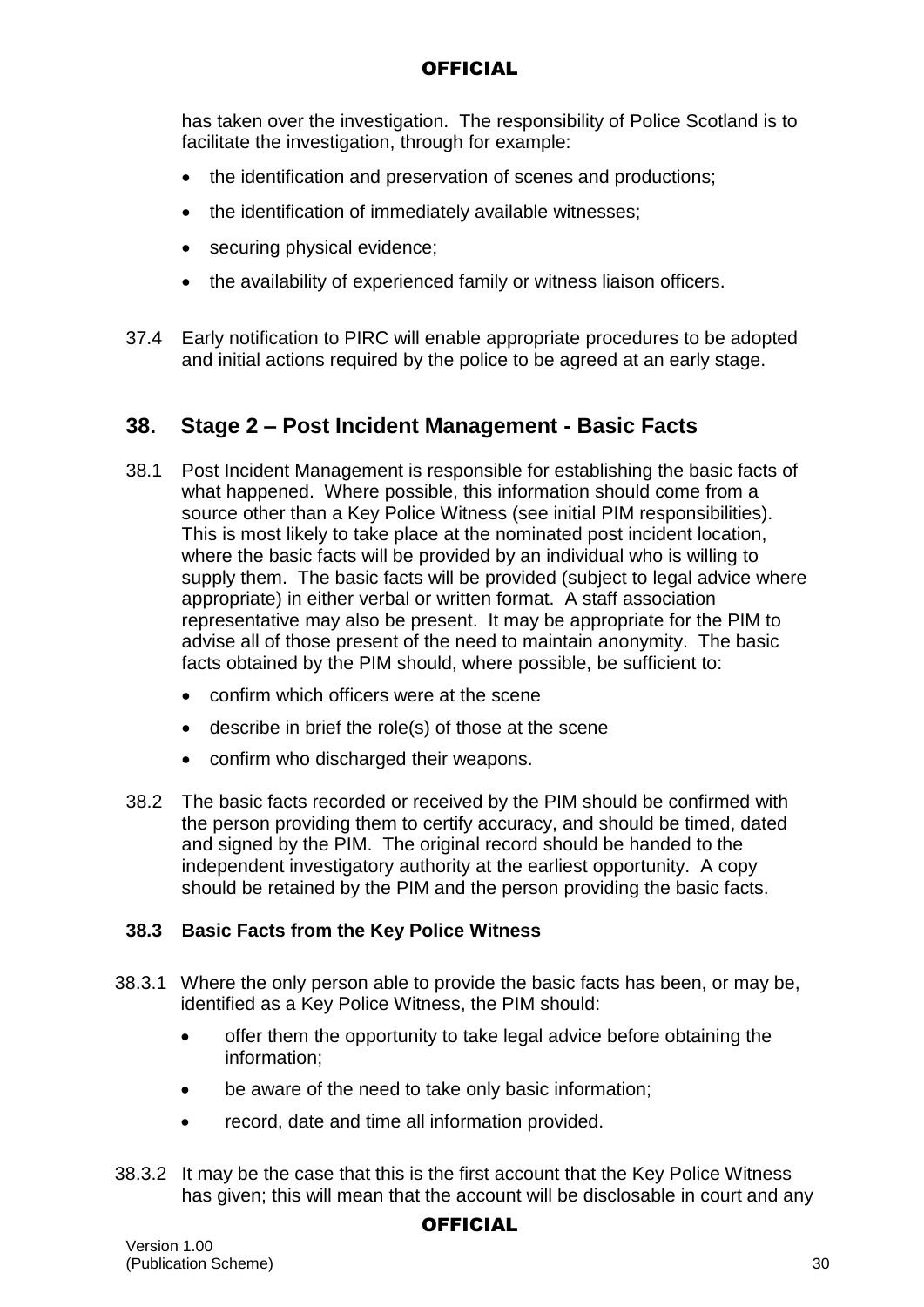differences between this and the officer's later account may be challenged. The use of a pro forma to obtain or document the PIM basic facts is not appropriate.

## **39. Stage 3 - Provision of Personal Initial Accounts**

- 39.1 The contents of the initial accounts should not be confused with that of a formal written statement where a detailed account is provided. A formal written statement will be made subsequently when all Key Police Witnesses have had time to fully consider what has occurred.
- 39.2 Subject to legal and medical advice, Key Police Witnesses should provide a personal initial account of the incident before going off duty.
- 39.3 The purpose of the personal initial account is to record the witness's role, what they believe to be the essential facts and should, where relevant, outline the honestly held belief that resulted in their own use of force.
- 39.4 Each officer's personal initial account should consist only of their Individual recollection of events and should be written, signed and dated. Detailed accounts will be made later.
- 39.5 So far as possible, personal initial accounts from Key Police Witnesses should include:
	- the officer's identity (or pseudonym if appropriate);
	- the officer's understanding of the nature of the operation;
	- the officer's role in the operation;
	- essential details of the officers' recollection of force being used (e.g. the nature of the force used and what the subject was doing at the time that the force was used);
	- if the officer used force, their honestly held belief that resulted in their use of force.
- 39.6 The same guidance relating to conferring applies to both personal accounts and detailed accounts.

## **40. Stage 4 - Key Police Witness Statements**

40.1 Detailed accounts should not normally be obtained immediately. They can be left until the Key Police Witnesses involved in the shooting are better able to articulate their experience in a coherent format. This is usually after at least forty-eight hours (but may be earlier for those Key Police Witnesses not adversely affected by the incident).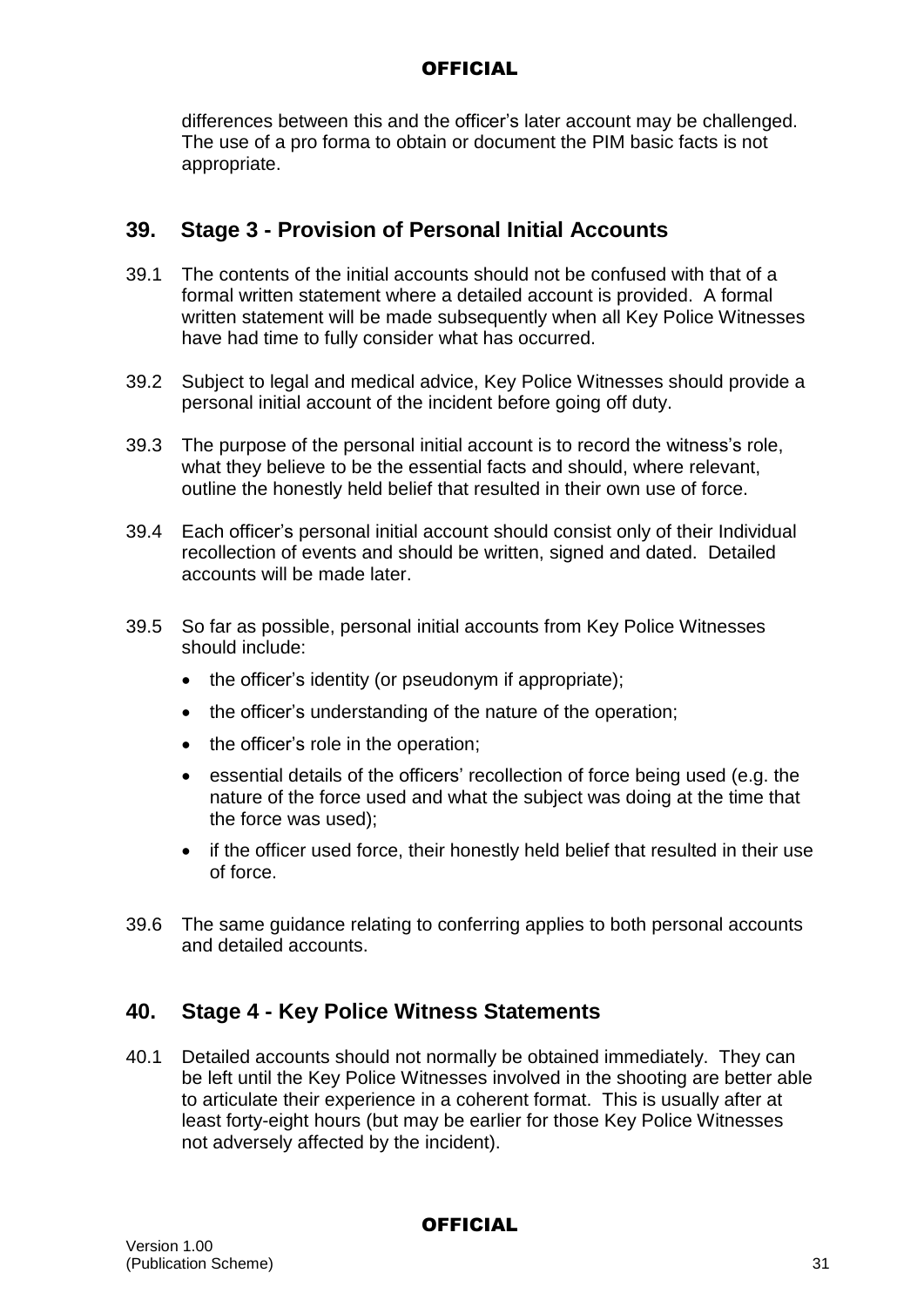- 40.2 The detailed account should include the witness' full recollection of the incident including, but not limited to, the matters set out under personal initial accounts.
- 40.3 The IIA may wish to have detailed statements from witnesses. These statements may be taken by the IIA or be provided by the witness themselves. The manner in which the statements are obtained or provided will be decided by individual witnesses subject to the legal advice they receive. Where officers decide to provide their own statements, these should be (except in exceptional circumstances) submitted to the IIA within seven days of the incident.
- 40.4 All Key Police Witnesses and other officers involved in the PIP must understand and be guided by the general principles regarding disclosure.
- 40.5 All conversations (except those covered by legal privilege) are potentially disclosable. Key Police Witnesses should be informed at an early stage that discussions about the incident should be avoided until the PIP has begun.
- 40.6 All notes or recordings made during the PIP and after are potentially disclosable. This would not only include the provision of initial accounts but also any forms of therapeutic debriefing (welfare check). The only privilege that the law recognises is that which exists between lawyer and client.
- 40.7 All officers have a duty to record, retain, and produce any information that may be relevant to the investigation.
- 40.8 The originals of all notes (formal or informal) and all documents or other material collected as part of the PIP will be provided to the PIRC. Copies may be retained the police. Where copies of records are retained, these should be managed in accordance with the Records Retention SOP.

## **41. Security and Welfare of Officers**

- 41.1 The PIM will initiate an early threat assessment to determine whether there are any security issues in respect of the Key Police Witnesses involved in the incident.
- 41.2 This will allow the PIM to recommend that the force puts in place the appropriate control measures to ensure the safety of the officer(s) and, where necessary, their families. An ongoing threat assessment process will continue until it is no longer required.

## **42. Officers' Families and Homes**

42.1 The Key Police Witnesses force should consider whether the families of the officers involved will require extended welfare, medical and professional support from the force occupational health and welfare advisers. Families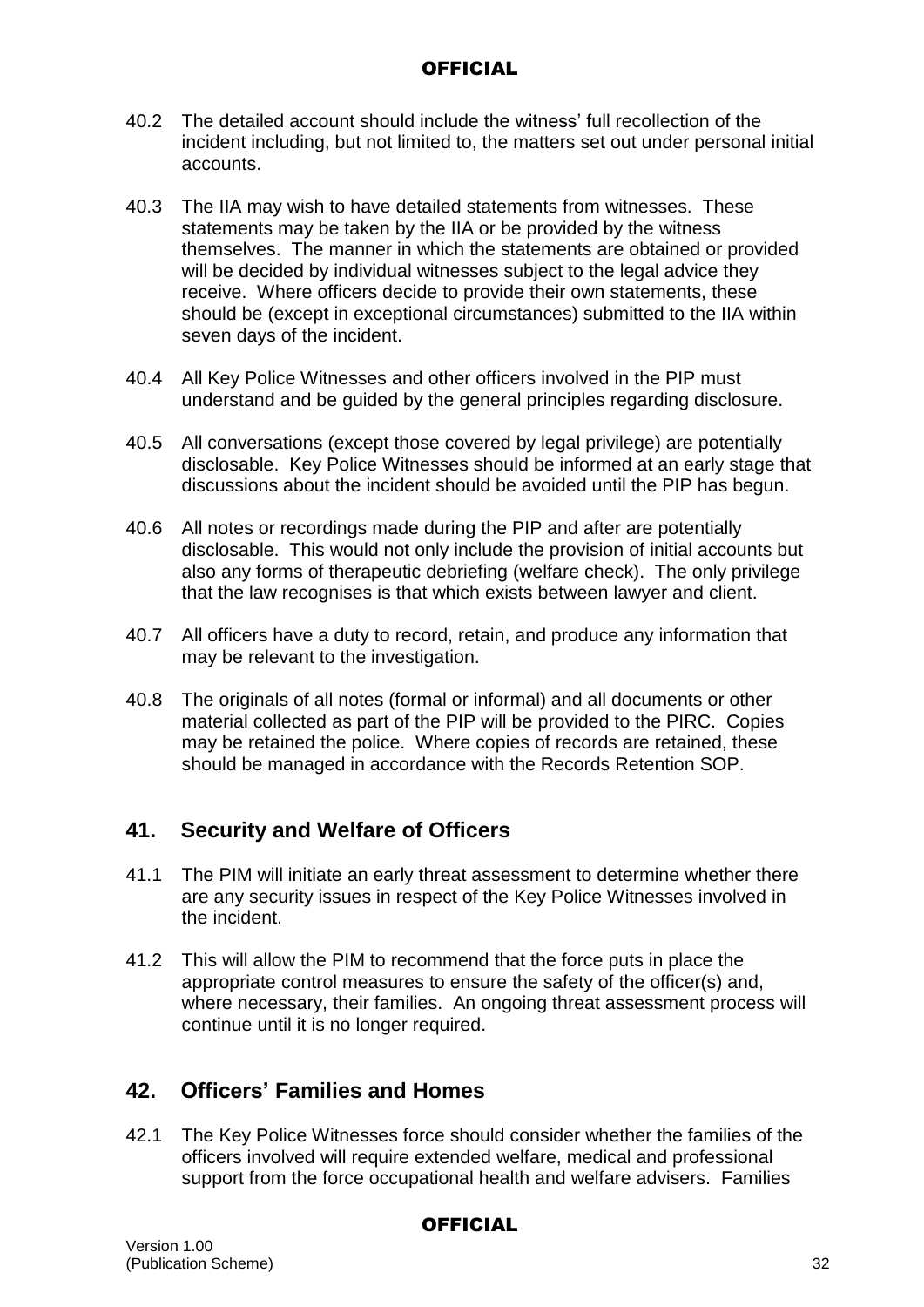should be alerted to the possible reactions of those involved in such incidents and be afforded the opportunity to discuss this situation.

42.2 The Police Firearms Officers Association (PFOA) offers valuable additional support and appropriate services to Key Police Witnesses and their families. The security of an officer's home should be considered at an early stage. The cost of any appropriate measures, such as the installation of a panic alarm direct to the nearest police station and improved locks, should be met by the officer's force.

## **43. Family Liaison**

43.1 Where COPFS has directed an independent investigation in the case of victims or families of police shootings, fully trained independent Family Liaison Officers (FLO) will be deployed by the Senior Investigator of the PIRC.

## **44. Additional Support**

- 44.1 Consideration should be given to having a suitable person, e.g. a trusted colleague, assigned to stay with an officer who has been traumatised or significantly affected during the hours immediately following the incident.
- 44.2 In appropriate cases this person should subsequently accompany the officer home. Consideration should also be given to supporting the families of officers involved, as well as to any other officers or members of staff who are significantly affected by the incident.

## **45. Special Leave or Suspension from Duty**

- 45.1 Special or administrative leave may be granted to a Key Police Witness when appropriate. There may, however, be circumstances where such leave is not in an officer's best interest and the officer and staff association should be consulted.
- 45.2 Suspension from duty should only be necessary in exceptional cases and in accordance with force policy. When it is necessary to suspend an officer, that officer should still be able to contact colleagues within the police service and continue to receive appropriate medical and welfare support.

## **46. Removal from Firearms Duties**

46.1 In the event an AFO is required to discharge their firearm while engaged on operational duties, that AFO would, in normal circumstances, be withdrawn from subsequent operational deployment, pending the result of the investigation. The exception to this may be where there is a perceived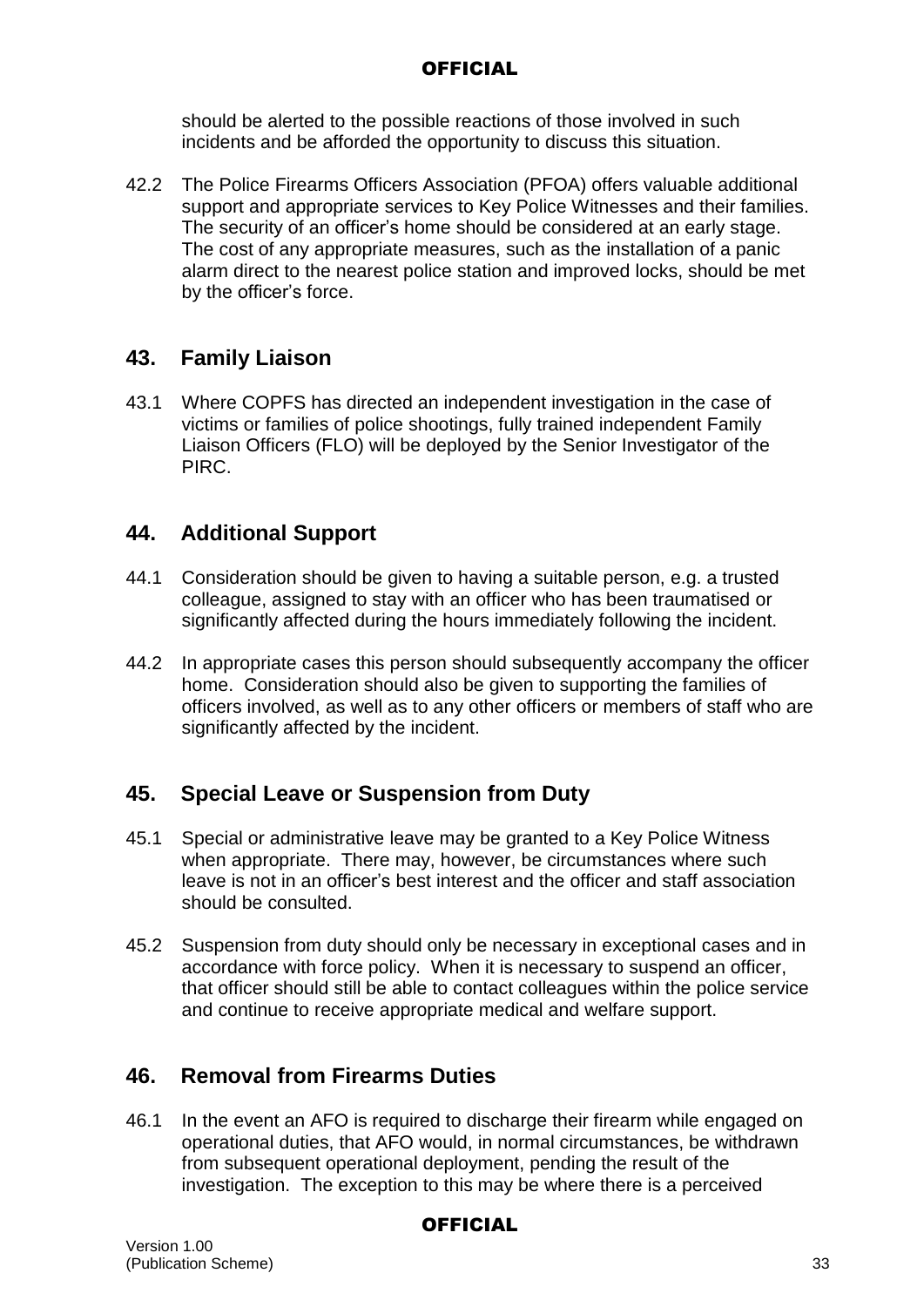imminent threat from a terrorist attack and the deployment of armed officers who have previously or recently discharged their firearm is necessary for public protection.

- 46.2 Unless in particular circumstances, it is deemed appropriate, the officer may continue to take part in non-operational firearms or firearms training duties.
- 46.3 Other Key Police Witnesses may also be withdrawn from subsequent operational deployment pending the result of the investigation. Account will have to be taken into the circumstances of the incident and the ACC, Operational Support Division, may decide to withdraw officers from operations or training as they deem appropriate.
- 46.4 AFOs in the police service are volunteers and as such in a post incident scenario officers may request that they are temporarily or permanently withdrawn from firearms duties
- 46.5 This is a decision for the individual and may be an appropriate response to what may well be a traumatic and stressful incident.
- 46.6 All officers who are at the scene of a discharge will have their authorisations temporarily suspended in order to allow the following:
	- A referral to be carried out to Optima Health for a hearing test.
	- The officer and their supervisors to make a balanced assessment of any further welfare considerations that may be necessary.
- 46.7 Any decision to remove an officer from operational firearms duties should be regularly reviewed and documented (at least monthly) by the Superintendent of Armed Policing in consultation with the appropriate investigative authority.
- 46.8 If circumstances dictate that an officer be suspended from duty then the officer should continue to receive the full support of the PIM. As a general rule the officer should still have access to close friends within the Police Service but in any case should still continue to receive appropriate medical and welfare support.

## **47. Media Releases**

47.1 Subject to any operational reasons, a cooperative and open media strategy should be adopted. The media strategy should be formulated in consultation with the COPFS / PIRC. A clear factual account of the incident should be provided at the earliest opportunity. Care must be taken to avoid compromising any subsequent judicial proceedings. Consideration should be given to the appointment of a specialist media officer who has knowledge of the police service use of firearms, such as the nature of training given to officers, the guidelines under which officers may discharge firearms and the kind of firearms carried.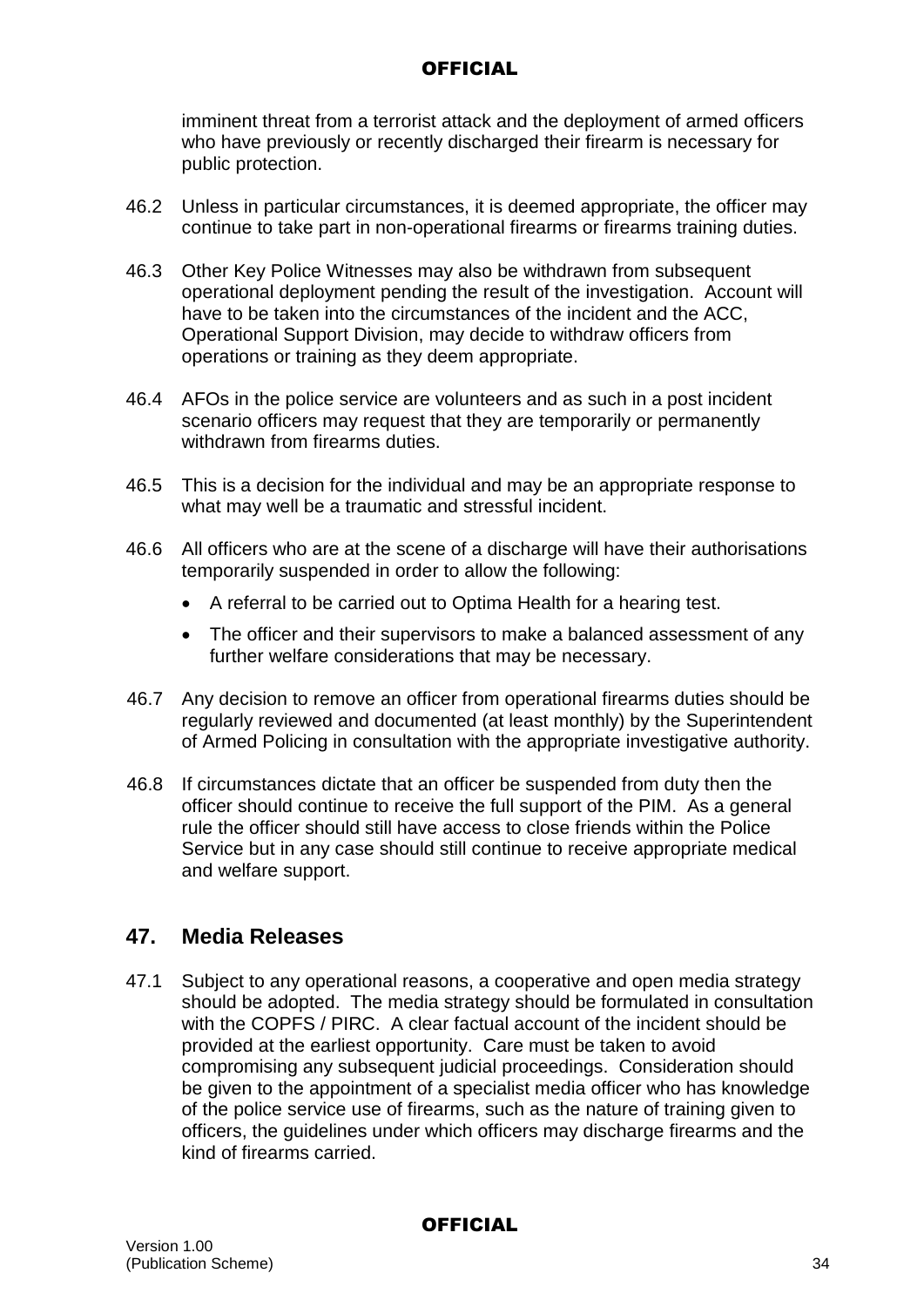- 47.2 Precautions should be taken to protect the officers and their families from unwanted publicity. The PIM must ensure that, where practicable, the Key Police Witnesses are informed of all media releases prior to their circulation, and that he or she may make representations on their behalf. This action may assist in prompting officers to consider their families and others likely to be affected by a media release and allow them to make early arrangements to cater for any foreseeable problems.
- 47.3 No information that might unintentionally identify officers concerned with the incident should be passed to the media. In addition, sensitivity should be exercised in the completion of internal force publications or reports concerning the incident. Care must always be taken when using communications systems, including mobile phones.
- 47.4 Officers involved in the incident should avoid discussing the detail with personnel not involved in the incident unless there is an operational imperative to do so. This is to prevent the possibility of uninformed rumour and to protect the identity of those involved.

## **48. Documentation and Disclosure**

48.1 The originals of all documents and statements generated as a result of an incident must be handed over to the force PSD or COPFS / PIRC at the earliest opportunity. All material obtained in the course of an investigation that may be relevant to the investigation must be retained for disclosure purposes.

## **49. Roles and Responsibilities**

49.1 The post incident roles and responsibilities are contained within APP (AP) (see role specific task cards at Appendix 'H').

### **49.2 Operational Firearms Commander:**

- remains operationally active until stood down;
- in the absence of the TFC, ensures that the scene is protected and that evidence is preserved until the arrival of the IIO;
- should ensure that the weapon(s) or perceived weapon of the subject is located and secured in situ, unless it is dangerous to do so;
- ensures a weapon safety check is carried out by officers;
- liaises with the IIO and where necessary with the scene examiner, supervises the unloading of the weapons and identifies which weapon was carried by each officer.

### **49.3 Initial / Tactical Firearms Commander:**

remains operationally active until stood down;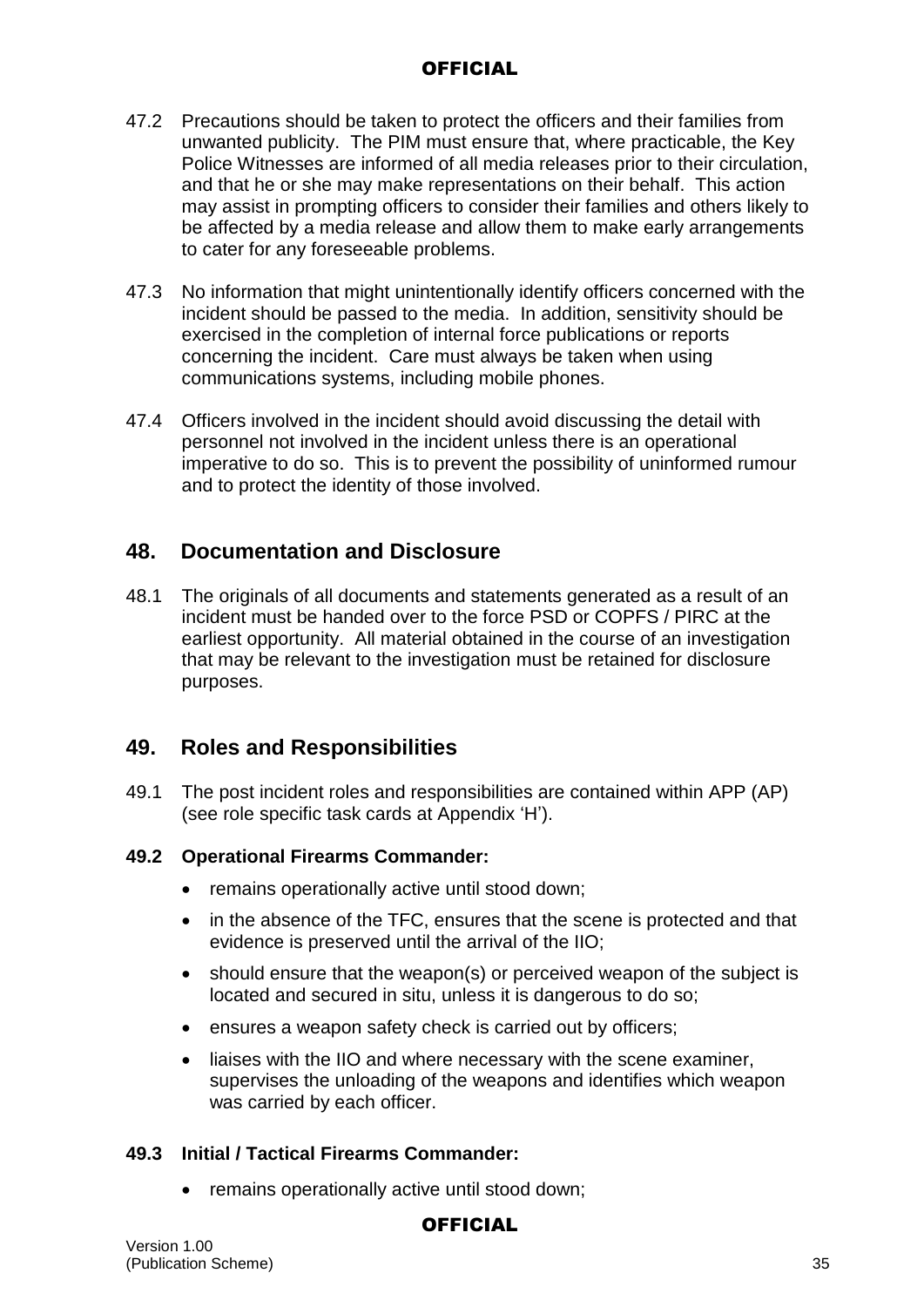- ensures that the scene is protected and that evidence is preserved until the arrival of the IIO;
- considers the safety of the public and police personnel, and the immediate welfare of casualties;
- considers which officers are to be treated as Key Police Witnesses (in conjunction with the PIP Strategic Commander, IIO and PIM);
- ensures the transfer of AFOs to the relocation point and assists in identifying Key Police Witnesses;
- establishes the facts of what has taken place and ensures that all relevant information is recorded;
- informs Service Overview and / or Area Control Room and the SFC of the incident;
- determines the rendezvous point for incoming resources;
- briefs and formally hands over to the IIO;
- briefs the SFC.

## **49.4 Strategic Firearms Commander:**

- remains in a position to maintain command until the strategic intention of the operation is achieved or they are relieved;
- continues to be available to the ITFC / TFC if required;
- informs the duty ACC or on-call ACC of the incident:
- ensures all relevant information is recorded.
- **49.5 Post Incident Procedures (PIP) Strategic Commander** is responsible for initiating:
	- the post incident investigation (including where necessary informing the PSD / COPFS / PIRC) and
	- post incident management.

They also:

- ensure that investigation and welfare procedures are implemented;
- appoint a PIM;
- appoint an IIO;
- ensure that the Key Police Witnesses are identified;
- consider referral to the IIA;
- subject to referral to the IIA, agree the media strategy;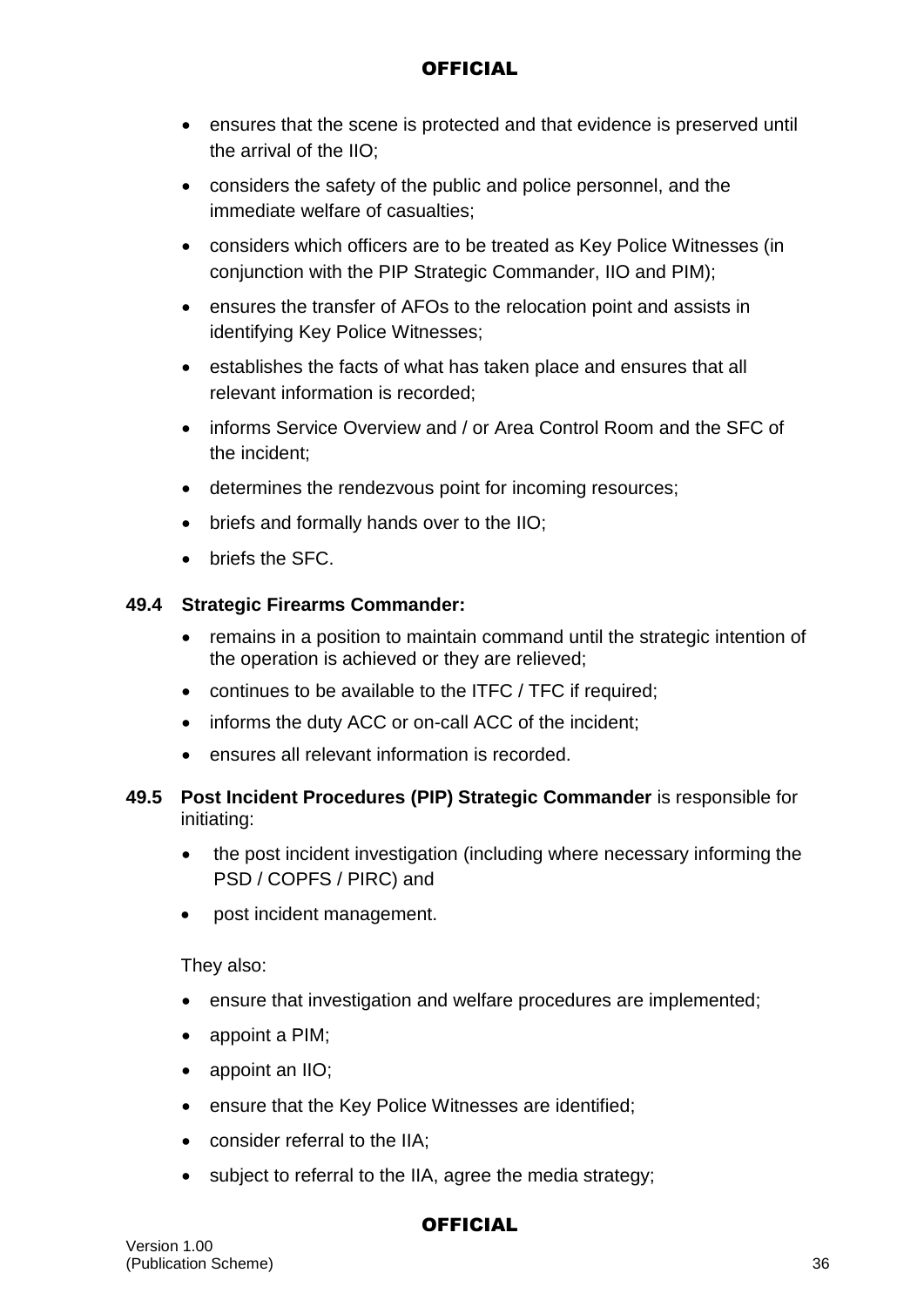ensure that all relevant information is recorded.

#### **49.6 Initial Investigation Officer (IIO):**

- has early dialogue with the IIA to agree responsibilities and key actions;
- opens a policy log and ensures all relevant information and decisions are recorded, including issues of anonymity;
- agrees initial terms of reference with the ACPO officer or delegated senior officer;
- identifies and preserves evidence;
- ensures effective scene management;
- considers which officers are to be treated as Key Police Witnesses (in conjunction with the PIP Strategic commander, PIM and TFC);
- identifies and considers relevant national guidelines;
- liaises with the TFC on initial action at the scene:
- liaises with chief officers on media policy;
- liaises with and consults the PIM;
- makes early contact with the appointed investigator from the IIA;
- carries out those enquiries deemed urgent and those that may assist in the collation of evidence which may be lost prior to the arrival of the investigator from the IIA;
- agrees initial objectives in relation to forensic evidence;
- makes early contact with the pathologist (where appropriate);
- liaises with the scientific support coordinator.

### **49.7 Post Incident Manager (PIM):**

- opens a policy log and ensures all relevant information and decisions are recorded, including issues of anonymity;
- considers which officers are to be treated as Key Police Witnesses (in conjunction with the PIP Strategic Commander, IIO and TFC);
- establishes immediate contact with the Key Police Witnesses and ensures that they are given immediate support;
- considers whether to assign a member of the PIM team to each Key Police Witnesses;
- advises all relevant members of staff that Post Incident Procedures have been implemented and explains the PIM role;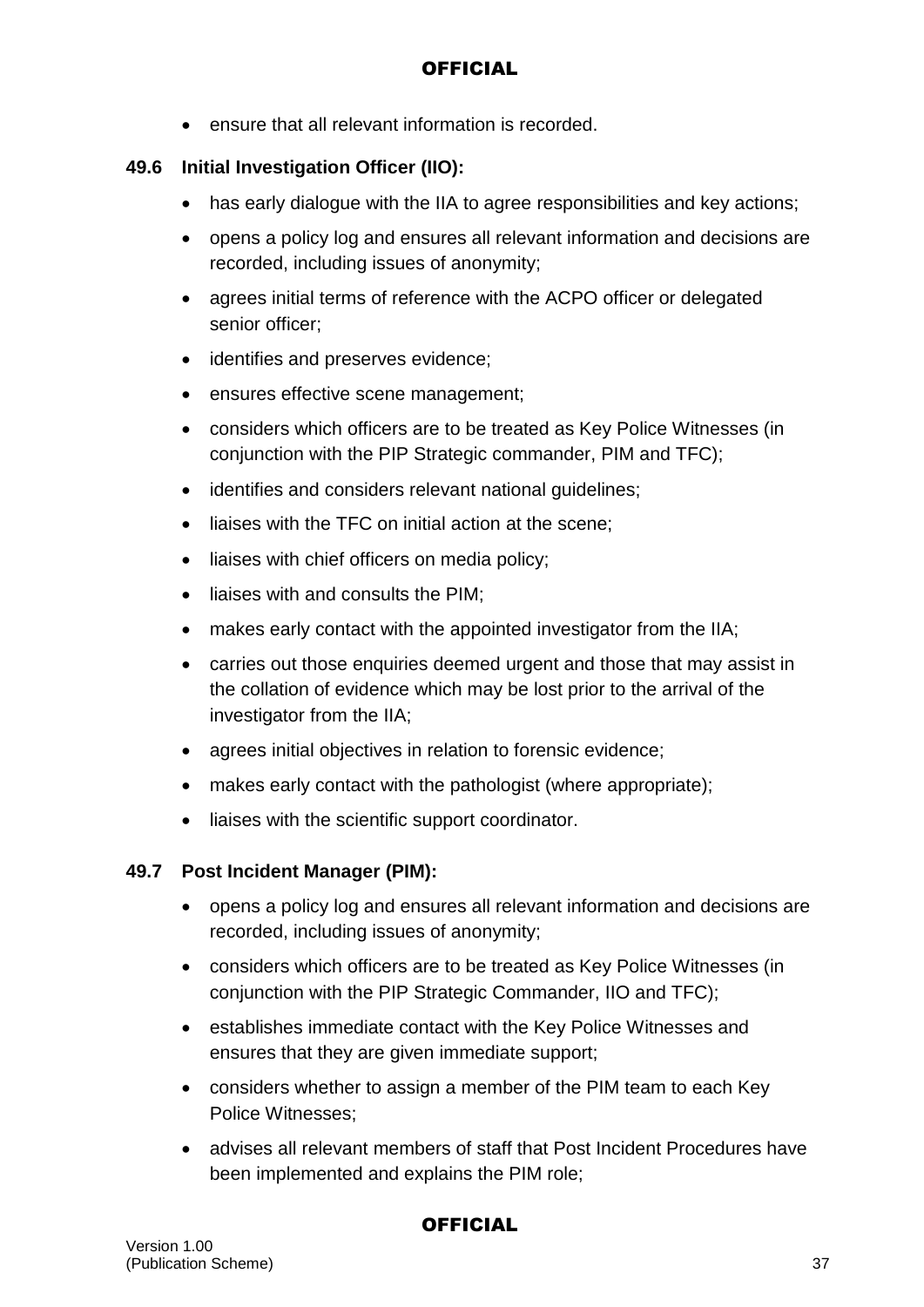- meets the IIO or any representative from the IIA;
- takes measures to ensure the physical and emotional wellbeing of the staff involved;
- considers the attendance of a doctor or health adviser;
- ensures access to telephones to enable officers to contact relatives or friends;
- informs relevant departments and agencies of the need to attend, if required (i.e. Scottish Police Federation (SPF), Optima Health, TRiM, Casualty Surgeon, and staff associations as appropriate);
- ensures that any necessary forensic procedures are dealt with as early as possible and that officers are fully informed of the relevance of the procedures (e.g. the seizure of productions);
- secures early legal advice or representation if requested (can be achieved through SPF / staff association);
- maintains dialogue with the IIO and addresses issues with them, including press releases and the progress of the investigation, to update staff involved;
- advises Key Police Witnesses of their responsibilities regarding the discussion of the incident with colleagues;
- facilitates the process in which officers provide initial accounts and ensures these (where made) are provided to the investigator.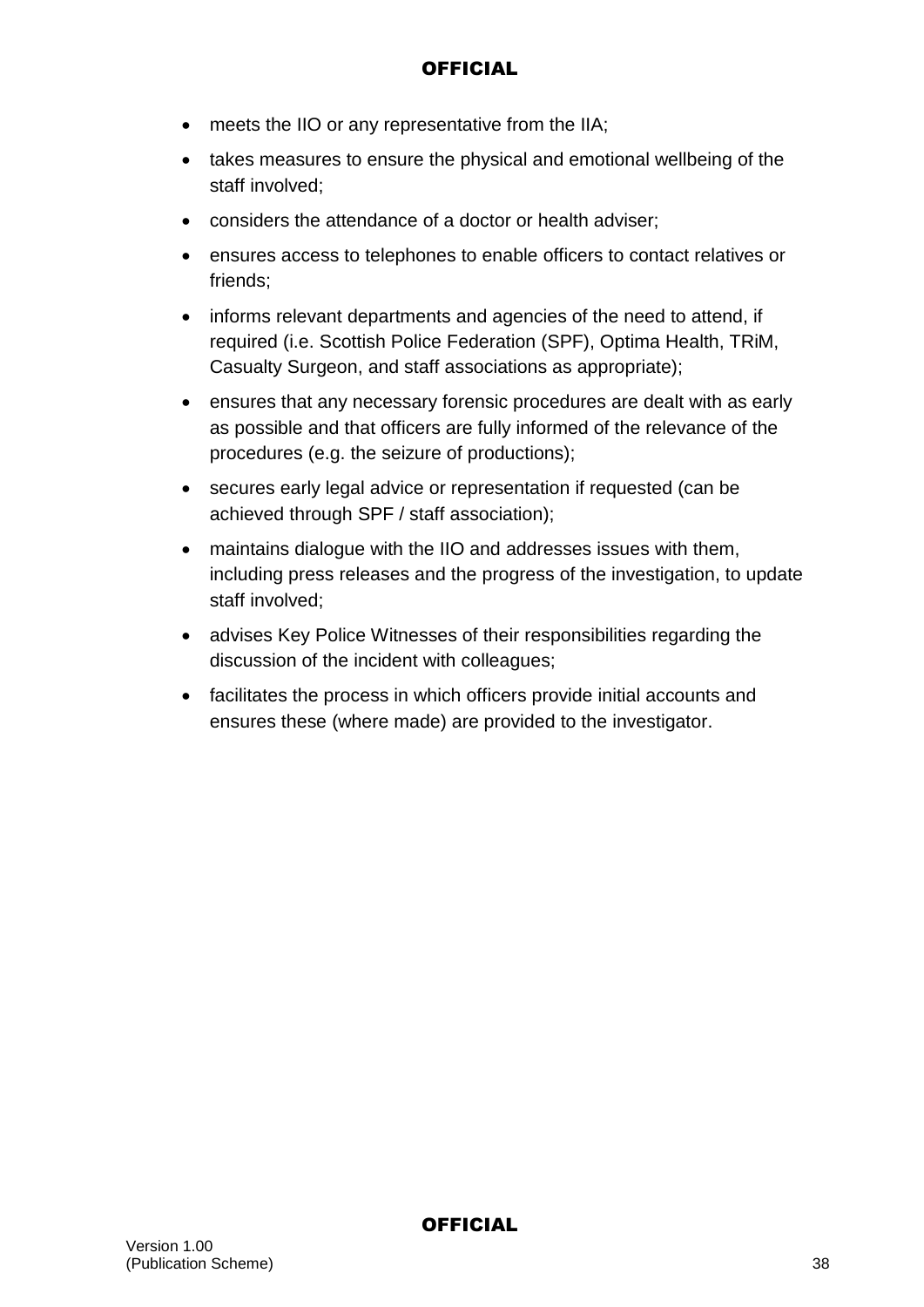## **Appendix 'A'**

## **List of Associated Legislation**

- United Nations Code of Conduct for Law Enforcement Officials
- European Convention on Human Rights (Schedule 1 of the Human Rights Act 1998);
- Equality Act 2010;
- Health and Safety at Work Act 1974;
- Police (Health & Safety) Act 1997;
- The Management of Health and Safety at work Regulations 1999;
- Criminal Procedure (Scotland) Act 1995;
- Police and Fire Reform (Scotland) Act 2012;
- Human Rights Act 1998.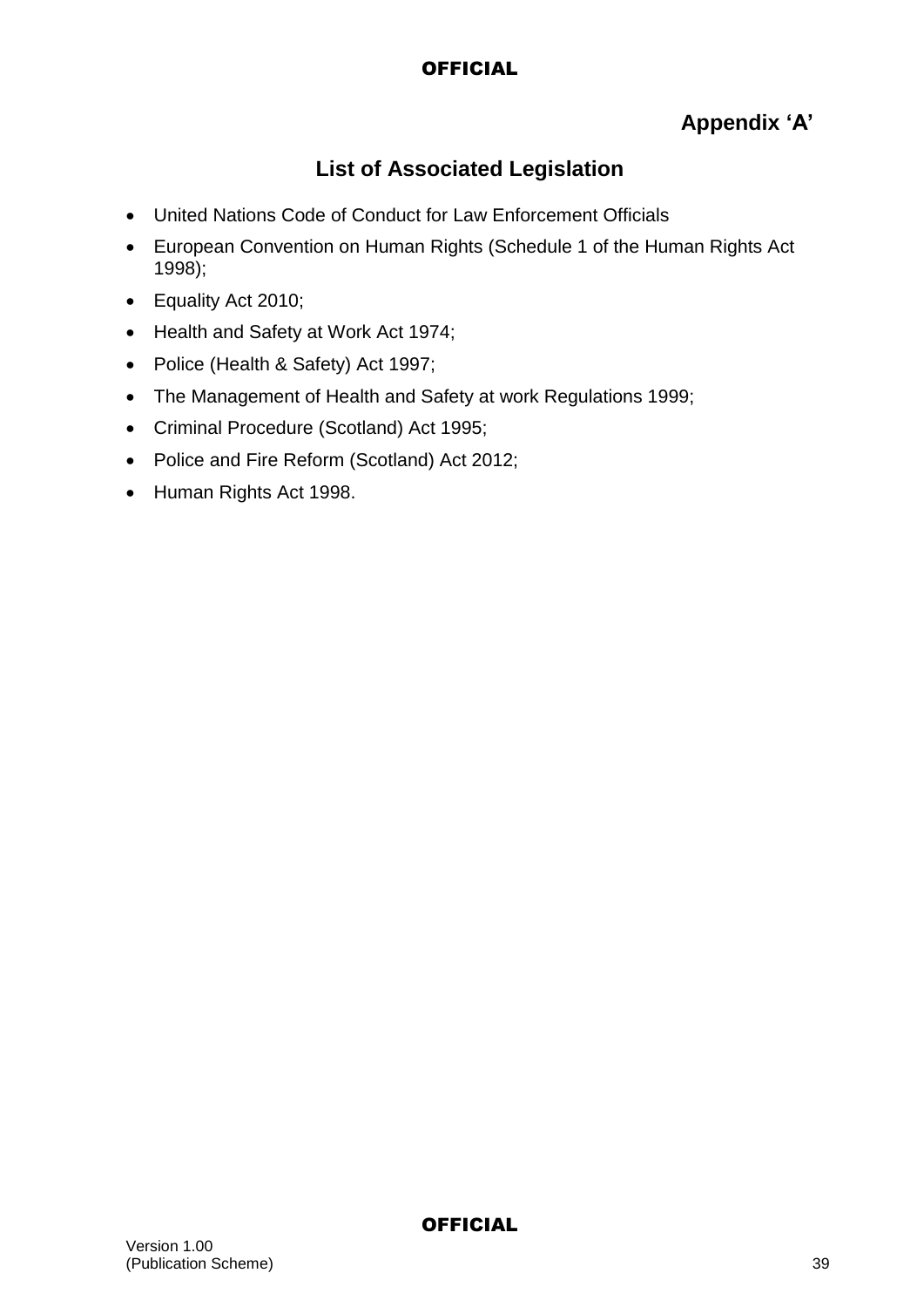## **Appendix 'B'**

## **List of Associated Reference Documents**

### **Policy**

- Armed Policing Policy.
- Police Scotland Death or Serious Injury Following Police Contact Policy;

### **SOPs**

- Armed Policing Operations SOP
- Armed Policing Training SOP
- Family Liaison SOP
- Health and Safety (Police Officers and Authority / Police Staff) SOP
- Trauma Risk Management (Police Officers and Authority / Police Staff) SOP
- Record Retention SOP

#### **Guidance**

- ACPO Authorised Professional Practice Armed Policing (APP AP)
- The ACPOS Statement of Intent on the Police Use of Firearms and Less Lethal Weapons in Scotland.
- The National Police Firearms Training Curriculum (NPFTC)
- Firearms Strategic Threat and Risk Assessment (STRA)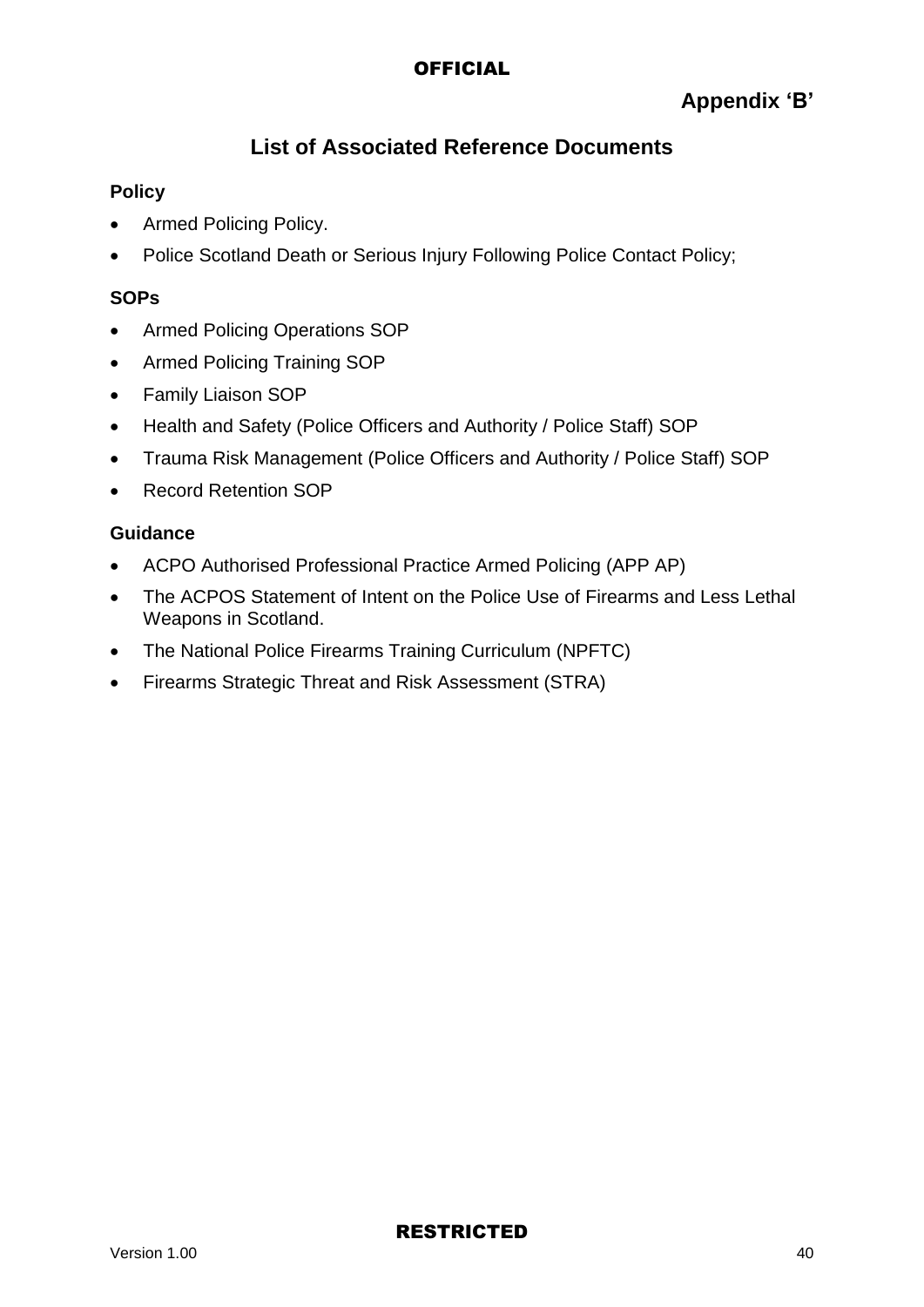## **List of Associated Forms**

- Policy Log for Firearms Post Incident Managers (Form 064-016)
- Policy Log for Firearms Post Incident Managers Policy Log Continuation Sheet (Form 064-016 (A))
- Policy Log for Firearms Post Incident Managers Decision Log Continuation Sheet (Form 064-016 (B))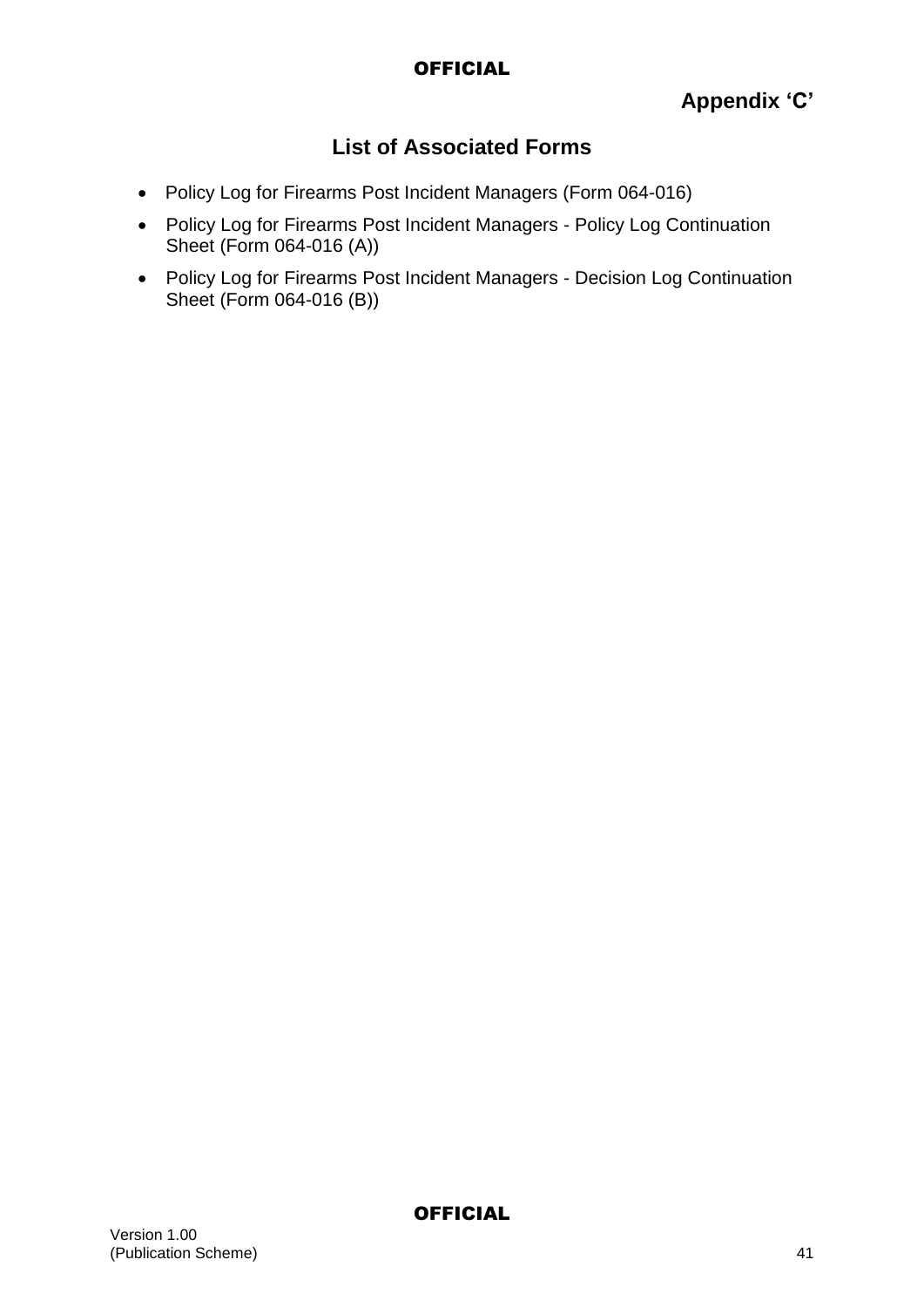# **Appendix 'D'**

# **Glossary of Terms**

| ACC             | <b>Assistant Chief Constable</b>                     |
|-----------------|------------------------------------------------------|
| <b>ACPO</b>     | <b>Association of Chief Police Officers</b>          |
| <b>AFO</b>      | <b>Authorised Firearms Officer</b>                   |
| APP (AP)        | Authorised Professional Practice (Armed Policing)    |
| <b>BME</b>      | <b>Black Minority Ethnic (background)</b>            |
| <b>CFI</b>      | <b>Chief Firearms Instructor</b>                     |
| <b>COPFS</b>    | Crown Office and Procurator Fiscal's Office          |
| <b>COP</b>      | College of Policing                                  |
| EAP             | <b>Employee Assistance Programme</b>                 |
| <b>ECHR</b>     | European Court of Human Rights                       |
| <b>FLO</b>      | <b>Family Liaison Officer</b>                        |
| <b>HSE</b>      | <b>Health and Safety Executive</b>                   |
| <b>IIA</b>      | Independent Investigating Authority                  |
| $\overline{11}$ | Initial Investigating Officer                        |
| <b>ITFC</b>     | <b>Initial Tactical Firearms Commander</b>           |
| <b>NPFTC</b>    | <b>National Police Firearms Training Curriculum</b>  |
| <b>OCG</b>      | Organised Crime Group.                               |
| <b>OFC</b>      | <b>Operational Firearms Commander</b>                |
| PF              | <b>Procurator Fiscal</b>                             |
| <b>PFA</b>      | <b>Psychological First Aid</b>                       |
| <b>PFOA</b>     | <b>Police Firearms Officers Association</b>          |
| <b>PIM</b>      | Post Incident Manager                                |
| <b>PIMT</b>     | Post Incident Management Team                        |
| <b>PIP</b>      | <b>Post Incident Procedure</b>                       |
| <b>PIRC</b>     | <b>Police Investigations and Review Commissioner</b> |
| <b>PSD</b>      | <b>Professional Standards Department</b>             |
| <b>SFC</b>      | <b>Strategic Firearms Commander</b>                  |
| <b>SFU</b>      | <b>Specialist Firearms Unit</b>                      |
| <b>SPA</b>      | <b>Scottish Police Authority</b>                     |
| <b>SPF</b>      | <b>Scottish Police Federation</b>                    |
| <b>STRA</b>     | <b>Strategic Threat and Risk Assessment</b>          |
| <b>TFC</b>      | <b>Tactical Firearms Commander</b>                   |
|                 |                                                      |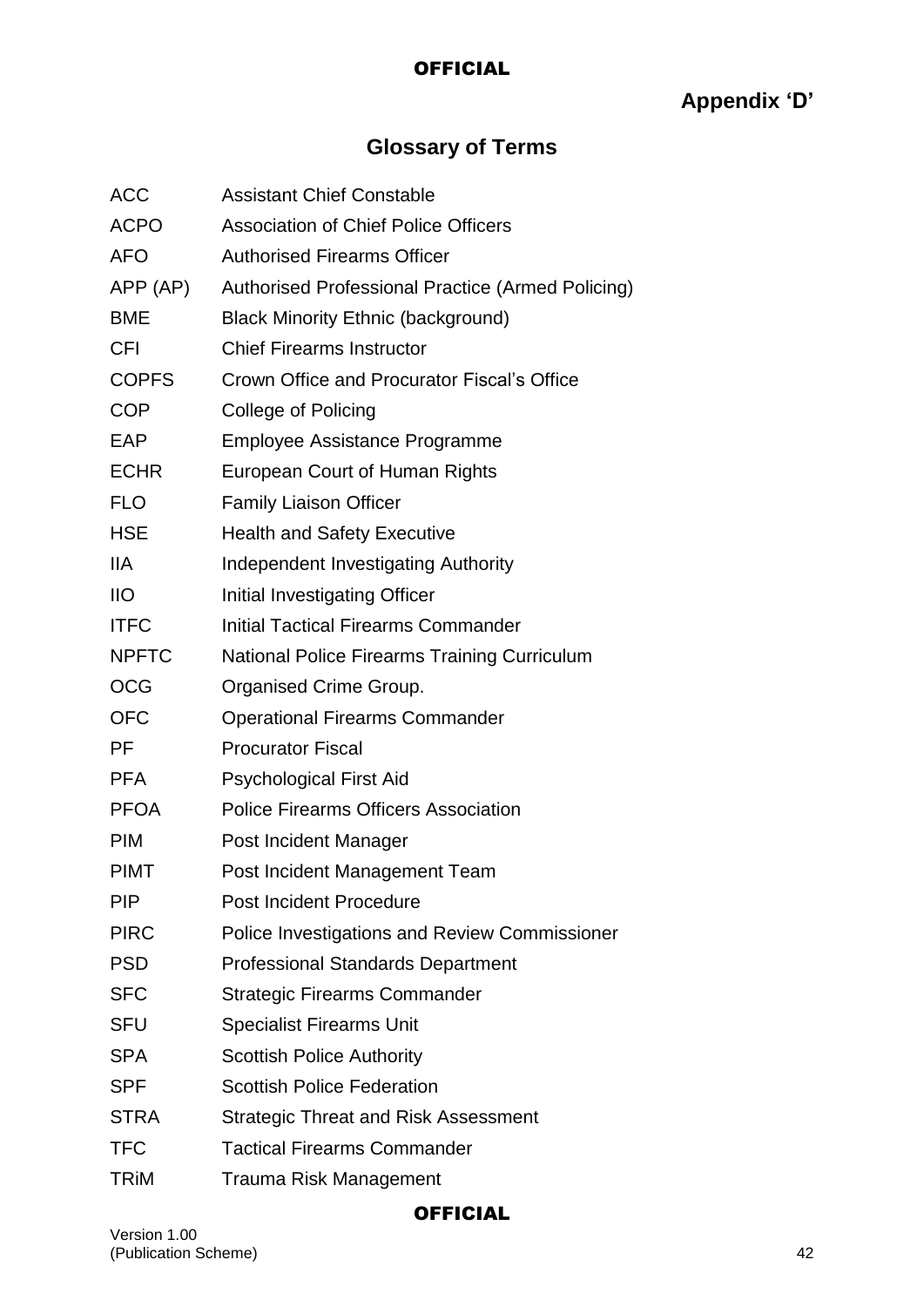## **Post Incident Suite Locations**

**Information has been removed due to its content being exempt in terms of the Freedom of Information (Scotland) Act 2002, Section 39, Health, Safety and the environment.**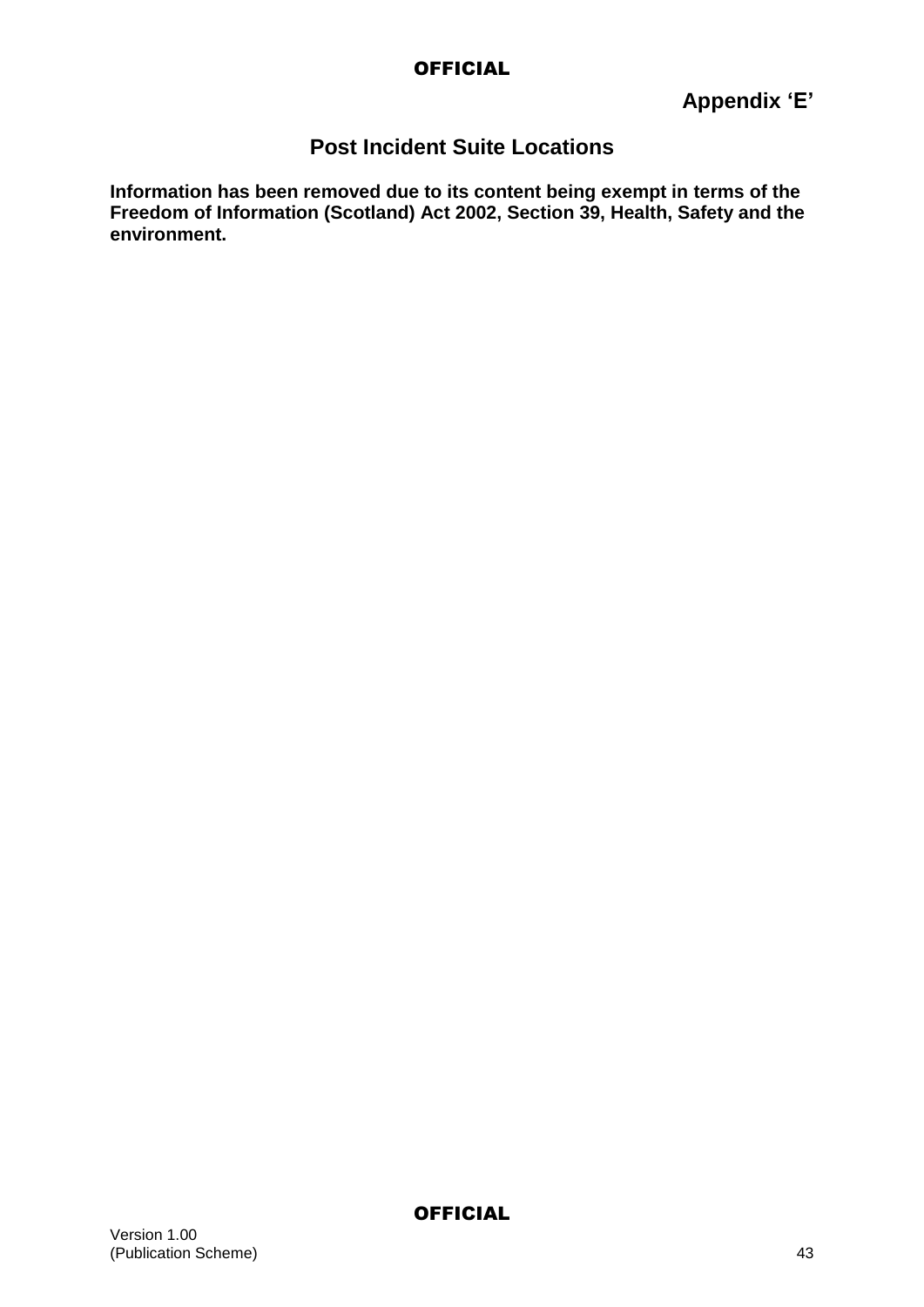## **Providing Accounts – Four Stages**

Following the discharge of a firearm by the police, there will be a requirement for those involved to provide relevant information in a number of formats. This will vary depending on the recipient of the information and the purpose for which it is being provided. It can be reasonably expected that the information initially provided may become more detailed or potentially alter as the circumstances become clearer.

In order to clarify the purpose and status of the information provided, it may be helpful to consider the provision of information and accounts chronologically as a staged process. It is recognised that the particular circumstances of the incident may make it unnecessary or inappropriate to include one or more of the stages outlined. Where a Key Police Witness officer is unfit to make a 'personal initial account' then stage three will not be appropriate. Where a Key Police Witness is suspected of a criminal or misconduct offence then stages three or four will not apply.

### **Stage 1 - Situation Report**

Following the discharge of firearms by the police, the tactical firearms commander or force control room must be informed immediately. This notification is likely to be provided by radio communication from an officer at the scene of the incident. The information provided should be sufficient to provide a situational report which will enable the tactical firearms commander to manage the ongoing incident and assist them to discharge their post incident responsibilities.

### **Stage 2 - PIM Basic Facts**

The PIM is responsible for establishing the basic facts of what happened. Where possible, this information should come from a source other than a Key Police Witness, see initial post incident manager responsibilities. This is most likely to take place at the nominated post incident location, where the basic facts will be provided by an individual who is willing to supply them. The basic facts will be provided (subject to legal advice where appropriate) in either verbal or written format. A staff association representative may also be present. It may be appropriate for the PIM to advise all of those present of the need to maintain anonymity. The basic facts obtained by the PIM should, where possible, be sufficient to:

- confirm which officers were at the scene;
- describe in brief the role(s) of those at the scene;
- confirm who discharged their weapons.

The basic facts recorded or received by the PIM should be confirmed with the person providing them to certify accuracy, and should be timed, dated and signed by the PIM. The original record should be handed to the IIA at the earliest opportunity. A copy should be retained by the PIM and the person providing the basic facts.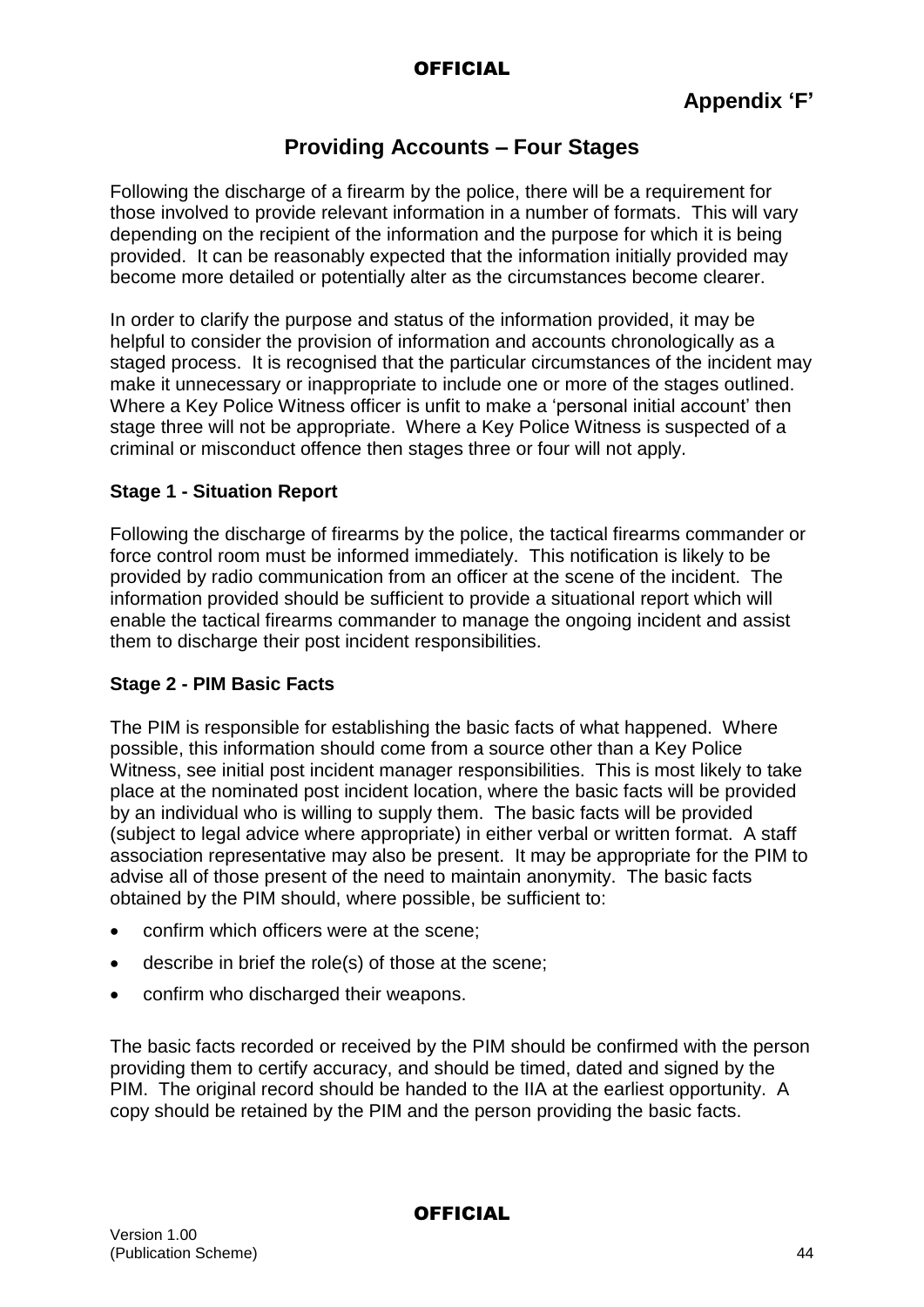### **Basic facts from the Key Police Witness**

Where the only person able to provide the basic facts has been, or may be, identified as a Key Police Witness, the PIM should:

- offer them the opportunity to take legal advice before obtaining the information;
- be aware of the need to take only basic information;
- record, date and time all information provided.

It may be the case that this is the first account that the Key Police Witness has given; this will mean the account will be disclosable in court and any differences between this and the officer's later account may be challenged. The use of a pro-forma to obtain or document the PIM basic facts is not appropriate.

## **Stage 3 - Provision of Personal Initial Accounts**

The contents of the initial accounts should not be confused with that of a formal written statement where a detailed account is provided. A formal written statement will be made subsequently when all Key Police Witnesses have had time to fully consider what has occurred.

Subject to legal and medical advice, Key Police Witnesses should provide a personal initial account of the incident before going off duty.

The purpose of the personal initial account is to record the witness's role, what they believe to be the essential facts and should, where relevant, outline the honestly held belief that resulted in their own use of force.

Each officer's personal initial account should consist only of their individual recollection of events and should be written, signed and dated. Detailed accounts will be made later.

So far as possible, personal initial accounts from Key Police Witnesses should include:

- the officer's identity (or pseudonym if appropriate);
- the officer's understanding of the nature of the operation;
- the officer's role in the operation;
- essential details of the officers' recollection of force being used (e.g. the nature of the force used and what the subject was doing at the time that the force was used);
- if the officer used force, their honestly held belief that resulted in their use of force.

The same guidance relating to conferring applies to both personal accounts and detailed accounts.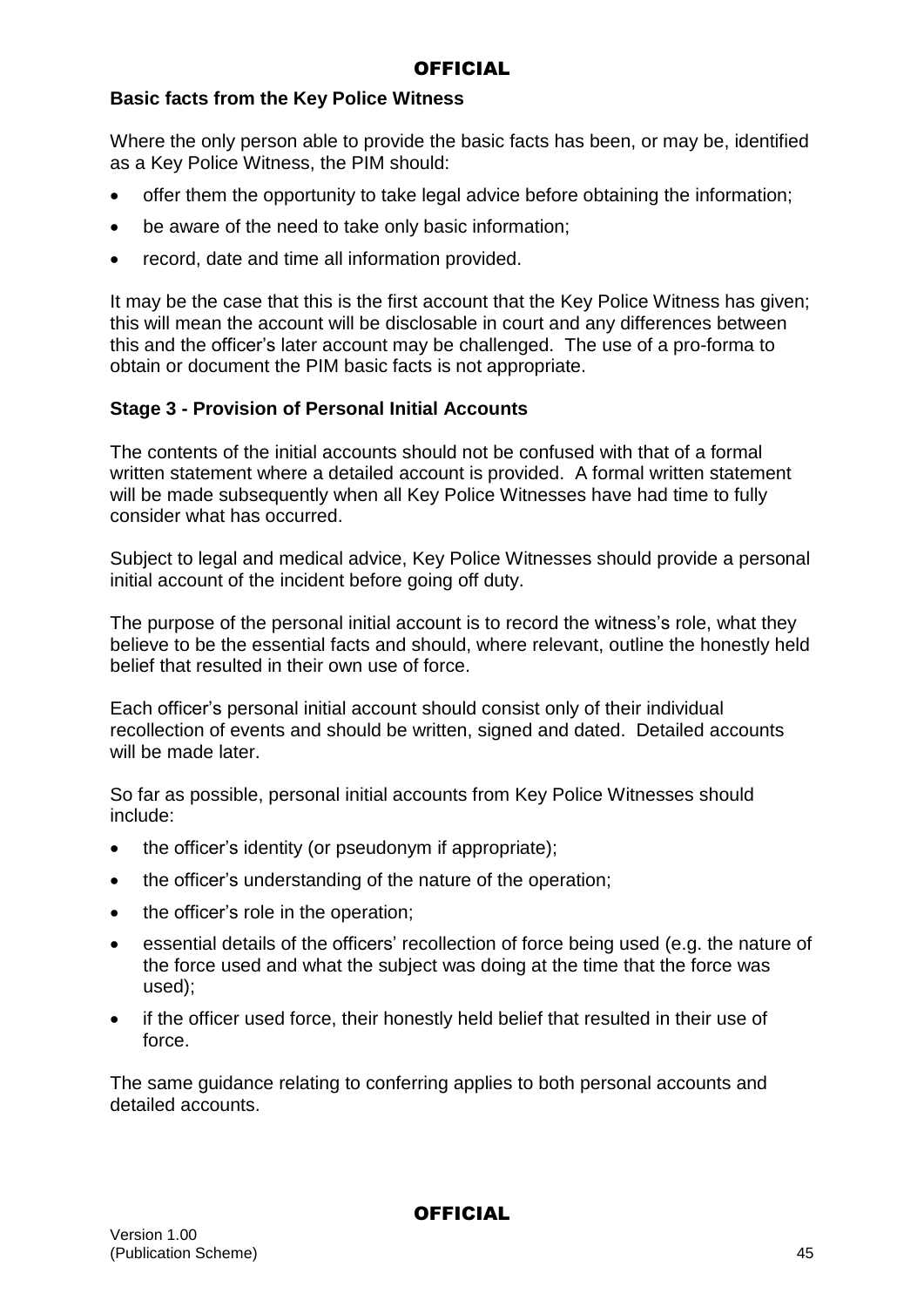### **Stage 4 - Key Police Witness Statements**

Detailed accounts should not normally be obtained immediately. They can be left until the Key Police Witnesses involved in the shooting are better able to articulate their experience in a coherent format. This is usually after at least forty-eight hours (but may be earlier for those Key Police Witnesses not adversely affected by the incident).

The detailed account should include the witness's full recollection of the incident including, but not limited to, the matters set out under personal initial accounts.

The IIA may wish to have detailed statements from witnesses. These statements may be taken by the IIA or be provided by the witness themselves. The manner in which the statements are obtained or provided will be decided by individual witnesses subject to the legal advice they receive. Where officers decide to provide their own statements, these should be (except in exceptional circumstances) **submitted to the IIA within seven days of the incident**.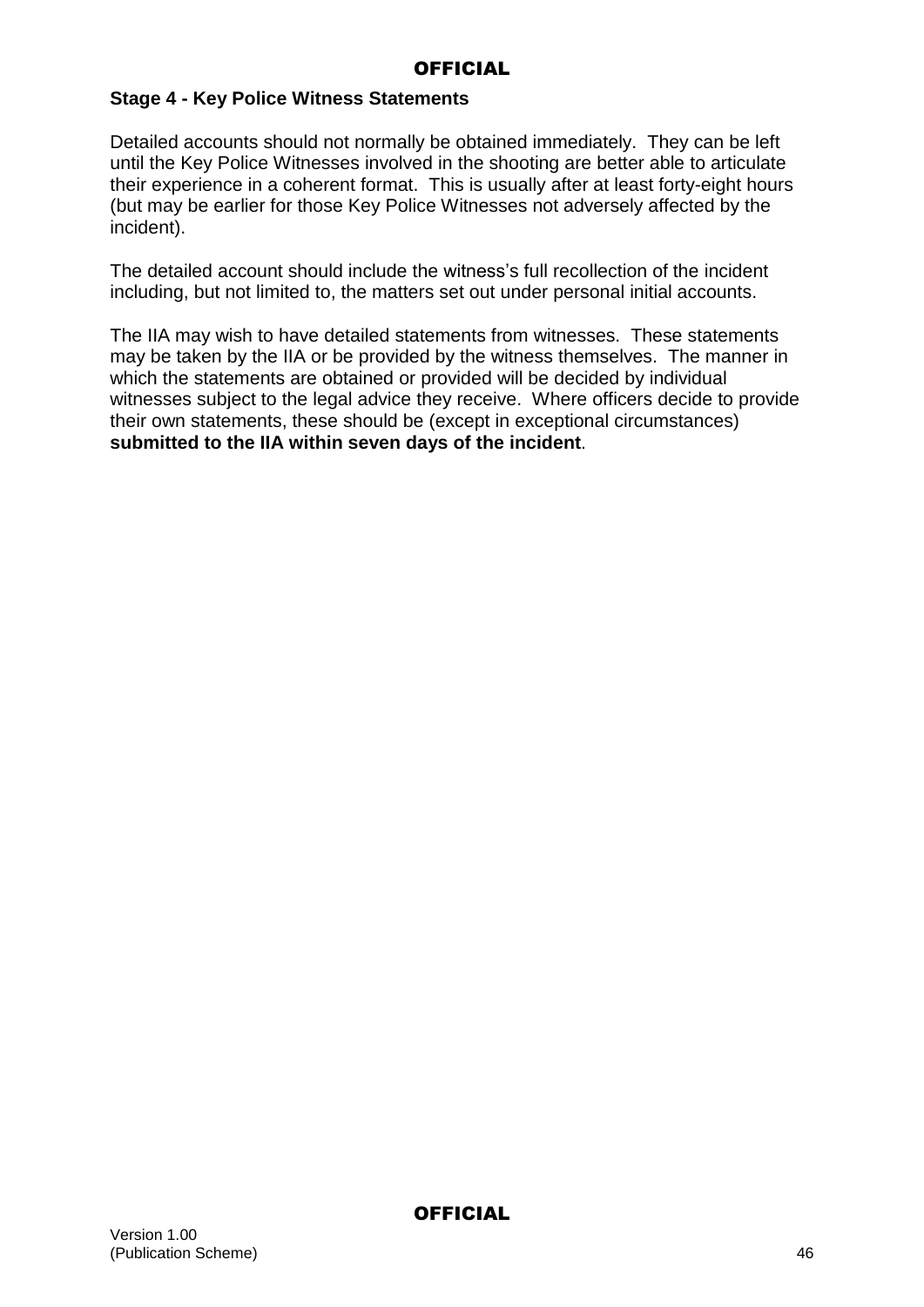# **OFFICIAL ACCOUNTS – THE 4 STAGES**



Note: Where a key police witness is unfit to make a personal initial account then stage 3 will not be **appropriate**

**Note: Where a key police witness is suspected of a criminal offence or misconduct offence then stages 3 and 4 will not apply**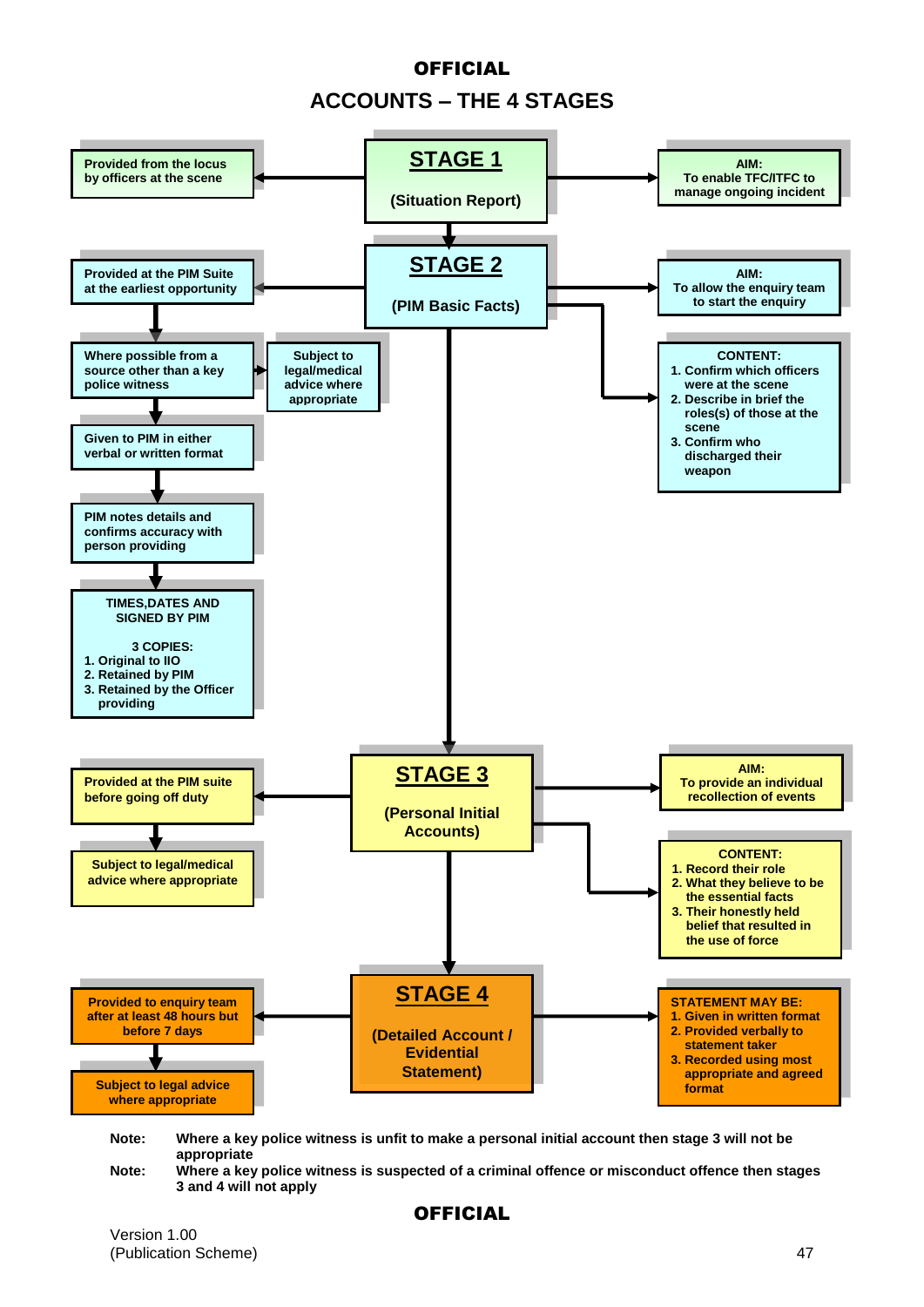## **Post Incident Management Team – Guidance**

As previously discussed the discharge of a firearm may be a traumatic experience for many of those involved and not just the Key Police Witnesses. There will therefore be a requirement to complete a welfare check for all officers involved. This Appendix is intended as guidance for the Post Incident Management Team (PIMT) to assist in the initial stages of the procedure.

The PIP must take into account the welfare and psychosocial needs of the officers involved. This intervention will be based on the principles of Psychological First Aid (PFA), which is agreed to be best practice in the immediate aftermath of a distressing and / or potentially traumatic experience. The seven components of effective PFA are listed below. There is no particular order to follow, as the order will depend on the individual and the incident:

- 1. Practical help;
- 2. Comfort and console distress;
- 3. Education on normal responses to trauma. This involves two essential elements;
	- Recognising the range of reactions:
	- Respecting and validating the normality of the post trauma reaction;
- 4. Protection from further threat and distress;
- 5. Furnish immediate care for physical needs;
- 6. Support for real-world-based tasks;
- 7. Facilitation of reunion with loved ones.

The PIP is designed to address these seven components.

A welfare check will be completed when staff, have completed a traumatic task before they go off shift by their line manager. In a PIP the PIM will be responsible for carrying this out but officers should be reminded that the welfare check may be disclosable. The following is included for guidance for the PIM carrying out the welfare check:

"Thank You for Your Efforts Today. Just a brief word:

**A**djusting after incident is the key; **Doing routines** – check for change, going back to before: e.g. exercise, sleep, activity; **J**udging the incident – it is normal to review your performance after a difficult incident. Self-criticism can often be distorted; **U**se trusted others to talk – internal self-talk may be unhelpful; **S**leep is key. If it doesn't settle then let key others know. **T**hank you"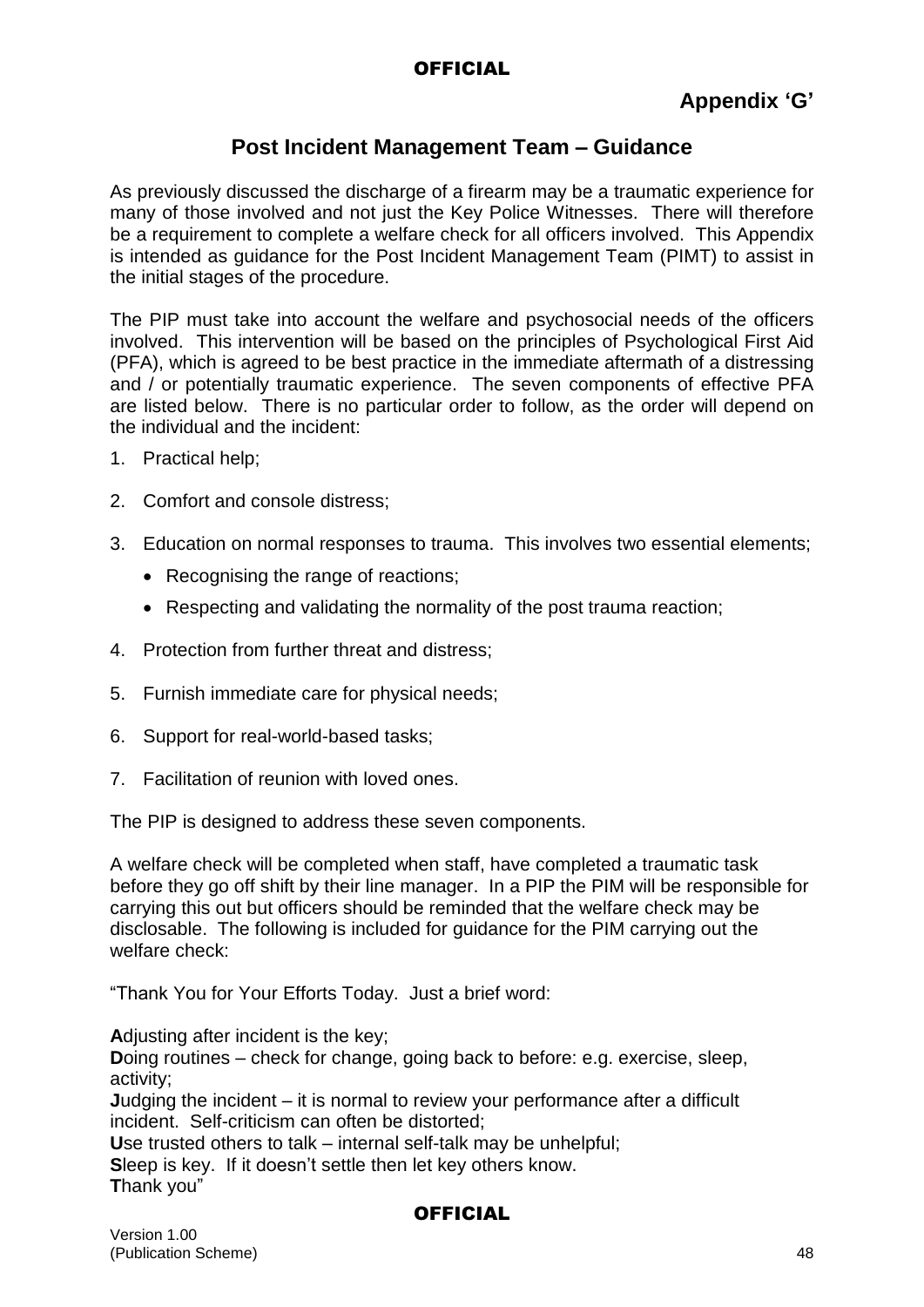# **Post Incident Procedures - Task Cards**

These are intended as a guide

| The Police Service of<br><b>Scotland</b> | <b>Post Incident Command</b>                              |
|------------------------------------------|-----------------------------------------------------------|
|                                          | <b>PIP Strategic Commander</b>                            |
| Title:                                   | <b>PIP Strategic Commander</b>                            |
| Responsible to:                          | Not Applicable                                            |
| Job Purpose:                             | Overall responsibility for the Post Incident<br>Procedure |

## **Task**

| Provide strategic responsibility for PIP | Ensures investigation and welfare<br>procedures are implemented; |
|------------------------------------------|------------------------------------------------------------------|
|                                          | Appoints PIM;                                                    |
|                                          | Appoints IIO;                                                    |
|                                          | Ensures that Key Police Witnesses are<br>identified;             |
|                                          | Considers referral to the IIA;                                   |
|                                          | Subject to referral to the IIA, agrees the<br>media strategy;    |
|                                          | Ensures all relevant information is<br>recorded.                 |
|                                          |                                                                  |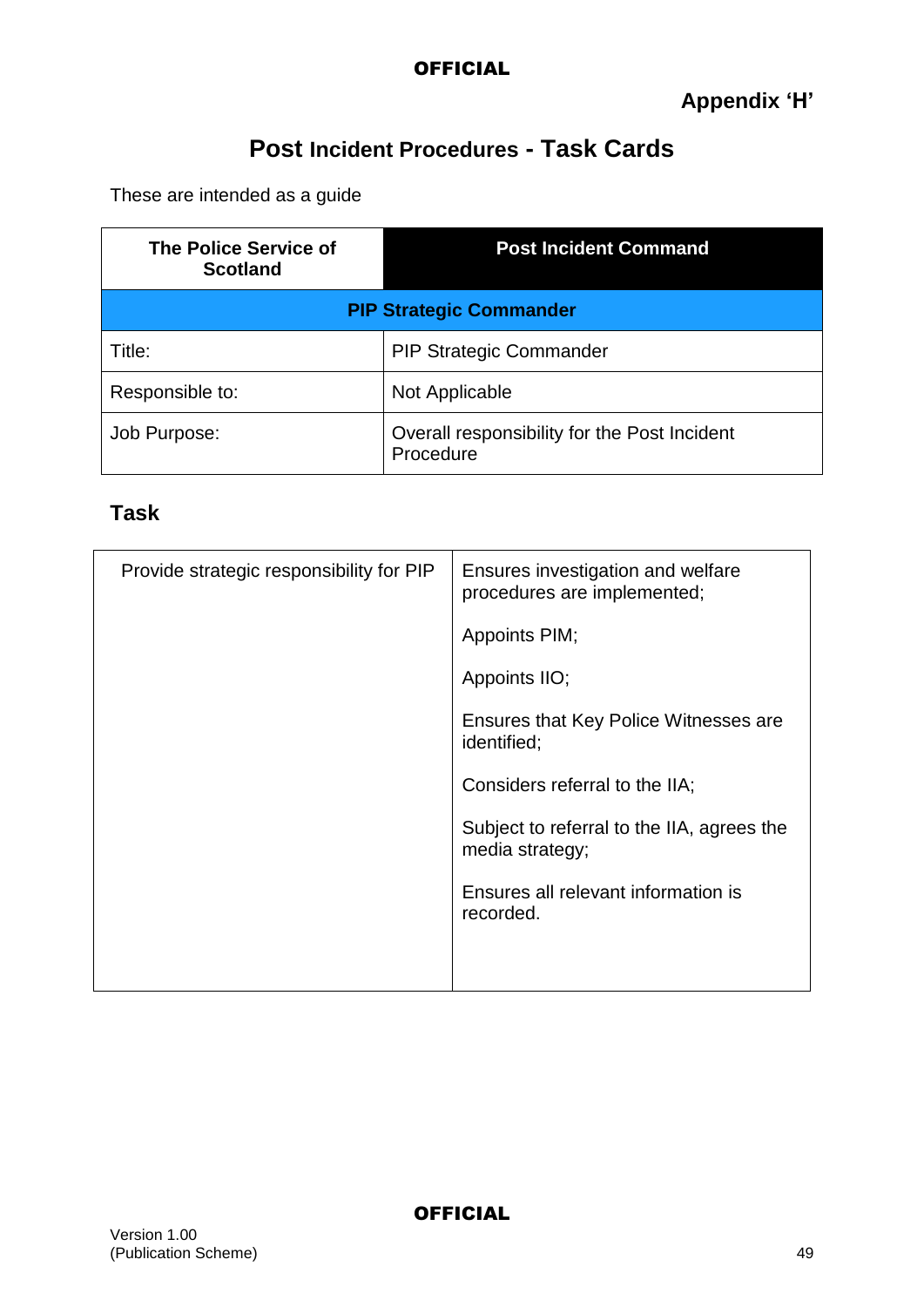| The Police Service of Scotland      | <b>Post Incident Command</b>                                                     |
|-------------------------------------|----------------------------------------------------------------------------------|
| <b>Strategic Firearms Commander</b> |                                                                                  |
| Title:                              | <b>Strategic Firearms Commander</b>                                              |
| Responsible to:                     | <b>PIP Strategic Commander</b>                                                   |
| Job Purpose:                        | initial<br>Strategic responsibility for the<br>firearms incident and initial PIP |

# **Task**

| Provide strategic command of initial<br><b>PIP</b> | Remains in a position to maintain<br>command until the strategic intention of<br>the operation is achieved, or they are<br>relieved; |
|----------------------------------------------------|--------------------------------------------------------------------------------------------------------------------------------------|
|                                                    | Continues to be available to the ITFC /<br>TFC, if required;                                                                         |
|                                                    | Informs the duty ACC or on call ACC of<br>the incident;                                                                              |
|                                                    | Ensures all relevant information is<br>recorded.                                                                                     |
|                                                    |                                                                                                                                      |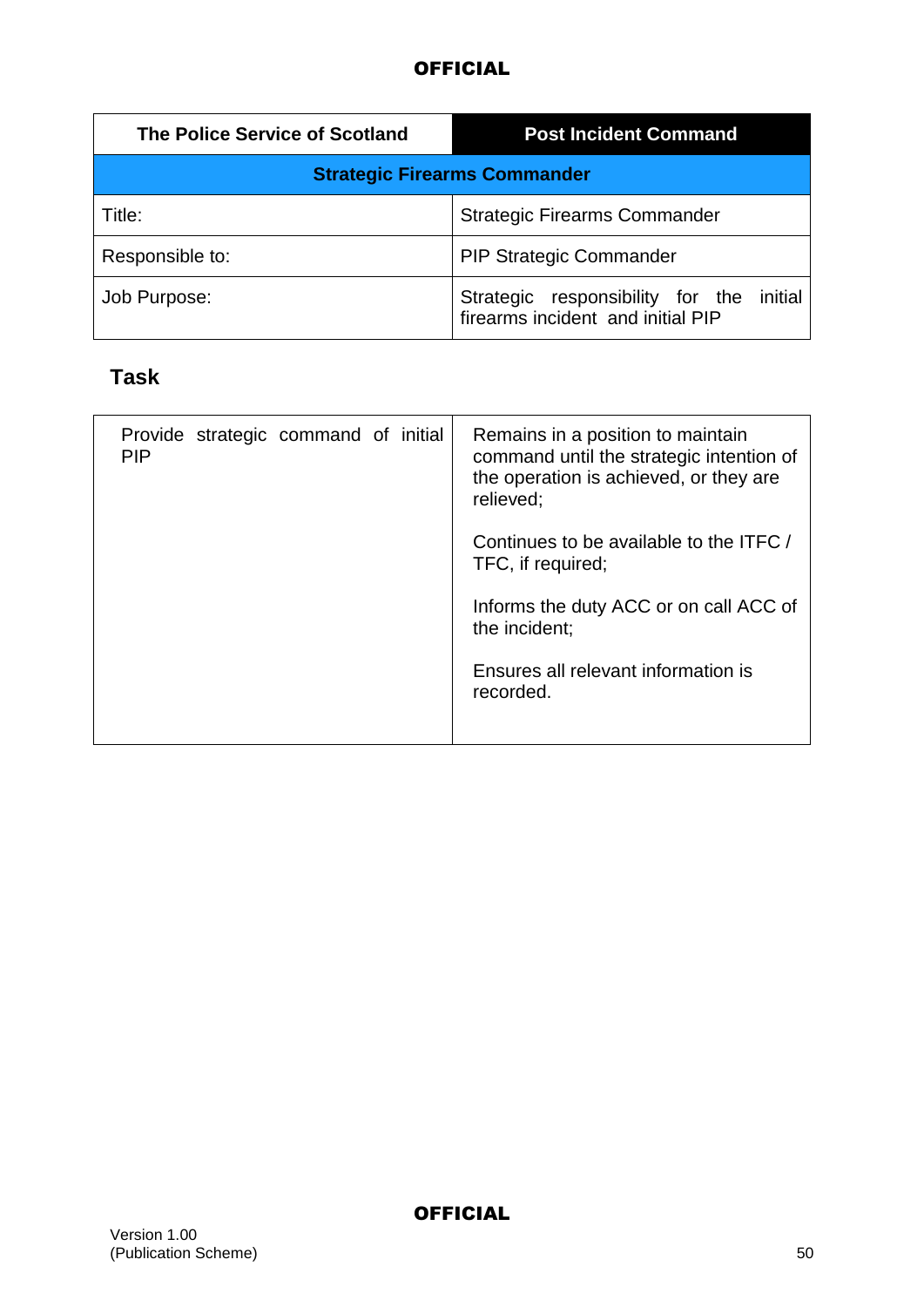| The Police Service of Scotland | <b>Post Incident Command</b>                                                    |
|--------------------------------|---------------------------------------------------------------------------------|
|                                | <b>Initial / Tactical Firearms Commander</b>                                    |
| Title:                         | Initial / Tactical Firearms Commander                                           |
| Responsible to:                | <b>Strategic Firearms Commander</b>                                             |
| Job Purpose:                   | initial<br>Tactical responsibility for the<br>firearms incident and initial PIP |

# **Task**

| Provide tactical command of initial PIP | Remains operationally active until stood<br>down;                                                                                           |
|-----------------------------------------|---------------------------------------------------------------------------------------------------------------------------------------------|
|                                         | Ensures that the scene is protected and<br>that evidence is preserved until the<br>arrival of the IIO;                                      |
|                                         | Considers the safety of the public,<br>police personnel and the immediate<br>welfare of casualties;                                         |
|                                         | Considers which officers are to be<br>treated as Key Police Witnesses (in<br>conjunction with the PIP Strategic<br>Commander, IIO and PIM); |
|                                         | Ensures transfer of AFOs to relocation<br>point and assists in identifying Key<br>Police Witnesses;                                         |
|                                         | Establishes the facts of what has taken<br>place and ensures that all relevant<br>information is recorded;                                  |
|                                         | Informs Service Overview and / or ACR<br>and the SFC of the incident;                                                                       |
|                                         | Determines the rendezvous point for<br>incoming resources;                                                                                  |
|                                         | Briefs and formally hands over to the<br>IIO                                                                                                |
|                                         | Briefs the SFC.                                                                                                                             |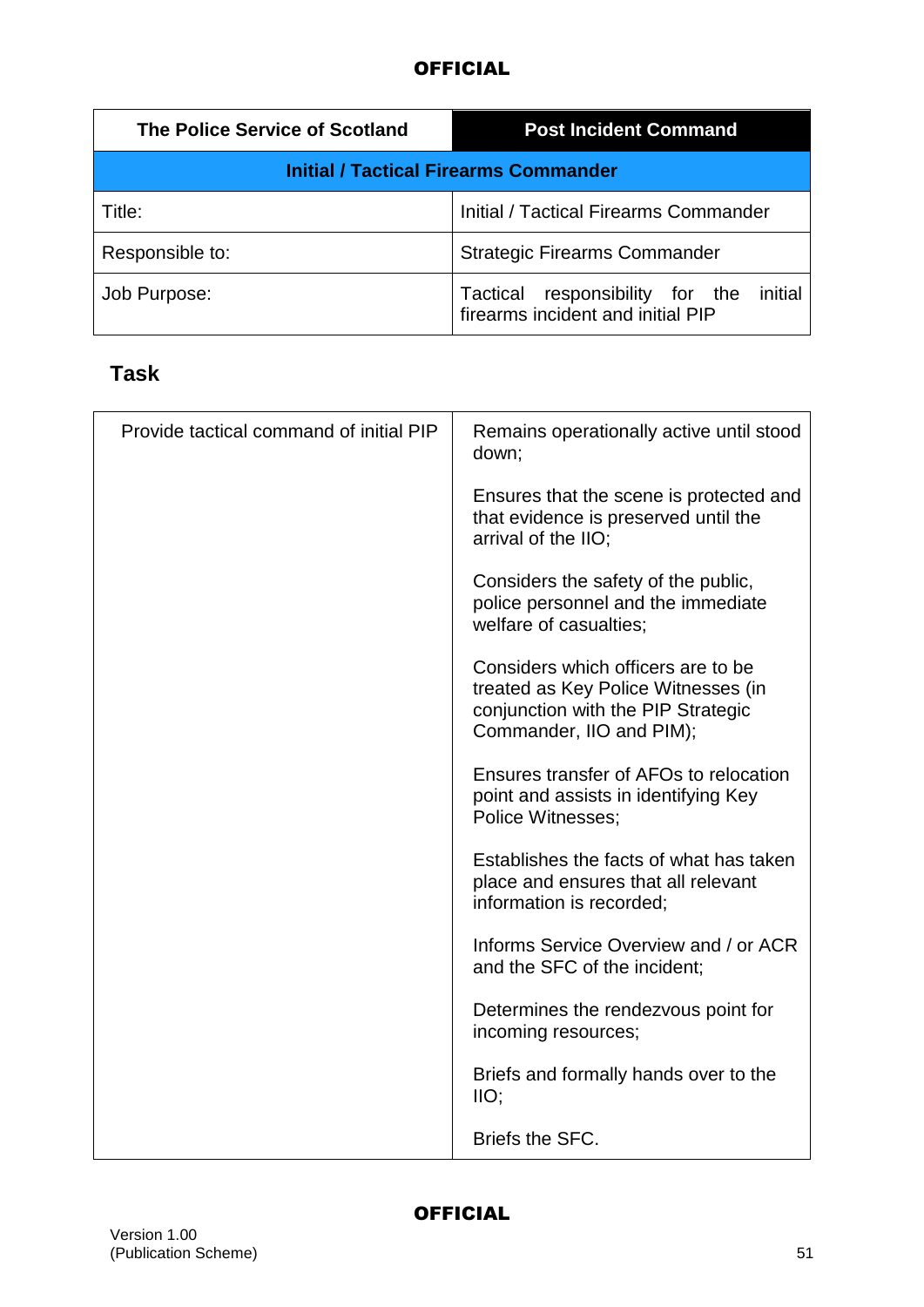| The Police Service of Scotland | <b>Post Incident Command</b>                                                    |
|--------------------------------|---------------------------------------------------------------------------------|
|                                | <b>Operational Firearms Commander</b>                                           |
| Title:                         | <b>Operational Firearms Commander</b>                                           |
| Responsible to:                | <b>Initial / Tactical Firearms Commander</b>                                    |
| Job Purpose:                   | Operational responsibility for the initial<br>firearms incident and initial PIP |

# **Task**

| Provide operational command of<br>initial PIP | Remains operationally active until<br>stood down;                                                                                                                                                              |
|-----------------------------------------------|----------------------------------------------------------------------------------------------------------------------------------------------------------------------------------------------------------------|
|                                               | In the absence of the Initial / Tactical<br>Firearms Commander, ensures that<br>the scene is protected and that<br>evidence is preserved until the arrival<br>of the $IO$ ;                                    |
|                                               | Should ensure that the weapon(s) or<br>perceived weapon of the subject is<br>located and secured in situ, unless it<br>is dangerous to do so;                                                                  |
|                                               | Ensures a weapon safety check is<br>carried out by officers;                                                                                                                                                   |
|                                               | Liaises with the IIO and, where<br>necessary, with the involvement of<br>the scenes of crime officer supervises<br>the unloading of the weapons and<br>identifies which weapon was carried<br>by each officer. |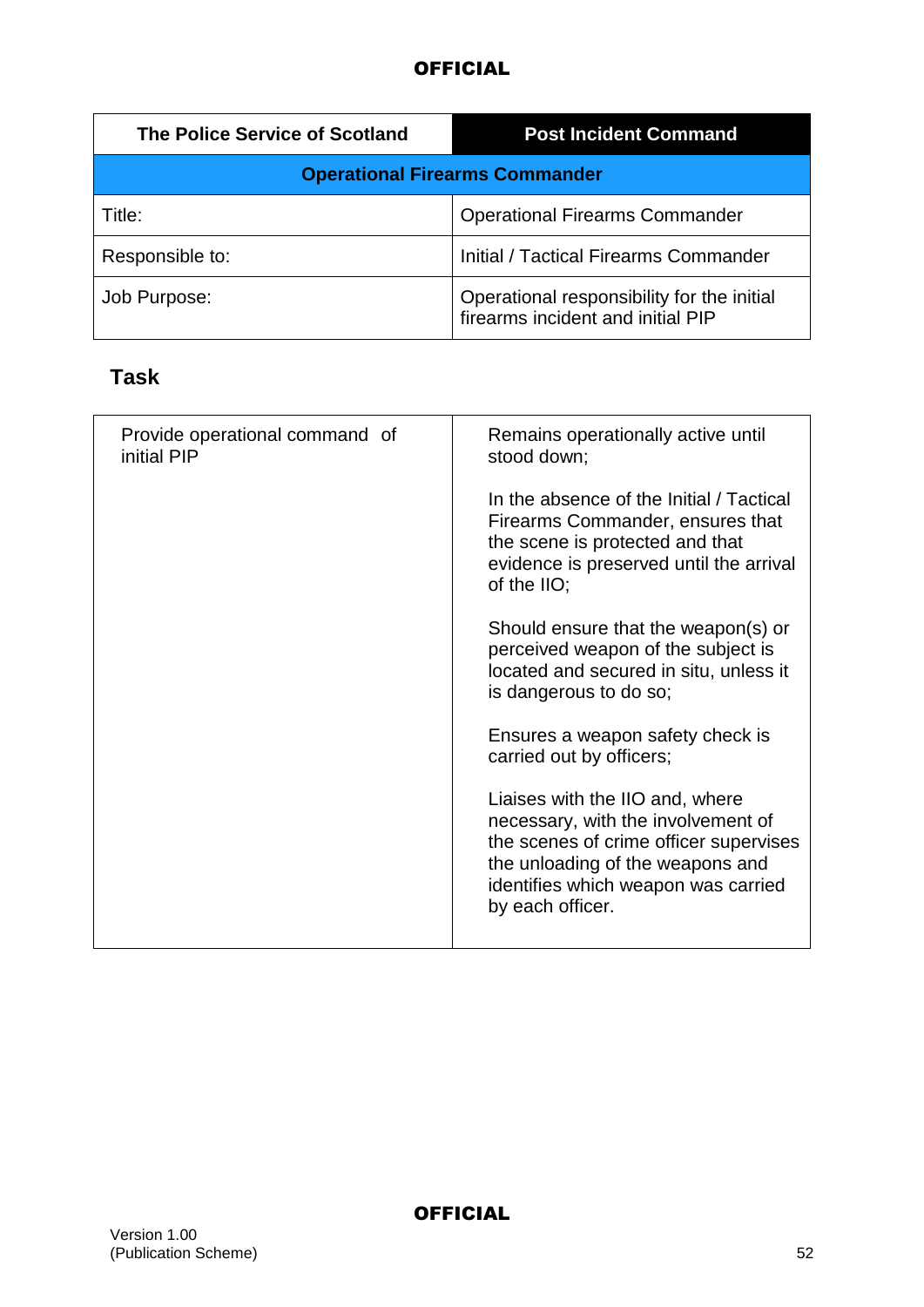| <b>The Police Service of Scotland</b> | <b>Post Incident Investigation</b>                                                                                                        |
|---------------------------------------|-------------------------------------------------------------------------------------------------------------------------------------------|
| <b>Initial Investigating Officer</b>  |                                                                                                                                           |
| Title:                                | Initial Investigating Officer                                                                                                             |
| Responsible to:                       | <b>PIP Strategic Commander</b>                                                                                                            |
| Job Purpose:                          | Responsibility for the initial investigation<br>of the firearms incident, to preserve<br>evidence and scene management and<br>initial PIP |

# **Task**

| Provide initial scene management and<br>preservation of evidence | Has early dialogue with the IIA to agree<br>responsibilities and key actions;                                                                      |
|------------------------------------------------------------------|----------------------------------------------------------------------------------------------------------------------------------------------------|
|                                                                  | Opens a policy log and ensures all<br>relevant information and decisions are<br>recorded, including issues of anonymity;                           |
|                                                                  | Agrees initial terms of reference with the<br><b>PIP Strategic Commander;</b>                                                                      |
|                                                                  | Identifies and preserves evidence;                                                                                                                 |
|                                                                  | Ensures effective scene management;                                                                                                                |
|                                                                  | Considers which officers are to be<br>treated as Key Police Witnesses (in<br>conjunction with the PIP Strategic<br>Commander, PIM and ITFC / TFC); |
|                                                                  | Identifies and considers relevant national<br>guidelines;                                                                                          |
|                                                                  | Liaises with the Tactical Firearms<br>Commander as to initial action at the<br>scene;                                                              |
|                                                                  | Liaises with chief officers as to media<br>policy;                                                                                                 |
|                                                                  | Liaises with and consults the PIM and<br>makes early contact with the appointed<br>investigator from the IIA;                                      |
|                                                                  | Carries out those enquiries deemed                                                                                                                 |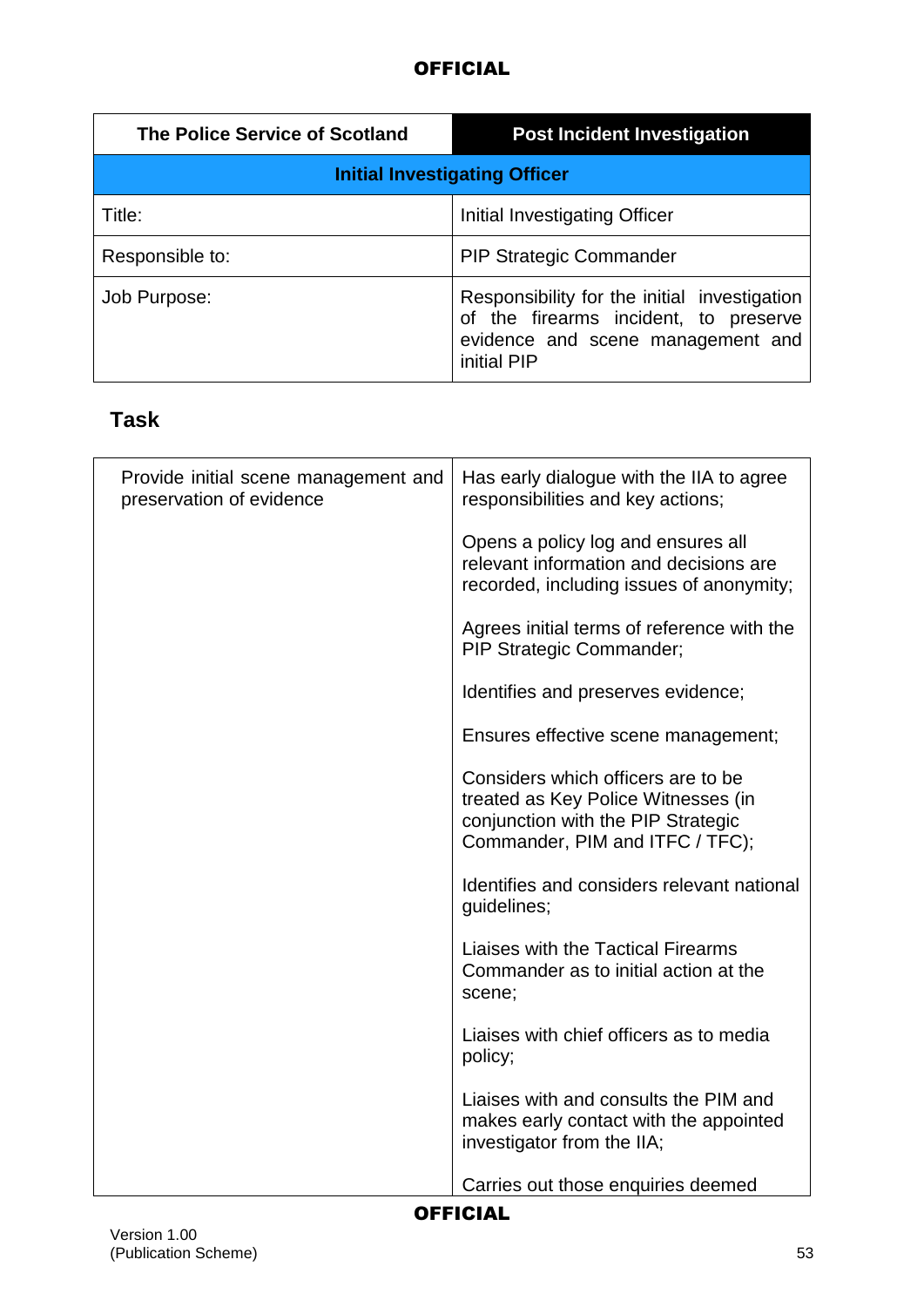| urgent and those that may assist in the<br>collation of evidence which may be lost<br>prior to the arrival of the investigator from<br>the IIA: |
|-------------------------------------------------------------------------------------------------------------------------------------------------|
| Agrees initial objectives in relation to<br>forensic evidence;                                                                                  |
| Makes early contact with the pathologist<br>(where appropriate);                                                                                |
| Liaises with the scientific support<br>coordinator.                                                                                             |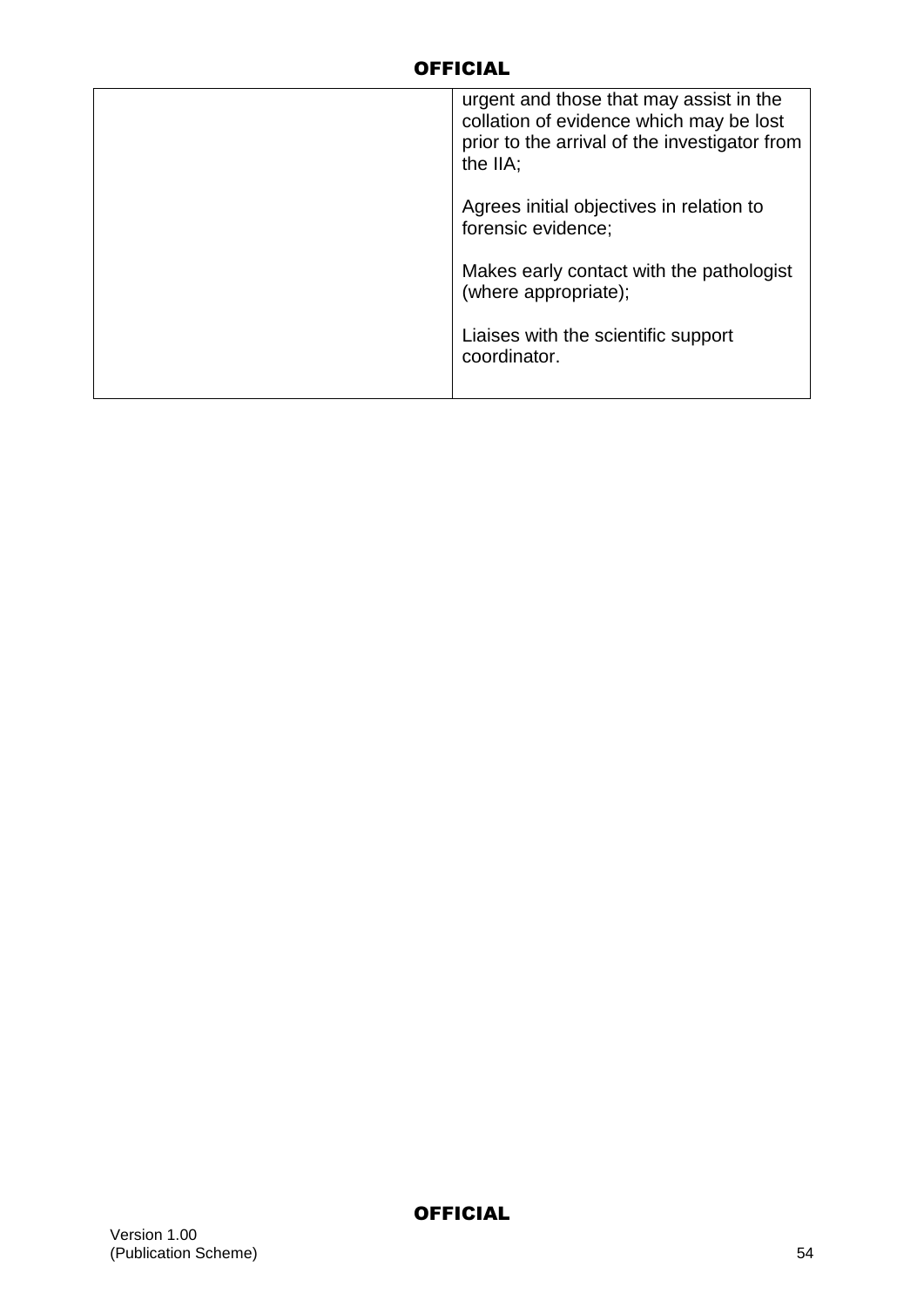| The Police Service of Scotland | <b>Post Incident Management</b>                                                                                                                                                         |
|--------------------------------|-----------------------------------------------------------------------------------------------------------------------------------------------------------------------------------------|
| <b>Post Incident Manager</b>   |                                                                                                                                                                                         |
| Title:                         | Post Incident Manager                                                                                                                                                                   |
| Responsible to:                | <b>PIP Strategic Commander</b>                                                                                                                                                          |
| Job Purpose:                   | To facilitate, manage and ensure the<br>integrity of the PIP where the Key Police<br>Witness needs are addressed in a<br>manner which does not compromise the<br>investigative process. |

# **Task**

| To facilitate, manage and ensure the<br>integrity of the Post Incident Procedure. | Opens a policy log and ensures all<br>relevant information and decisions are<br>recorded in it;                                            |
|-----------------------------------------------------------------------------------|--------------------------------------------------------------------------------------------------------------------------------------------|
|                                                                                   | Ensure all records and documents<br>retained by Police are managed in<br>accordance with the Records Retention<br><b>SOP</b>               |
|                                                                                   | Considers which officers are to be<br>treated as Key Police Witnesses in<br>conjunction with the PIP Strategic<br>Commander, IIO and TFC); |
|                                                                                   | Establish immediate contact with the<br>Key Police Witness and ensures that<br>they are given immediate support;                           |
|                                                                                   | Advise all relevant staff that PIP has<br>been implemented and explains the<br>PIM role;                                                   |
|                                                                                   | Considers whether to assign a member<br>of the PIM team to each Key Police<br>Witness;                                                     |
|                                                                                   | Take measures to ensure the physical<br>and emotional wellbeing of the staff<br>involved;                                                  |
|                                                                                   | Meets the IIO or any representative<br>from the IIA and outline the role of the<br>PIM:                                                    |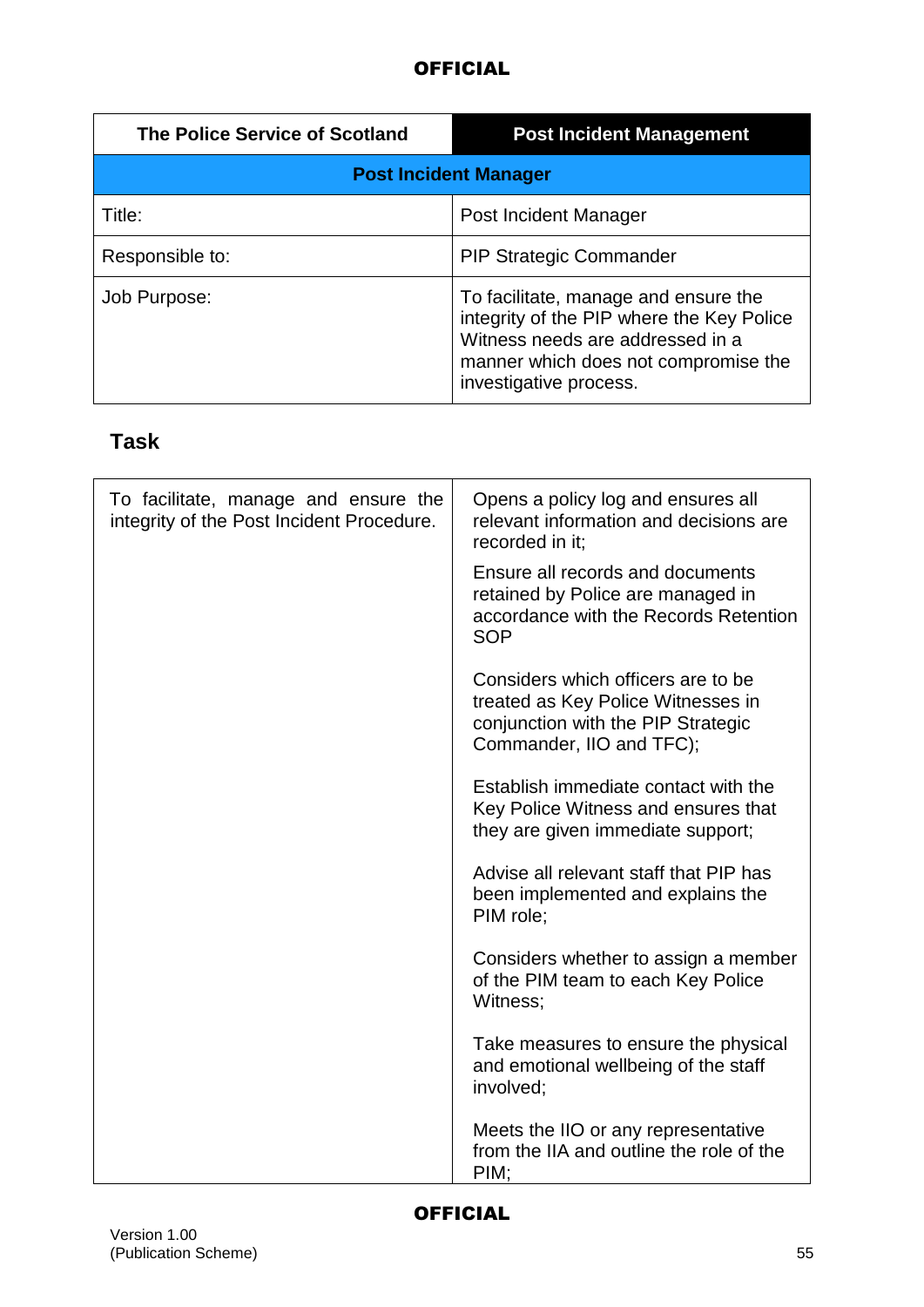| Considers the attendance of a Police<br>Casualty Surgeon;                                                                                                                                                                                             |
|-------------------------------------------------------------------------------------------------------------------------------------------------------------------------------------------------------------------------------------------------------|
| Ensures access to telephones to enable<br>officers to contact relatives or friends;                                                                                                                                                                   |
| Informs the following departments and<br>agencies to attend, if required<br>Optima Health, Police Casualty Surgeon,<br>Scottish Police Federation, Staff<br>Associations as appropriate;                                                              |
| Ensures that any necessary forensic<br>procedures are dealt with as early as<br>possible and that officers are fully<br>informed of the relevance of the<br>procedures (for example, the seizure of<br>productions);                                  |
| Secures early legal advice or<br>representation if requested;                                                                                                                                                                                         |
| Ask Key Police Witnesses if they wish<br>clothing provided from PIM suite, their<br>own clothing collected from their place of<br>work or from their home (contact to be<br>made with relatives / friends who will<br>deliver or arrange to collect); |
| Ask Key Police Witnesses if they wish to<br>be provided with any update(s) on the<br>injured parties condition; policy log<br>decision;                                                                                                               |
| Facilitate the process in which officers<br>provide initial accounts and ensures<br>these are provided to the IIO;                                                                                                                                    |
| Maintain dialogue with the IIO and<br>address issues with them, including<br>press releases and the progress of the<br>investigation;                                                                                                                 |
| Advises Key Police Witnesses of their<br>responsibilities regarding the discussion<br>of the incident with colleagues;                                                                                                                                |
| Regular updates to staff involved;                                                                                                                                                                                                                    |
| Contact director of corporate                                                                                                                                                                                                                         |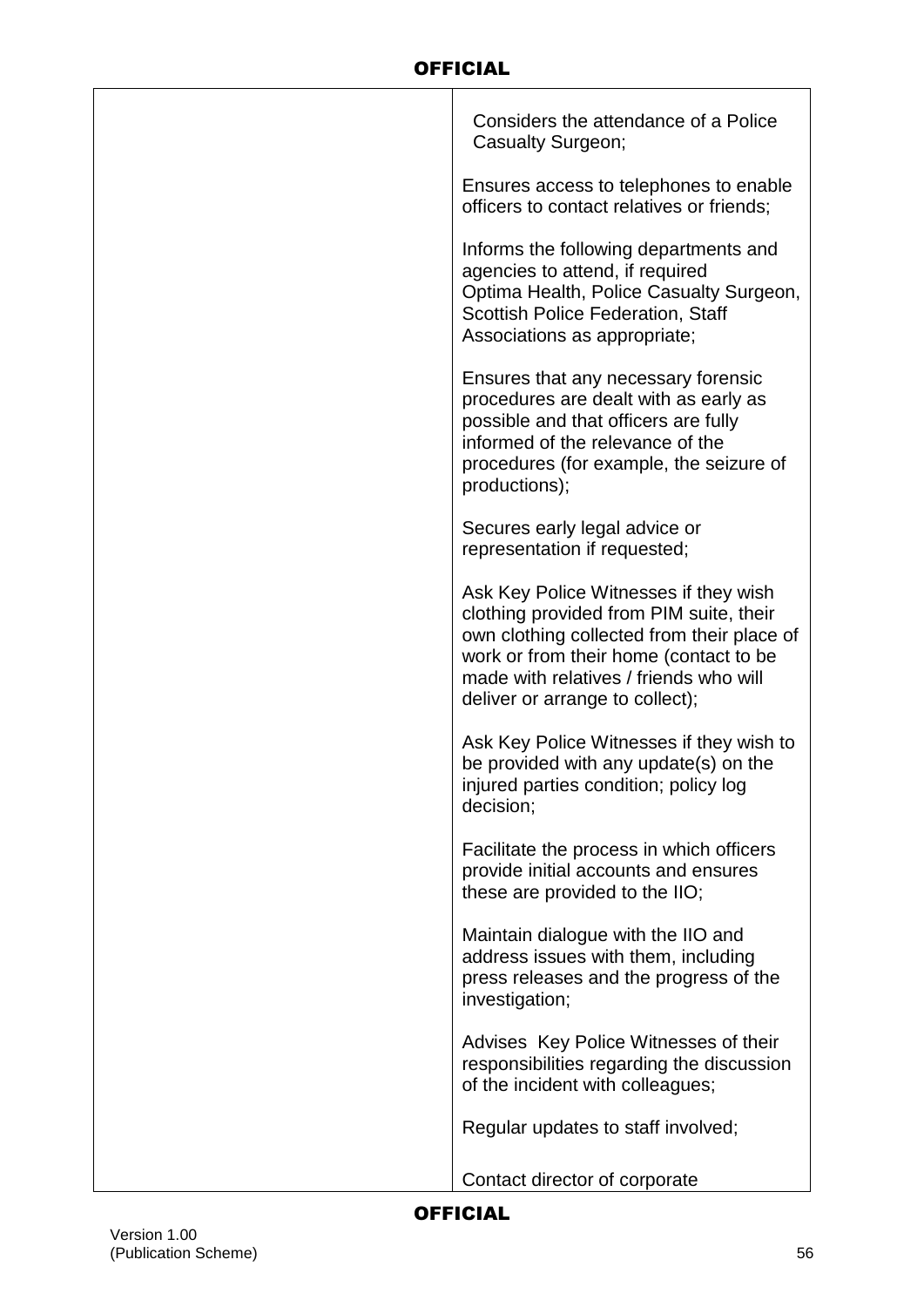| communications to formulate media<br>response;                                                                                                                                                                                                                                                       |
|------------------------------------------------------------------------------------------------------------------------------------------------------------------------------------------------------------------------------------------------------------------------------------------------------|
| Key Police Witnesses to be provided<br>with individual interviews to ascertain<br>their placement during period of<br>temporary withdrawal from firearms<br>related duties. To be specific to their<br>career development, conducted by the<br>Chief Firearms Instructor (CFI) and<br>policy logged; |
| Where Key Police Witnesses are placed<br>in non-firearms related roles, supervisors<br>are to be fully briefed regarding<br>circumstances and appropriateness of<br>allocated duties e.g. recovery of bodies,<br>missing persons, suicides etc.;                                                     |
| Hearing test / medical examination to be<br>arranged with Optima Health within 72<br>hours;                                                                                                                                                                                                          |
| Each Key Police Witness and their family<br>to be referred to Employee Wellbeing<br>Programme;                                                                                                                                                                                                       |
| Appoint Family Liaison Officer and policy<br>log (FLO SOP for guidance);                                                                                                                                                                                                                             |
| PIM to brief Optima Health regarding<br>referral of officers;                                                                                                                                                                                                                                        |
| Meeting with SIO to explain investigation<br>strategy to be arranged within 96 hours<br>of incident;                                                                                                                                                                                                 |
| Notification to ACPO Armed Policing;                                                                                                                                                                                                                                                                 |
| Chief Inspector AP Operations to<br>conduct formal operational debrief on<br>receipt of PIRC report;                                                                                                                                                                                                 |
| <b>Quality Assurance check of Police</b><br>Scotland action plan to be conducted or<br>co-ordinated through ACPO Armed<br>Policing;                                                                                                                                                                  |
| Chief Inspector AP Operations to provide<br>Police Scotland action plan in response                                                                                                                                                                                                                  |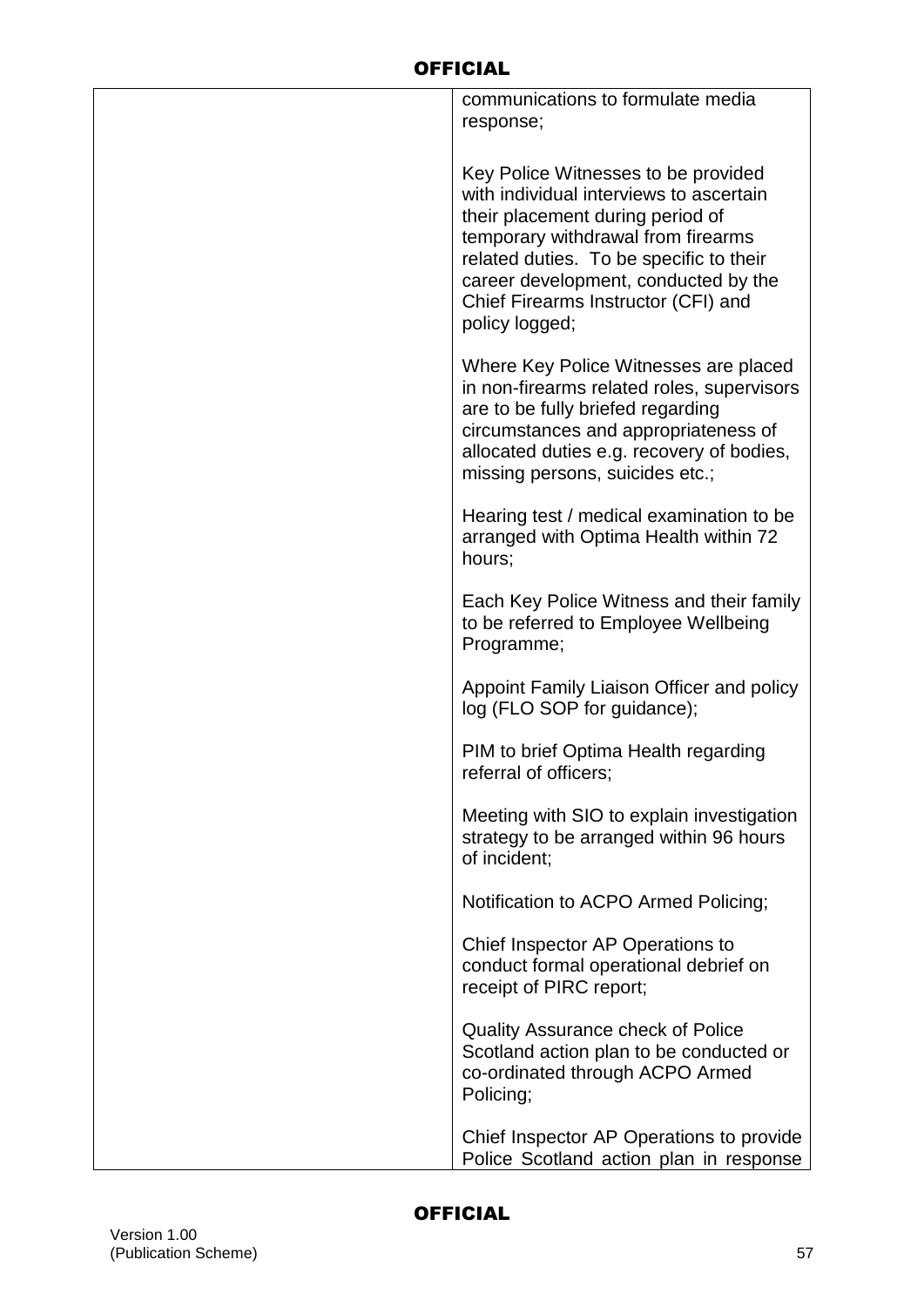| to PIRC. |
|----------|
|          |
|          |
|          |
|          |
|          |
|          |
|          |
|          |